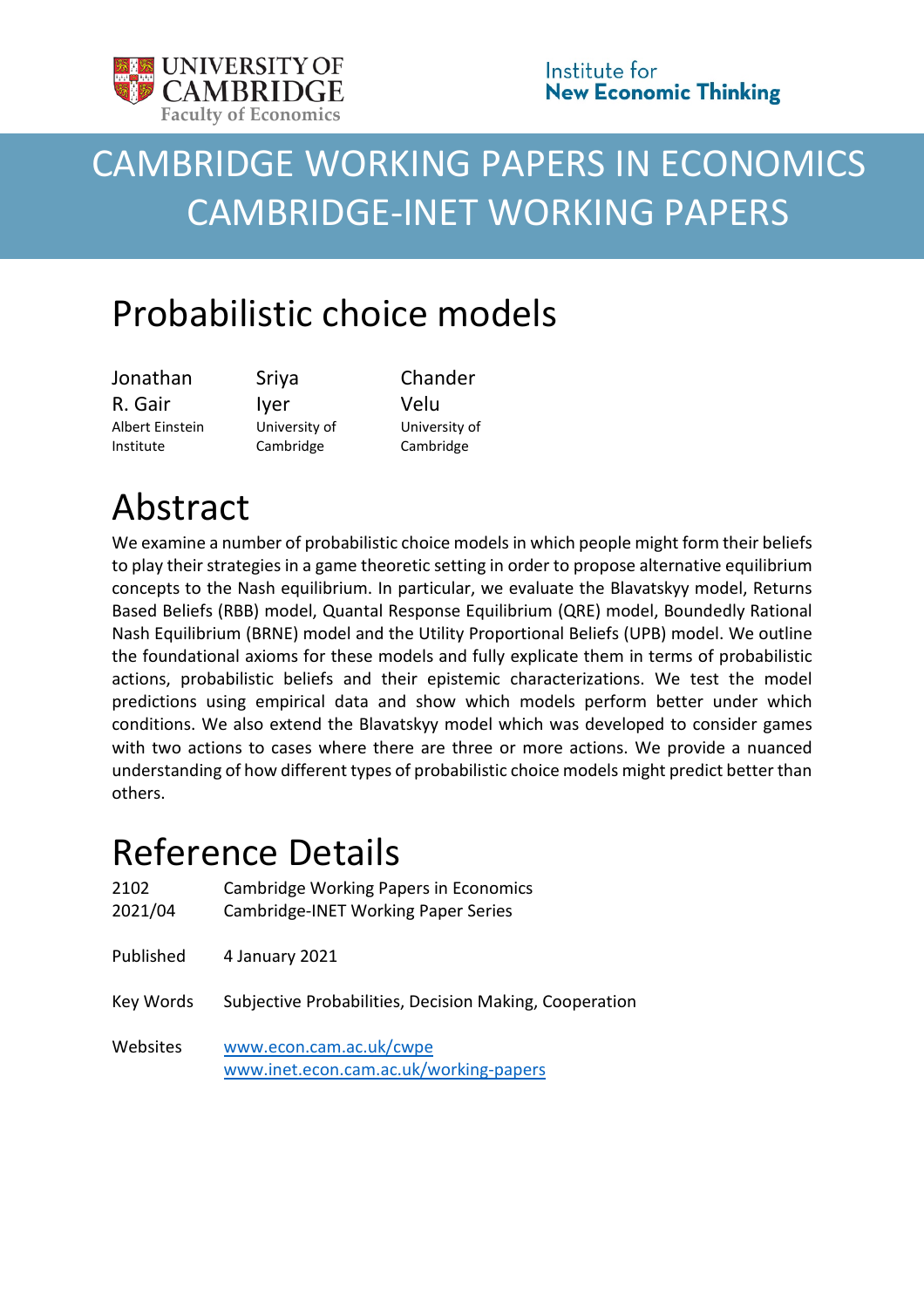### Probabilistic choice models

Jonathan R. Gair

Max Planck Institute for Gravitational Physics (Albert Einstein Institute), Am Mühlenberg 1, Potsdam-Golm 14476, Germany<sup>[∗](#page-1-0)</sup>

Sriya Iyer

Faculty of Economics, University of Cambridge, Sidgwick Avenue, Cambridge CB3 9DD, UK.[†](#page-1-1)

Chander Velu

Institute for Manufacturing, Department of Engineering, University of Cambridge, 17 Charles Babbage Road, Cambridge, CB3 0FS, UK<sup>[‡](#page-1-2)</sup> (Dated: January 4, 2021)

### Abstract

We examine a number of probabilistic choice models in which people might form their beliefs to play their strategies in a game theoretic setting in order to propose alternative equilibrium concepts to the Nash equilibrium. In particular, we evaluate the Blavatskyy model, Returns Based Beliefs (RBB) model, Quantal Response Equilibrium (QRE) model, Boundedly Rational Nash Equilibrium (BRNE) model and the Utility Proportional Beliefs (UPB) model. We outline the foundational axioms for these models and fully explicate them in terms of probabilistic actions, probabilistic beliefs and their epistemic characterizations. We test the model predictions using empirical data and show which models perform better under which conditions. We also extend the Blavatskyy model which was developed to consider games with two actions to cases where there are three or more actions. We provide a nuanced understanding of how different types of probabilistic choice models might predict better than others.

Keywords: Subjective Probabilities, Decision Making, Cooperation

<span id="page-1-1"></span><span id="page-1-0"></span><sup>∗</sup>Electronic address: [jgair@aei.mpg.de](mailto:jgair@aei.mpg.de)

<span id="page-1-2"></span><sup>†</sup>Electronic address: [si105@cam.ac.uk](mailto:si105@cam.ac.uk)

<sup>‡</sup>Electronic address: [c.velu@eng.cam.ac.uk](mailto:c.velu@eng.cam.ac.uk)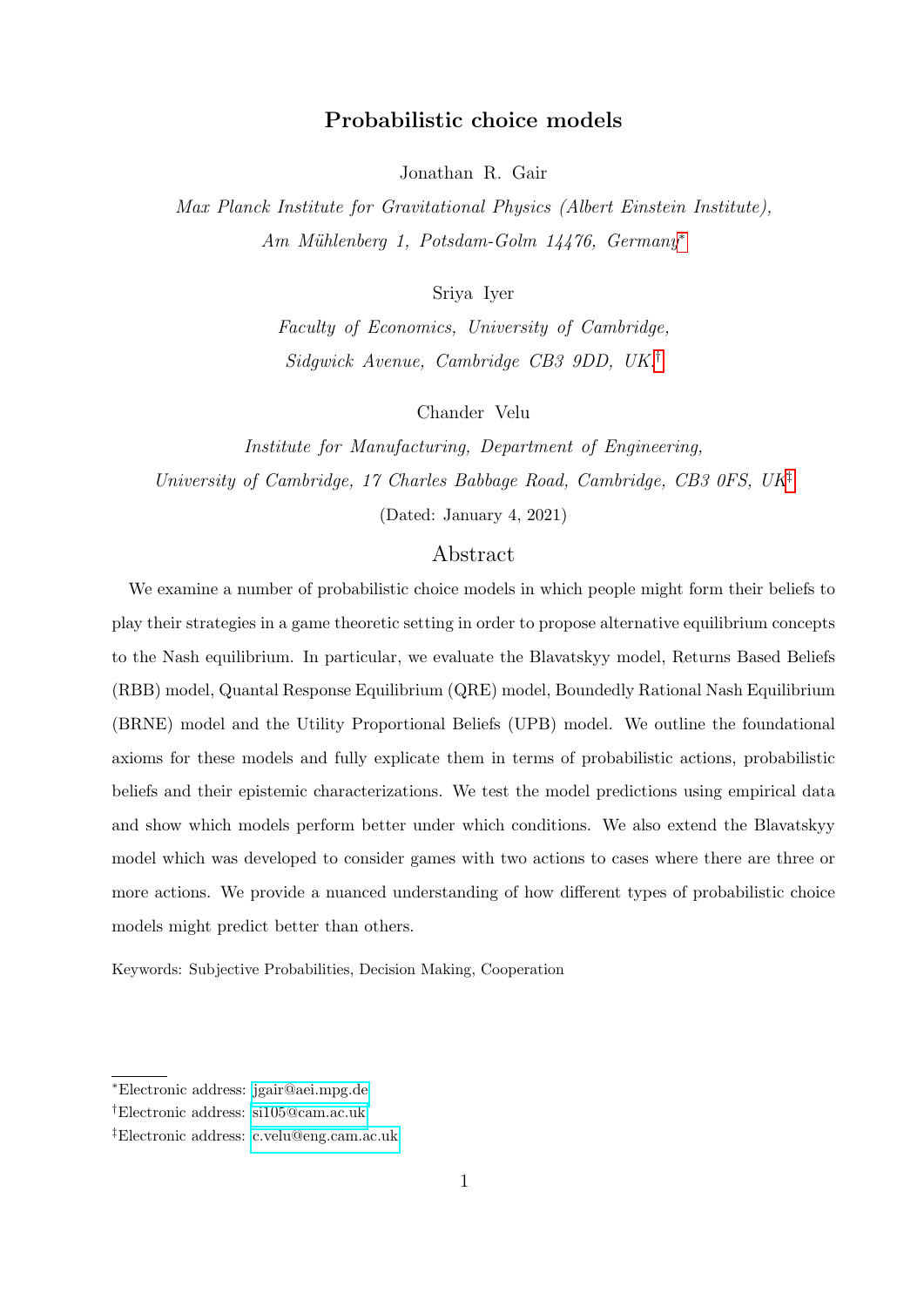#### I. INTRODUCTION

Scholars in economics have highlighted a number of game-theoretic contradictions and paradoxes in which individual decision-making in real-world situations is at odds with what is predicted by game theory (Goeree and Holt 2001; Luce and Raiffa 1957; Selten 1978; Rios, Rios and Banks 2009; Rosenthal 1981). In the real world people are often more cooperative than that predicted by the outcome of the Nash equilibrium (Nash 1951) in game theory (Camerer 2003). In this paper we provide a reason for this unreason<sup>1</sup>. We examine a number of probabilistic choice models by which people might form their beliefs to play their strategies in a game theoretic setting in order to propose alternative equilibrium concepts to the Nash equilibrium. In particular, we examine the Blavatskyy model (2011) which satisfies both stochastic dominance and weak stochastic transitivity and compare it to the Returns Based Beliefs (RBB) model (2012). We choose these two models as the primary focus of comparison for our study because they can be derived from a set of behavioral axioms. We then compare and contrast them to other probabilistic choice models of decision making in game theory such as the Quantal Response Equilibrium (QRE) model proposed by McKelvey and Palfrey (1995), the Boundedly Rational Nash Equilibrium (BRNE) model of Chen, Friedman and Thisse (1997), the Random Belief Equilibrium (RBE) proposed by Friedman and Mezzetti (2005) and the Utility Proportional Beliefs (UPB) model proposed by Bach and Perea (2014). Blavatskyy (2011) showed that their model fitted experimental data better than other existing probabilistic models. Loomes et al (2014) showed that the Blavatskyy's claim of empirical fit to data is not as robust as the initial claim. However, these empirical fit estimations were done for a single decision maker facing risky choices. We develop these papers further by testing the model fit when there are two players making decisions under a game theoretic experimental setting. In particular, we test the closeness of fit of the Blavatskyy model and the RBB model, and by incorporating loss aversion, using data from Selten and Chmura (2008) for completely mixed  $2 \times 2$  games. In doing so, we

<sup>1</sup> We attribute this expression to Herbert Simon (1987) who wrote, 'Sometimes the term rational (or logical) is applied to decision making that is consciously analytic, the term non-rational to decision making that is intuitive and judgmental, and the term irrational to decision making and behavior that responds to the emotions or that deviates from action chosen "rationally". We will be concerned then, with the nonrational and the irrational components of individual decision making and behavior. Our task, you might say, is to discover the reason that underlies unreason.' (Simon, 1987, p.57)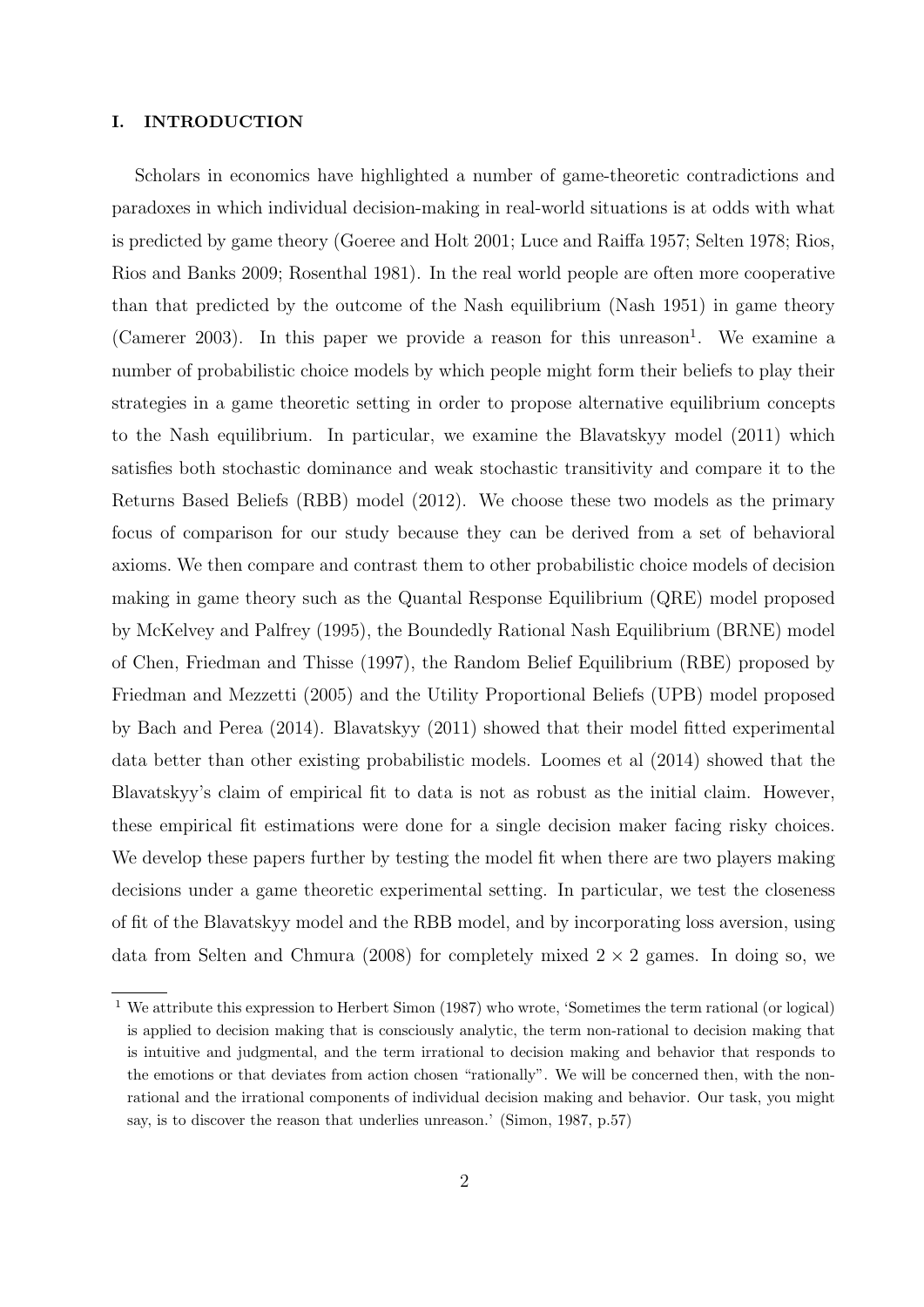compare and contrast the Blavatskyy and the RBB models with other stationary concepts and discuss when one is better than the others. Finally, the Blavatskyy model was developed in the case of binary choice and we expand it to cover more than two choices.

We make three contributions to the literature. First we outline the underlying assumptions of the different probabilistic choice models and fully explicate them in terms of probabilistic actions, probabilistic beliefs and hence their epistemic characterizations. In doing so, we are able to provide a more complete account of the similarities and differences of these probabilistic choice models and relate them to how agents might make decisions under uncertainty. Second, we test the model predictions using empirical data and show which models perform better under which conditions. In doing so, we provide a more nuanced understanding of the predictions of different types of probabilistic models. There are often no clear winners as it depends on the type of games and the assumptions used to test these models. Third, we extend the Blavatskyy (2010) model which was developed to consider games with two actions to cases where there are three or more actions. In doing so, we are able to show how the results from the Blavatsky model carries over to more complex actions and hence the ability to compare and contrast better with other probabilistic choice models.

Our paper has several theoretical and managerial implications. First, the paper provides the basis for systematically developing probabilistic choice models based on the underlying axioms and being able to compare and contrast them with Nash equilibrium based models. These probabilistic choice models would enable researchers to more clearly uncouple the underlying assumptions behind the Nash equilibrium and hence be able to better understand why the results are similar or different. Such a process of building on the axioms systematically is needed to evaluate the predictions of these models. To use an analogy, the comparisons between the probabilistic choice models do not have the simple flavour of a horse race but a more nuanced understanding of the physiological structure of the horses in providing insights on which model might be better under different circumstances. Finally, the probabilistic choice models could deliver predictions that are opposite to the Nash equilibrium predictions which have been shown in Velu, Iyer and Gair (2012). Therefore, understanding when a model's assumptions might fit the real world would provide policymakers and managers with the tools to make more reliable predictions and hence take optimal actions.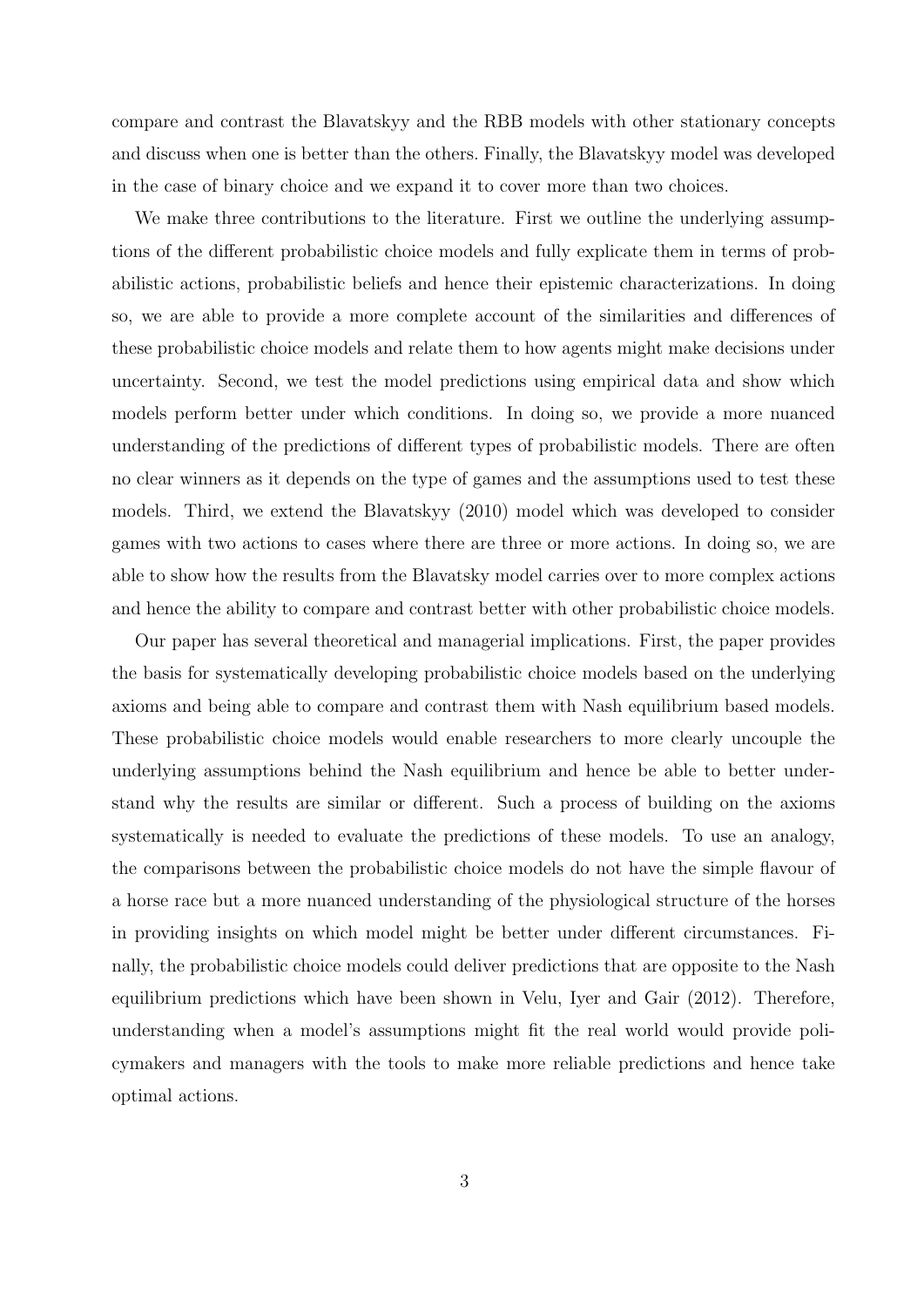#### II. CONCEPTUAL OUTLINE

The tendency for people to cooperate in game theoretic settings more than that predicated by Nash equilibrium could be attributed to altruism, genetic relatedness, reputation enhancement and cultural factors among others (Camerer 2003). The strategic interaction in a game theoretic setting has the property of interdependence of payoff whereby each player's payoff depends on what the other player does and vice versa. In such a setting each player needs to form beliefs by assigning probabilities to the possible actions of the other player and to choose a utility-maximizing action. However, the opponent is also doing the same. In the Nash equilibrium the issue of belief formation is resolved by assuming that players will choose actions in equilibrium, i.e., actions such that no single player gains from deviating if others do not deviate. Hence, the players playing best response in the sense of a utility maximizing response to each of the opponent's actions would result in the Nash equilibrium which would then be the basis of forming beliefs in the first place. However, some would argue that the interdependence in beliefs between players could make any possible beliefs or probability assignment feasible which creates strategic uncertainty (Brandenberger 1996; Van Huyck et al 1990). Therefore, an alternative formulation calls upon a decision theoretic approach to belief formation based on a set of axioms to choose one action over another when there is uncertainty. The Blavatskyy and RBB are two such models which we explore further in this paper. The Blavatskyy model uses expected utility as its core theory and assumes a number of axioms. These axioms are completeness, weak stochastic transitivity, continuity, common consequence independence, outcome monotonicity and odds ratio independence. The RBB model may also be derived from expected utility theory via a simple modification of the axiom of common consequence independence. We shall discuss these axioms later in the paper. The Blavatskyy model is based on binary choice calculation of another lottery, called the Greatest Lower Bound (GLB) which is the best lottery dominated by both the original lotteries. The probability that one lottery is chosen over the other is based on the difference between the expected utility of that lottery and the expected utility of the GLB divided by the sum of such a difference for both the lotteries. In the case of the RBB model the probabilistic response follows the Luce (1959) probabilistic choice model whereby it is the expected utility of each choice divided by the sum of expected utilities of all choices.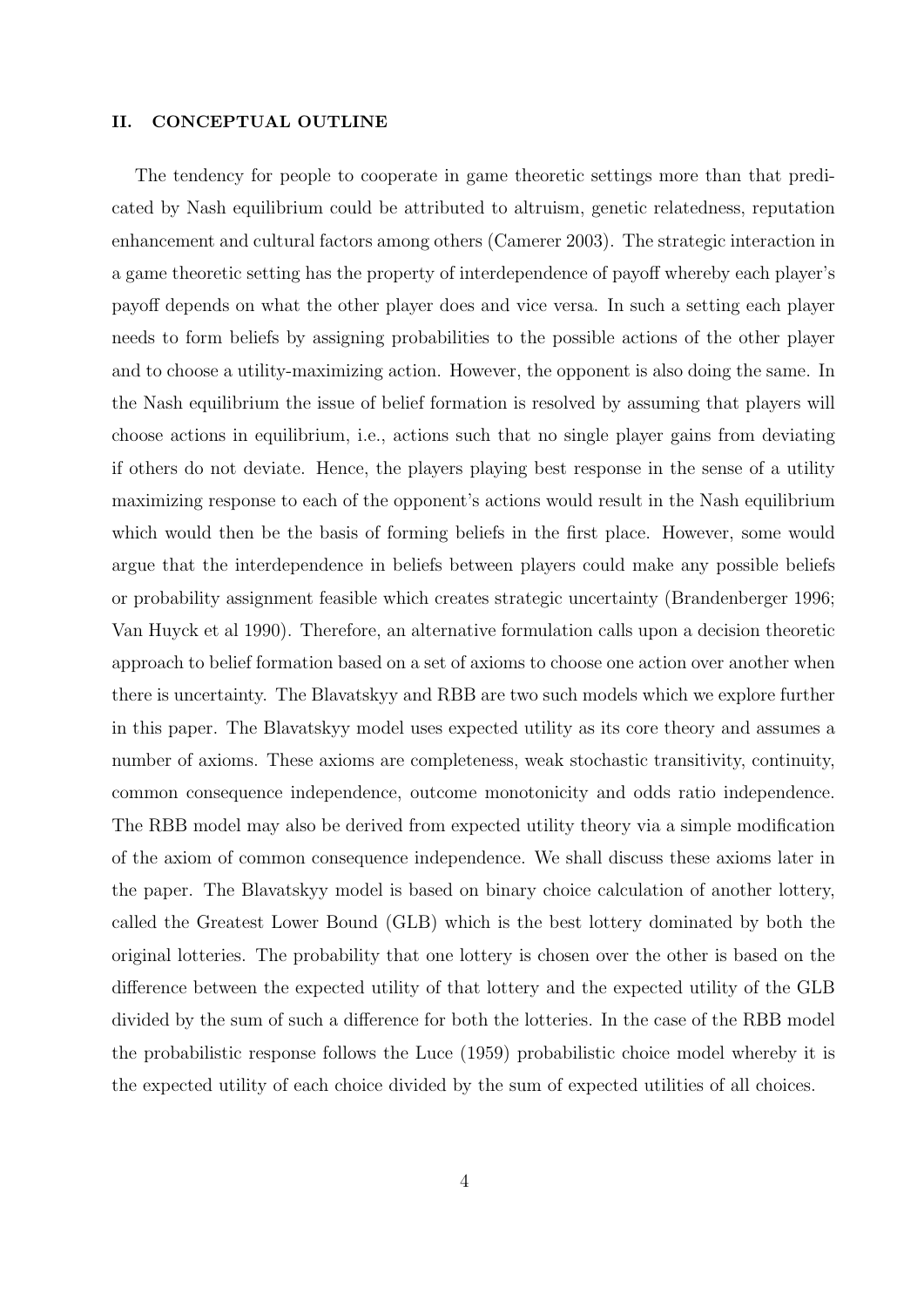In the Blavatskyy and RBB models, we propose three modifications to standard Nash equilibrium for finite normal form games. The first modification to the Nash equilibrium is to introduce probabilistic beliefs. The second is to replace best replying by each agent with either the Blavatskyy probabilistic choice or the Luce's (1959) probabilistic choice model in the case of RBB. The third modification is the interpretation of randomization. In doing so the models borrow from and build on three previous well established models, namely the Quantal Response Equilibrium (QRE), the Boundedly Rational Nash Equilibrium (BRNE) model and the Random Belief Equilibrium (RBE). The Blavatskyy and RBB models borrow from the QRE and BRNE in formulating probabilistic actions whereby the actions with higher expected payoffs are played with higher probabilities. However, the models differ from the QRE and BRNE in the interpretation of the probabilistic best response as arising not from errors but because of uncertainty as to the actions of the other player. The models also borrow from RBE in formulating probabilistic beliefs but they differ from the RBE whereby beliefs are uncertain and not random. We shall elaborate on the difference between uncertain and random beliefs below. Therefore, both the Blavatskyy and the RBB models have both probabilistic actions and probabilistic beliefs. This is in contrast to other non-Nash equilibrium probabilistic choice models which typically assume either probabilistic actions (such as the QRE and BRNE), or probabilistic beliefs (such as the RBE or the Utility Proportional Beliefs (UPB) model proposed by Bach and Perea, 2014), but not both.

Our first modification to the Nash equilibrium introduces probabilistic beliefs. We assume that the players' beliefs about the choice of other players are probabilistic i.e., the player holds the beliefs that his opponent will choose actions with particular probabilities. We assume that players' probabilistic beliefs are in equilibrium with reference to each other. In Nash equilibrium, each player chooses the action that maximizes their returns subject to the opponent's possible actions and no player can gain by changing their strategy unilaterally. Therefore, in the Nash equilibrium the players form beliefs in such a way as to be consistent with the actions being in equilibrium. However, a player's actions are determined by her beliefs about other players which may depend upon their real-life contexts such as custom or history (Harsanyi 1982). In order to address such issues, scholars of risk analysis and game theory have highlighted the difference between game theoretic and decision analytic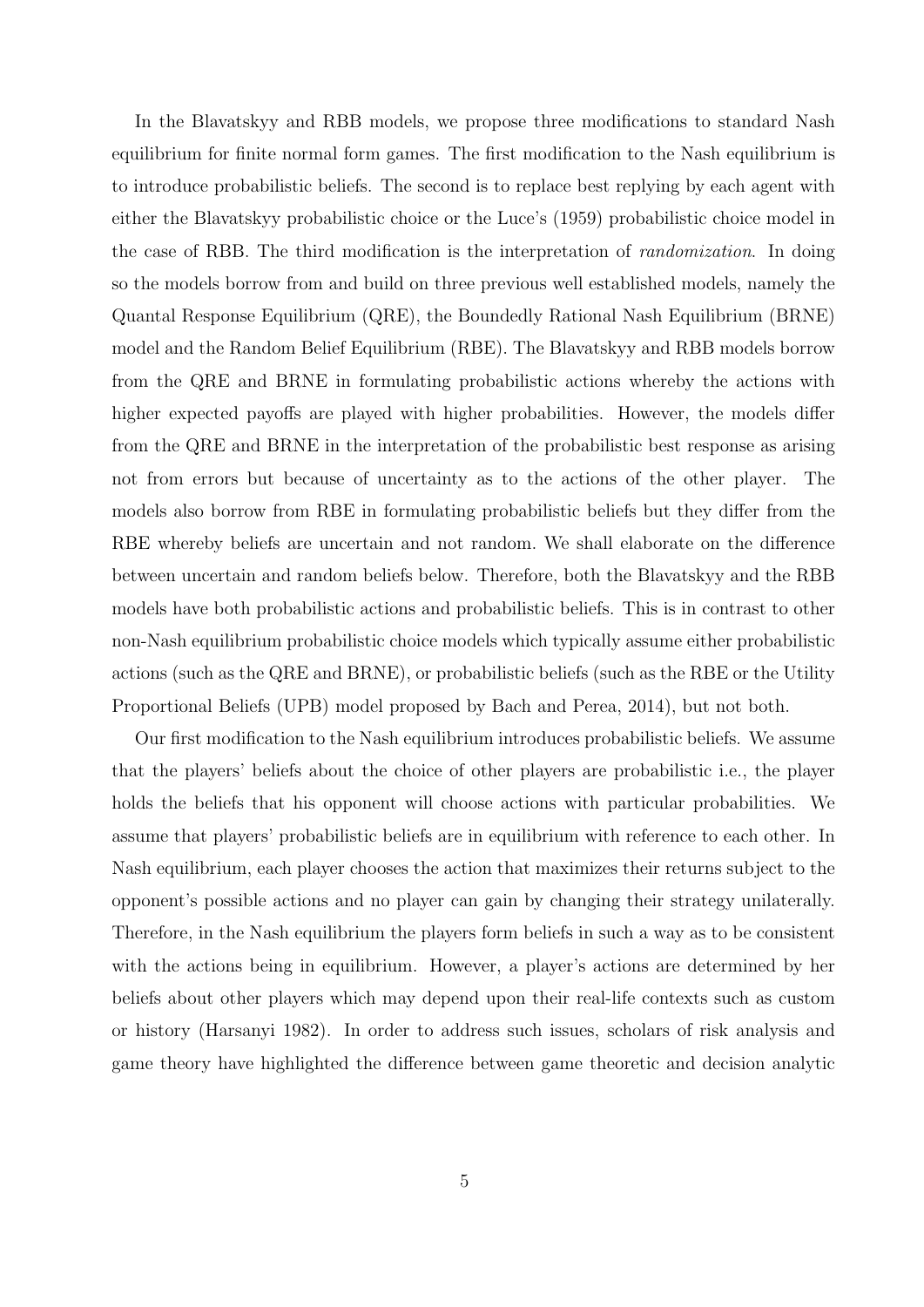solution concepts<sup>2</sup> (Rios, Rios and Banks 2009, pp. 845-849). The Blavatskyy and RBB models use a decision analytic approach where individuals form subjective beliefs based on subjective probabilities<sup>3</sup> over the actions of their opponent. Therefore, consistent with a decision theoretic perspective, players adopt strategies on the basis of their respective subjective beliefs or personal interpretation of probability. The RBB model uses the Luce (1959) probabilistic choice model as the basis for player actions and that subjective beliefs are formed from the assumption that opponents respond to uncertainty in a similar way. The Blavatskyy model assumes the response function as described earlier and assumes that subjective beliefs are formed from the assumption that opponents respond to uncertainty in a similar way.

A natural extension of probabilistic beliefs is probabilistic actions. Therefore, the second modification to the Nash equilibrium is to replace best replying by each agent with a version of Luce's (1959) probabilistic choice model in which players choose strategies with probabilities in proportion to their expected returns – returns-based beliefs (RBB) or the Blavatskyy response choice respectively. Mathematically, the probabilistic actions part of the RBB response is a special case of the BRNE. As the BRNE is a type of QRE, the RBB probabilistic action can also be mathematically interpreted as a QRE. However, the Luce rule also arises naturally in several other contexts. Research has shown that optimization under the notion of stochastic preference implies the Luce rule (Gul, Natenzon and Pesendorfer 2014) and the Luce rule has similarities to a stochastic utility representation<sup>4</sup> (Blavatskyy 2008). Moreover, the RBB model attempts to represent conscious decision making in the presence of uncertainty and therefore any probabilistic action must be simply computable. In the RBB version of the Luce model, players choose actions in proportion to

<sup>2</sup> Kadane and Larkey (1982) in their seminal paper propose a decision analytic solution concept over the game theoretic solution concept. Also, see Bono and Wolpert (2009).

<sup>3</sup> Subjective probability is the probability that a person assigns to a possible outcome, or some process based on his own judgment, the likelihood that the outcome will be obtained which then influences the strategies chosen (DeGroot 1975, p. 4; Savage 1954).

<sup>4</sup> Blavatskyy (2008) shows that the choice probabilities have a stochastic utility representation if they can be written as a non-decreasing function of the difference in the expected utilities of the actions. Studies have shown that the stochastic utility representation has properties that are similar to the Luce (1959) choice rule when the random variable has a Gumbel (double exponential) distribution function (e.g., the cumulative distribution function of the logistic distribution) (Yellot 1977). In fact, Yellot derives the logistic QRE solution with parameter  $\lambda = 1$  (see Section [III A 1\)](#page-17-0).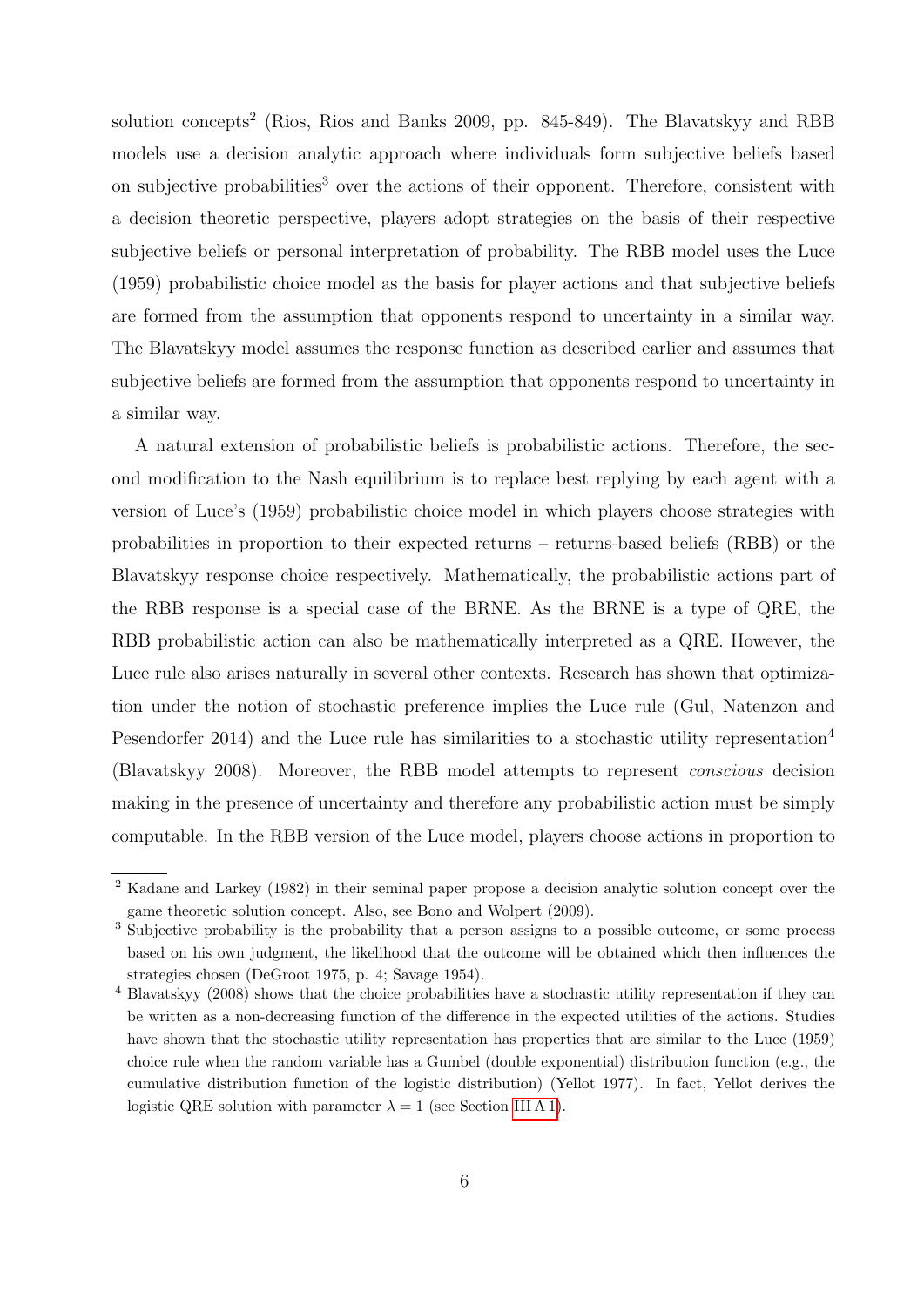their expected returns, which could quite conceivably be evaluated by players participating in a game. The interpretation of why a player adopts a mixed strategy rather than choosing the pure strategy that maximizes their returns is that there is uncertainty regarding the conjecture about the choice by the other players<sup>5</sup> (Basu 1990; Brandenberger and Dekel 1987). The use of a consciously probabilistic action model naturally gives rise to priors for the probabilistic beliefs. If a player believes that their opponent thinks like them, then they will form probabilistic beliefs for their opponent according to their own probabilistic action model, i.e., according to the RBB rule. The Blavatskyy model on the other hand captures the essence of the Luce type response function but calculates the incremental returns of a choice relative to an guaranteed minimum lottery (GLB) as a basis for forming the prior. In this way the Blavatskyy and the RBB approaches are able to provide a basis for players to form priors which is in contrast to the QRE, BRNE and RBE which are silent on where the priors might emerge from.

The third modification is the interpretation of *randomization*. In the Blavatskyy and RBB models uncertainty comes from subjective beliefs which gives rise to subjective probabilities. Such subjective beliefs driven by the perceptive and evaluational premises of an individual can create 'strategic uncertainty' regarding the conjecture about the choice of the other player. We define strategic uncertainty as uncertainty concerning the actions and beliefs (and beliefs about the beliefs) of others (Brandenberger 1996). Researchers have argued that strategic uncertainty can arise even when all possible actions and returns are completely specified and are common knowledge (Ellsberg 1959; Van Huyck et al 1990). The rational decision-maker has to form beliefs about the strategy that the other decision-maker will use as a result of strategic uncertainty. Therefore, Blavatskyy and RBB model makes a distinction here between an uncertain player, who makes a conscious decision when faced with uncertain information about their opponent, and a random player, whose interpretation of the game changes subconsciously every time they encounter it. In the RBB model, when

<sup>5</sup> We are not assuming that the opponent is using a randomized strategy. The mixture merely reflects the representation of player 1's belief about player 2. As Wilson (1986, p.47) points out, although it makes little difference to the mathematics, conceptually this distinction between randomization and subjective beliefs to explain the mixed strategies is a pertinent one. This interpretation is also sympathetic to Harsanyi's (1973) purification interpretation of mixed strategy where mixing represents uncertainty in a player's mind about how other players will choose their strategies, rather than deliberate randomization (Morris 2008).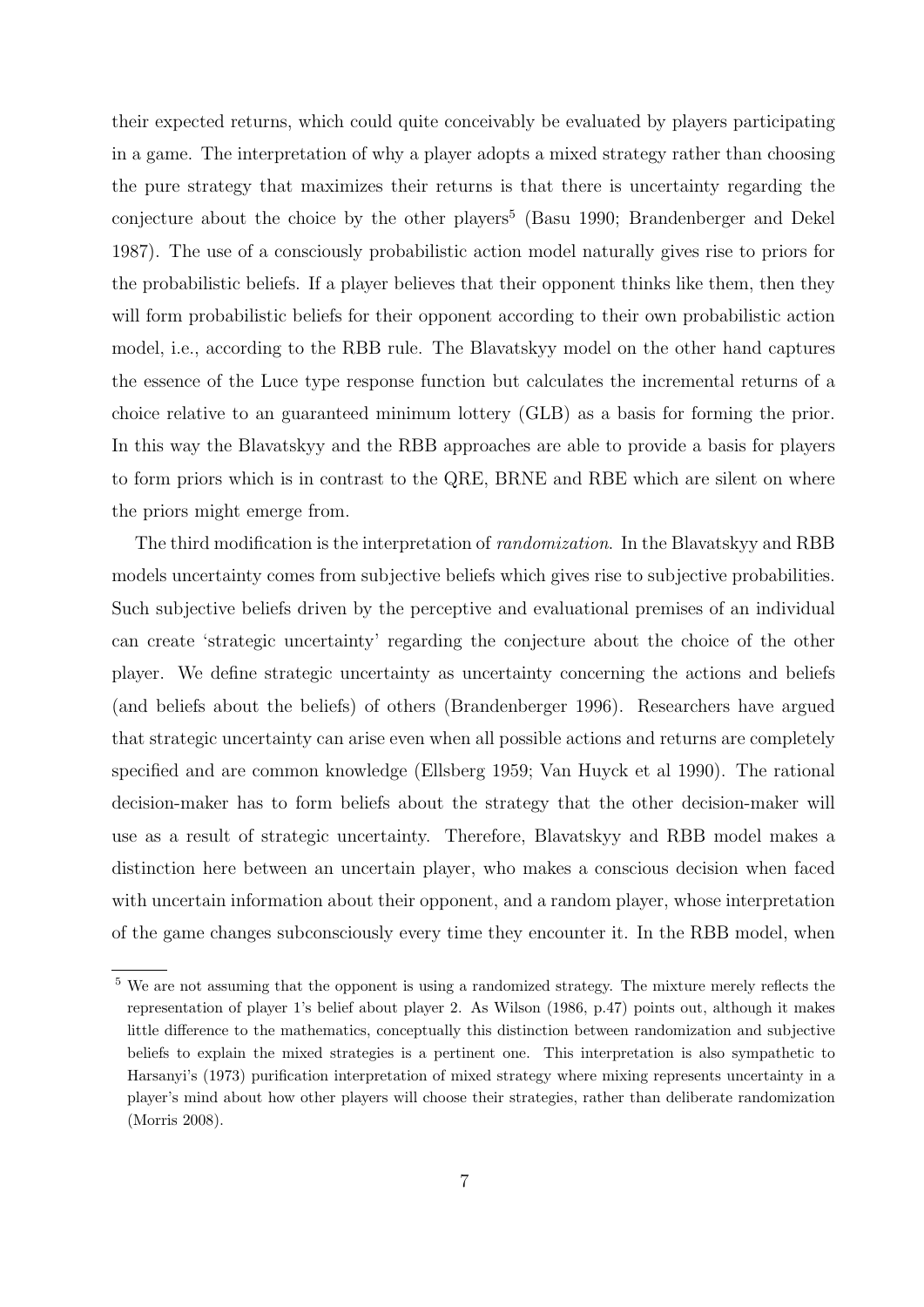a given player plays a given game against a given opponent, the player forms the same beliefs and has the same actions. These beliefs and actions are probabilistic due to the player's uncertainty about real-life experience such as custom of the opponent. The Blavatskyy model captures the uncertainty through an incremental expected returns type framework while RBB encapsulates this uncertainty through the use of the Luce choice rule. This is different to the random actions/beliefs used in other equilibrium concepts, in which the interpretation is that every time a player plays a game, his actions or beliefs change probabilistically, and the "equilibrium" solution is an ensemble average. This is a subtle distinction, but there is also a mathematical difference — in the Blavatskyy and RBB models, we compute a player's best response to the average action, as opposed to the average of his best response to a particular action. The concept of randomization in Blavatskyy and RBB is not to make the opponent indifferent to their actions as is the basis of Nash equilibrium and other corresponding error driven models such as QRE, BRNE and RBE but it is the result of the strategic uncertainty in the opponents actions.

The efficacy of a particular equilibrium concept to explain experimental data is normally assessed by comparing the observed outcome, i.e., the strategies chosen by each player in each game, to the predictions of the model of interest. The mathematical equivalence of the QRE and RBB means that it is not possible to distinguish between these two models using only data of that form. However, if the players in a game were asked not only to choose a strategy to play but also to state, on a scale of belief, what they thought their opponent was going to do, it would be possible to differentiate the models. The QRE does not provide a mechanism through which players form beliefs, but is based on the notion of errors. A person with given beliefs about their opponent will make a different strategy choice each time, depending on the particular errors they make. By contrast, under the Blavatskyy, RBB and RBE concepts, the players will choose the same particular strategy profile every time they have the same beliefs about their opponent. The Blavatkyy and RBB and RBE can themselves be distinguished by the nature of the beliefs — under the RBE the beliefs change each time the game is played, while under Blavatksyy and RBB the beliefs are also fixed. Data of the form necessary to carry out these tests is not currently available, so we will not be able to do this comparison here. However, it is important to emphasize that the RBB and Blavatskyy can be experimentally distinguished from the other equilibrium concepts if appropriate data is collected when running the experiment.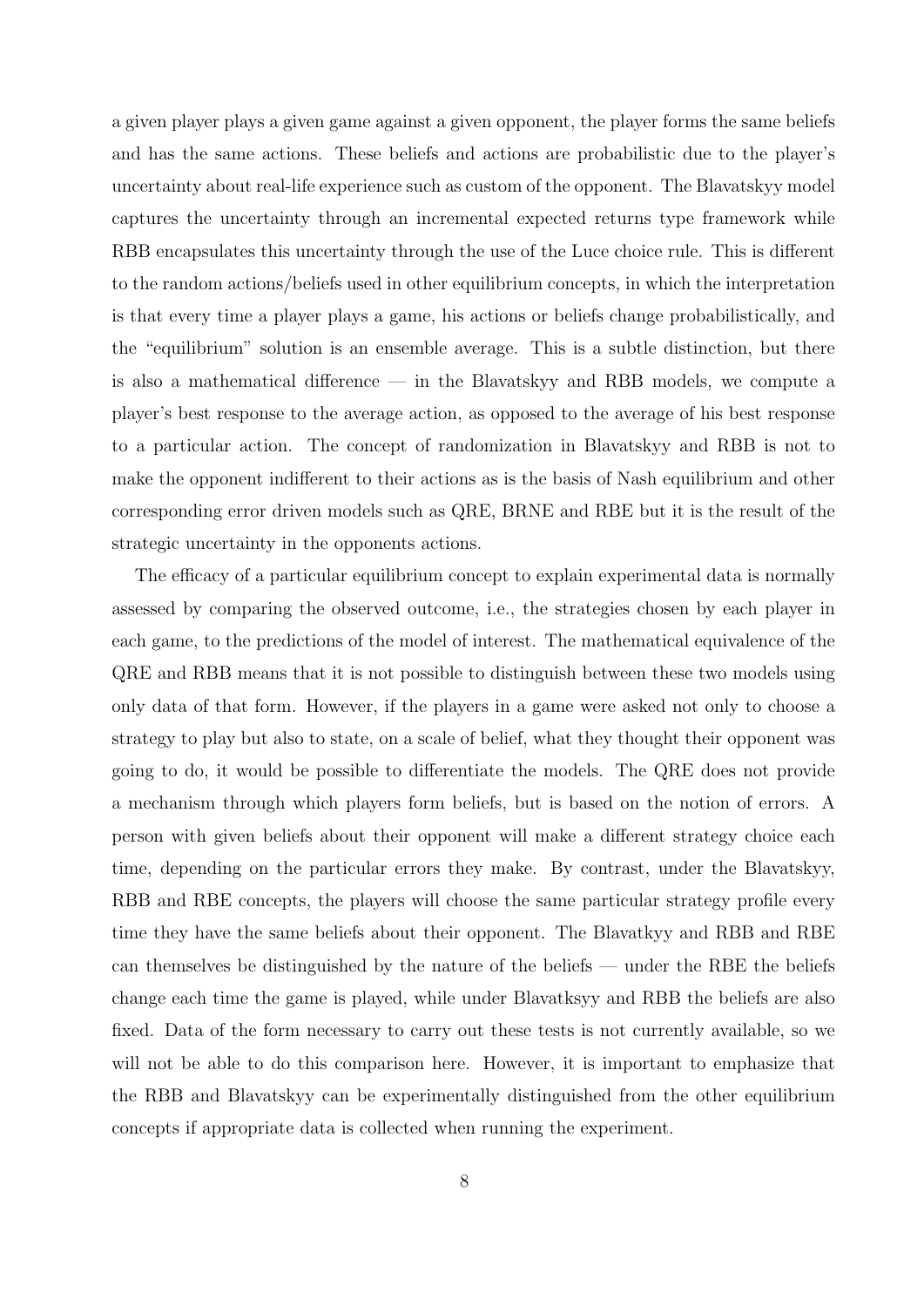The next section develops axiomatically the returns-based beliefs model in relation to the Blavatskyy (2011) model and compares these two models with other probabilistic choice models. Section [IV](#page-22-0) tests the applicability of the RBB, Blavatskyy and other probabilistic choice models to empirical data from completely mixed  $2\times 2$  games from Selten and Chmura's (2008). Section [V](#page-28-0) extends the Blavatskyy to 3x3 games. Section [VI](#page-32-0) concludes.

#### III. THE MODEL

In this section we develop the basic elements of a one-shot game and then introduce discrete choice theory based on subjective probabilities. We use below a particular variation of the one-shot game formulation of McKelvey and Palfrey (1995). Let  $(N, S, \pi)$  be a finite game. N denotes the set of players. Each player  $i \in N$  has a set of pure strategies,  $S^i$ with elements  $s^i$ . The set of strategy profiles of all players other than i is  $S^{-i} = \otimes_{j \neq i} S^j$ with elements,  $s^{-i}$ . The benefit a player i derives from playing a strategy profile  $s^i \in S^i$ is  $\pi^i$  $s^{i}_{s^{i}}$ ;  $\pi^{i} = \{ \pi^{i}_{s}$  $i<sub>s<sub>i</sub></sub>$ <sub>s</sub><sup>i</sup><sub>s</sub><sub>i</sub><sub>s</sub><sup>i</sup><sub>s</sub><sub>i</sub><sub>c</sub>s<sup>*i*</sup>. Each player knows who is in the game, N, and the strategy sets available to each other,  $S^i \forall i \in N$ . However, each player is uncertain of the belief structure held by the other player. We discuss below our approach to how players form a reasonable subjective probability belief structure.

In Blavatskyy (2008), the author described a stochastic utility theorem. This showed that there is a unique form for the decision rule for choosing between lotteries when you impose a set of five axioms. We use  $L_i$  to denote a lottery (a probability distribution on a set of possible outcomes) and  $Pr(L_1, L_2)$  to denote the probability that the decision maker chooses to play lottery  $L_1$  when presented with a choice between  $L_1$  and  $L_2$ . If  $\{p_i^1\}$  are the probabilities of the possible outcomes  $\{x_1, \ldots, x_n\}$  in lottery  $L_1$  and  $\{p_i^2\}$  are the corresponding probabilities in lottery  $L_2$ , then we can also define a combined lottery  $\alpha L_1+(1-\alpha)L_2$ , for  $\alpha \in [0,1]$ , as the lottery with probabilities  $\alpha p_i^1 + (1 - \alpha)p_i^2$ . This combined lottery can also be interpreted as the decision maker playing lottery  $L_1$  with probability alpha and lottery  $L_2$  with probability  $(1 - \alpha)$ . Using this notation, the five axioms of the stochastic utility theorem are

- 1. **Completeness**: For any two lotteries  $L_1$ ,  $L_2$ ,  $Pr(L_1, L_2) + Pr(L_2, L_1) = 1$ .
- 2. Strong Stochastic Transitivity: For any three lotteries  $L_1, L_2, L_3$ , if  $Pr(L_1, L_2) \ge$  $1/2$  and  $Pr(L_2, L_3) \ge 1/2$  then  $Pr(L_1, L_3) \ge \max\{Pr(L_1, L_2), Pr(L_2, L_3)\}.$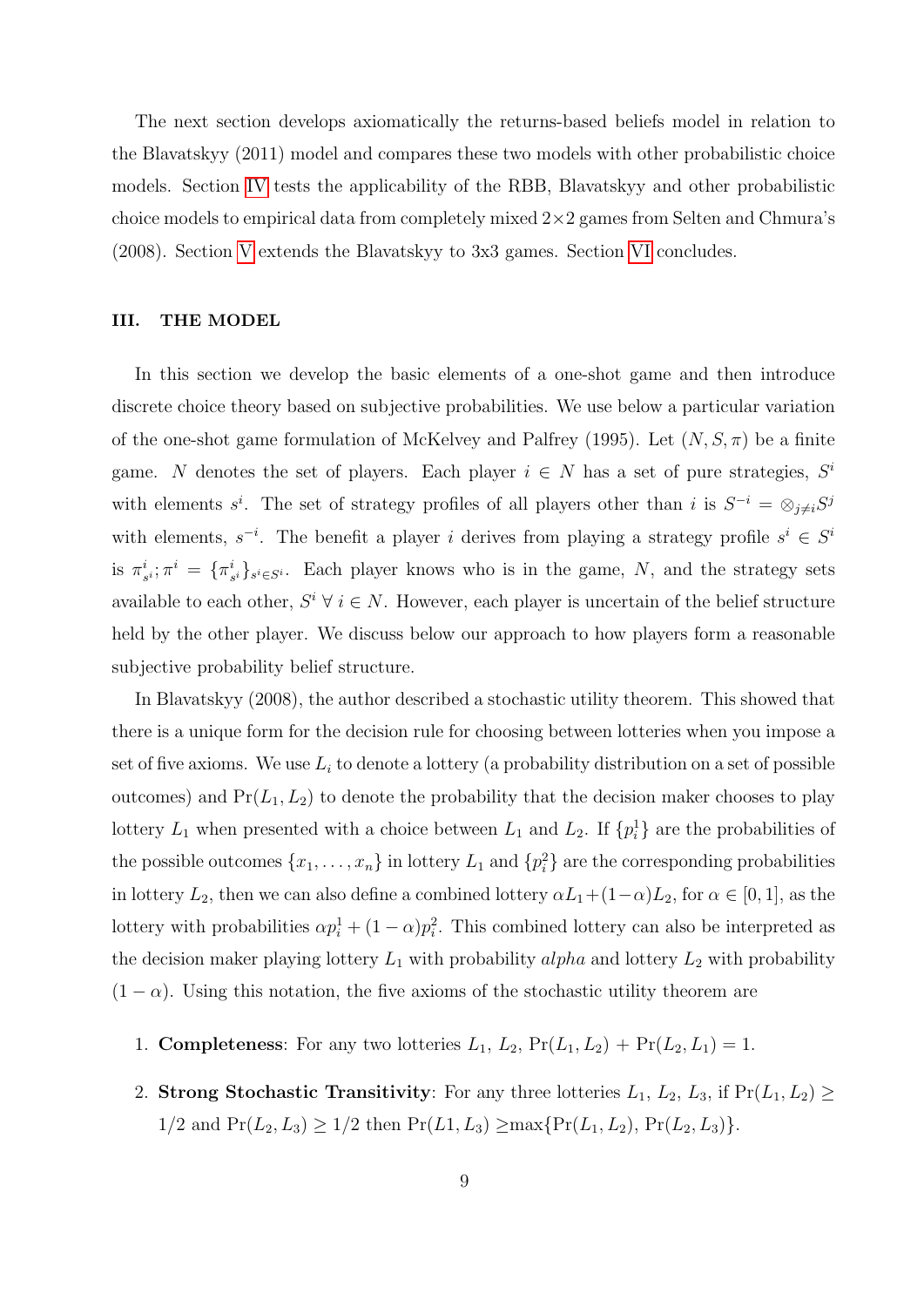- 3. **Continuity**: For any three lotteries  $L_1$ ,  $L_2$ ,  $L_3$ , the sets  $\{\alpha \in [0,1] | \Pr(\alpha L_1 + (1-\alpha) L_2) | \}$  $\alpha$ ,  $L_2, L_3$ )  $\geq 1/2$ } and  $\{\alpha \in [0, 1] | \Pr(\alpha L_1 + (1 - \alpha) L_2, L_3) \leq 1/2\}$  are closed.
- 4. Common Consequence Independence: For any four lotteries  $L_1$ ,  $L_2$ ,  $L_3$ ,  $L_4$  and any probability  $\alpha \in [0, 1]$ ,  $Pr(\alpha L_1 + (1 - \alpha) L_3, \alpha L_2 + (1 - \alpha) L_3) = Pr(\alpha L_1 + (1 - \alpha) L_3)$  $\alpha$ ) $L_4$ ,  $\alpha L_2 + (1 - \alpha) L_4$ ).
- 5. Interchangeability: For any three lotteries  $L_1$ ,  $L_2$ ,  $L_3$ , if  $Pr(L_1, L_2) = 1/2$  $Pr(L_2, L_1)$  then  $Pr(L_1, L_3) = Pr(L_2, L_3)$ .

A probability assignment  $Pr(L_1, L_2)$  satisfies these axioms if and only if there exists an assignment of real numbers  $u_i$  to every outcome  $x_i$  and a non-decreasing function  $\Psi : \mathbb{R} \to$ [0, 1] such that  $Pr(L_1, L_2) = \Psi(\sum u_i p_i^1 - \sum u_i p_i^2)$ .

In a game theoretic context, the real numbers  $\{u_i\}$  can be interpreted as (subjective) payoffs for each action. Taking the function  $\Psi(x)$  to be  $1/(1 + \exp(-\lambda x))$  the choice rule reduces to

$$
Pr(L_1, L_2) = \frac{\exp(\lambda \sum_{i=1}^{n} u_i p_i^1)}{\exp(\lambda \sum_{i=1}^{n} u_i p_i^1) + \exp(\lambda \sum_{i=1}^{n} u_i p_i^2)}
$$

which is the QRE choice rule.

Axiom 4, that of common consequence independence, states that if the possibility of playing an additional lottery, with fixed possible outcomes and fixed probability of playing, is introduced to both lotteries, then the decision maker should not change their relative weightings of the original two lotteries. This is a logical axiom for linear utilities, but is not completely satisfactory when we consider non-linear utilities. For example, this axiom suggest that given a player given a choice between a payoff of \$100 and \$200 would make the same decision as when presented with a choice between a payoff of \$10100 and \$10200. Experience suggests that in fact the decision might change since in the second case the two payoffs are essentially equal, while in the first case the second payoff is double the first. An appropriate modification to axiom 4 that addresses this concern is

4a Common Utility Independence: For any four lotteries  $L_1$ ,  $L_2$ ,  $L_3$ ,  $L_4$ , and a player with utility function  $U(\cdot)$ , if  $U(\langle L_1 \rangle) - U(\langle L_2 \rangle) = U(\langle L_3 \rangle) - U(\langle L_4 \rangle)$  then  $Pr(L_1, L_2) = Pr(L_3, L_4)$ , where  $\langle L_i \rangle$  denotes the expected monetary payoff from lottery  $L_i$ .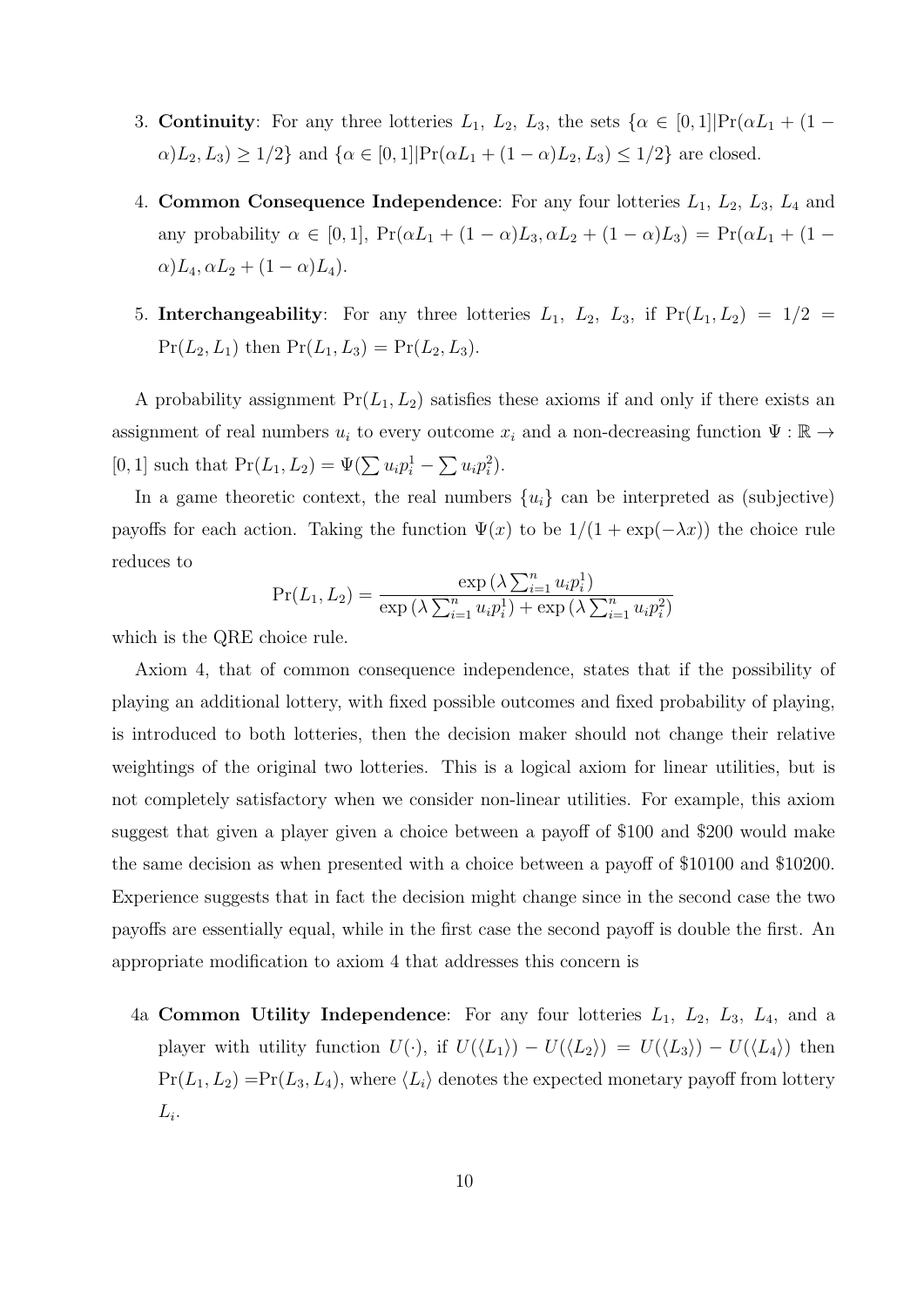For a linear utility function, this axiom is satisfied when the common consequence independence axiom is satisfied. This axiom could also be formulated using the expected utility rather than the utility of the expected payoff, but the above form of axiom 4a leads to a decision rule of the form  $Pr(L_1, L_2) = \Psi(U(\langle L_1 \rangle) - U(\langle L_2 \rangle))$ . Using a logarithmic utility function and taking the function  $\Psi(x)$  to be  $1/(1 + \exp(-\lambda x))$  as before gives

$$
Pr(L_1, L_2) = \frac{\left(\sum_{i=1}^n u_i p_i^1\right)^{\lambda}}{\left(\lambda \sum_{i=1}^n u_i p_i^1\right)^{\lambda} + \left(\sum_{i=1}^n u_i p_i^2\right)^{\lambda}}
$$

which is the BRNE choice rule and, for  $\lambda = 1$ , reduces to the Luce choice rule<sup>6</sup>. It is this decision rule that will form the basis for the returns based beliefs model discussed in this paper.

In a game between multiple players, we assume that each player has a probability distribution over the choices available. This probability distribution,  $P^i$ , over the elements  $S^{-i}$ is defined such that  $P^{i}(s^{-i})$  is the probability associated with  $s^{-i} \in S^{-i}$ . We operationalize our model by assuming an expected return framework, so that the expected payoff of the *j*th pure strategy of player *i*, given  $P<sup>i</sup>$ , is as follows<sup>7</sup>:

<span id="page-11-0"></span>
$$
\Pi_j^i(P^i) = \sum_{s^{-i} \in S^{-i}} P^i(s^{-i}) \pi_j^i(s^{-i}) \tag{1}
$$

where  $\pi_j^i(s^{-i})$  is player is payoff from choosing a pure strategy j when the other players choose  $s^{-i}$  and  $P^{i}(s^{-i})$  is the belief held by player i about the probability the other players will choose  $s^{-i}$ . The decision probabilities over pure strategies for player i in turn follow the

<sup>6</sup> Luce showed using probability axioms that if the ratio of probabilities associated with any two decisions is independent of the payoff of any other decisions, then the choice probabilities for decision  $j$  of player  $i$  can be expressed as a ratio of the expected value of that decision over the total expected value of all decisions:  $V_j^i/\sum_k V_k^i$ , where  $V_j^i$  is the expected value associated with decision j. In addition, Gul, Natenzon and Pesendorfer (2014) show that the Luce rule is the unique random choice rule that admits well-defined ranking of option sets. In particular, the authors show that the Luce rule is the unique random choice rule that admits a context-independent stochastic preference. Moreover, this method of arriving at decision probabilities has been supported by empirical work which provides empirical justification for our approach. In particular, empirical research for paired comparison data supports the Luce (1959) method of arriving at decision probabilities (Abelson and Bradley 1954).

<sup>7</sup> This formulation, similar to the BRNE with a logit distribution, is invariant to linear (i.e., scale) transformations, but not to changes in the payoff origin. On the other hand, the QRE with an extreme value distribution, accommodates negative payoffs and is invariant to changes in the payoff origin but not to linear transformations.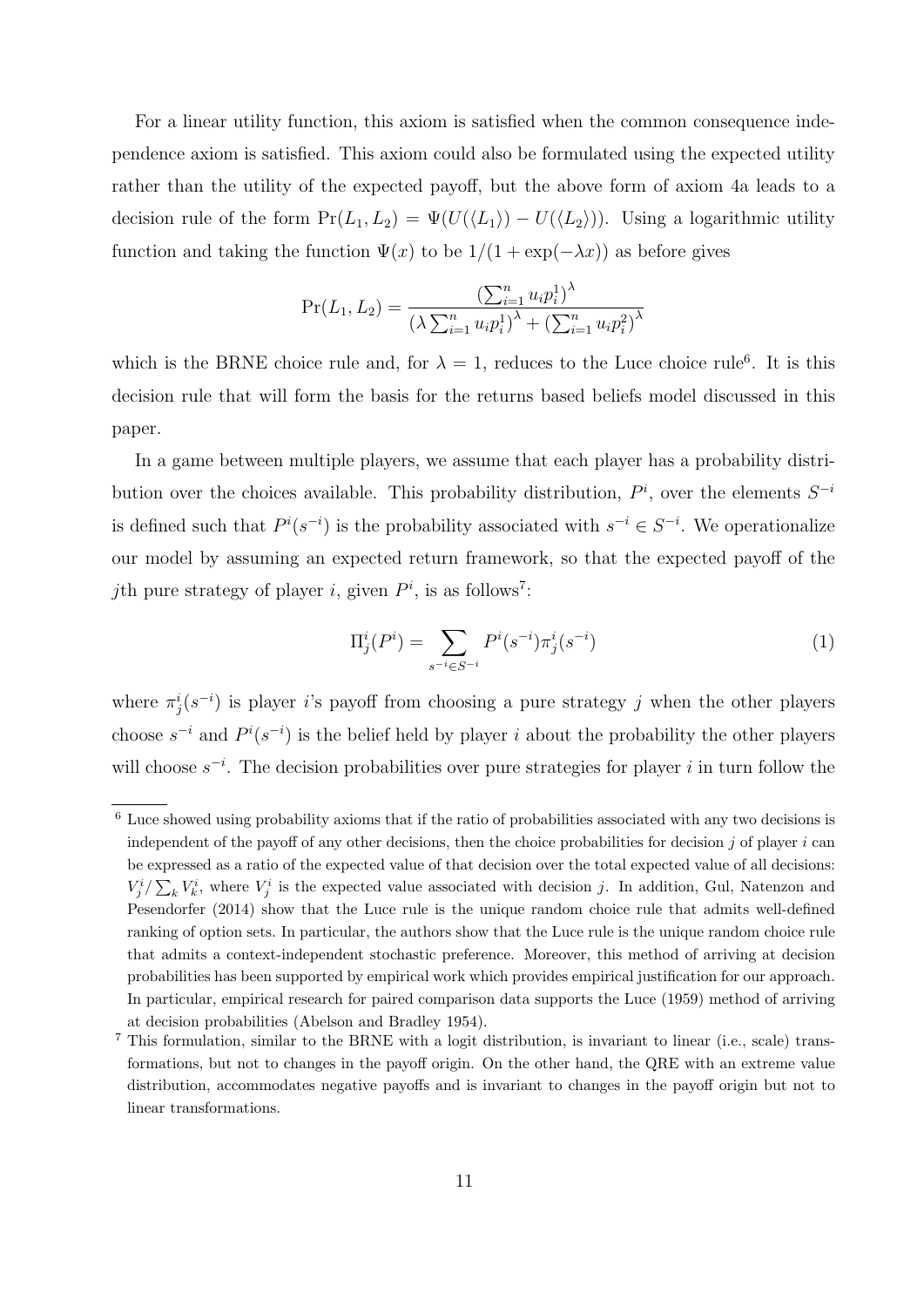specification outlined above which is proportional to the expected returns as follows:

<span id="page-12-0"></span>
$$
p_j^i = \frac{\Pi_j^i(P^i)}{\sum_{k=1}^m \Pi_k^i(P^i)}
$$
\n(2)

This model admits a Nash-like equilibria in belief formation such that the belief probabilities match the decision probabilities for all players. This equilibrium in beliefs can be found by iterating between the expected payoff in equation [\(1\)](#page-11-0) and the decision probabilities in equation [\(2\)](#page-12-0). In relation to this, we discuss the epistemic condition for the returns-based beliefs equilibrium in section [III A 3.](#page-21-0)

The returns-based beliefs model can be used to find equilibria for games between any number of players. However, for clarity, the games discussed in the rest of this paper will be games played between 2 players only. We will use  $u_{ij}^1$  and  $u_{ij}^2$  to denote the payoffs to player 1 and 2, respectively, if player 1 plays move i and player 2 plays move j. We will denote a mixed strategy of player 1 by  $\mathbf{p} = \{p_i\}$ , where  $p_i$  is the probability that player 1 chooses  $s^i \in S^1$ , and denote a mixed strategy of player 2 by  $\mathbf{q} = \{q_j\}$ , where  $q_j$  is the probability that player 2 chooses  $s^j \in S^2$ . The Luce rule, Eq. [\(2\)](#page-12-0), defines a mapping  $\mathcal{M}_{ij} : \sigma_j \to \sigma_i$ from mixed actions,  $\sigma_j$ , of player j to mixed actions,  $\sigma_i$ , of player i. This leads us to define the notion of a returns-based beliefs (RBB) equilibrium as

Definition A returns-based beliefs equilibrium is a pair of mixed actions, (p,q), such that  $\mathcal{M}_{12}(\mathbf{q}) = \mathbf{p}$  and  $\mathcal{M}_{21}(\mathbf{p}) = \mathbf{q}$ . In other words, this is a solution in which both players play the Luce-type response, and each player's belief about their opponent coincides with the actual strategy the opponent adopts.

The properties of RBB equilibrium and the associated proofs are in Velu, Iyer and Gair (2012). One characteristic of the RBB solution is that it assigns positive probability to any strategy that has non-zero expected payoff and this remains true even if a strategy is uniformly dominated by another. As an illustration, suppose that the payoff matrix for the row player takes the form

$$
\mathbf{u}^1 = \left(\begin{array}{c} 2 & 3 \\ 1 & 2 \end{array}\right).
$$

The second row is uniformly dominated by the first and so any rational player would always play the first choice. However, after assigning probabilities q and  $(1 - q)$  that the column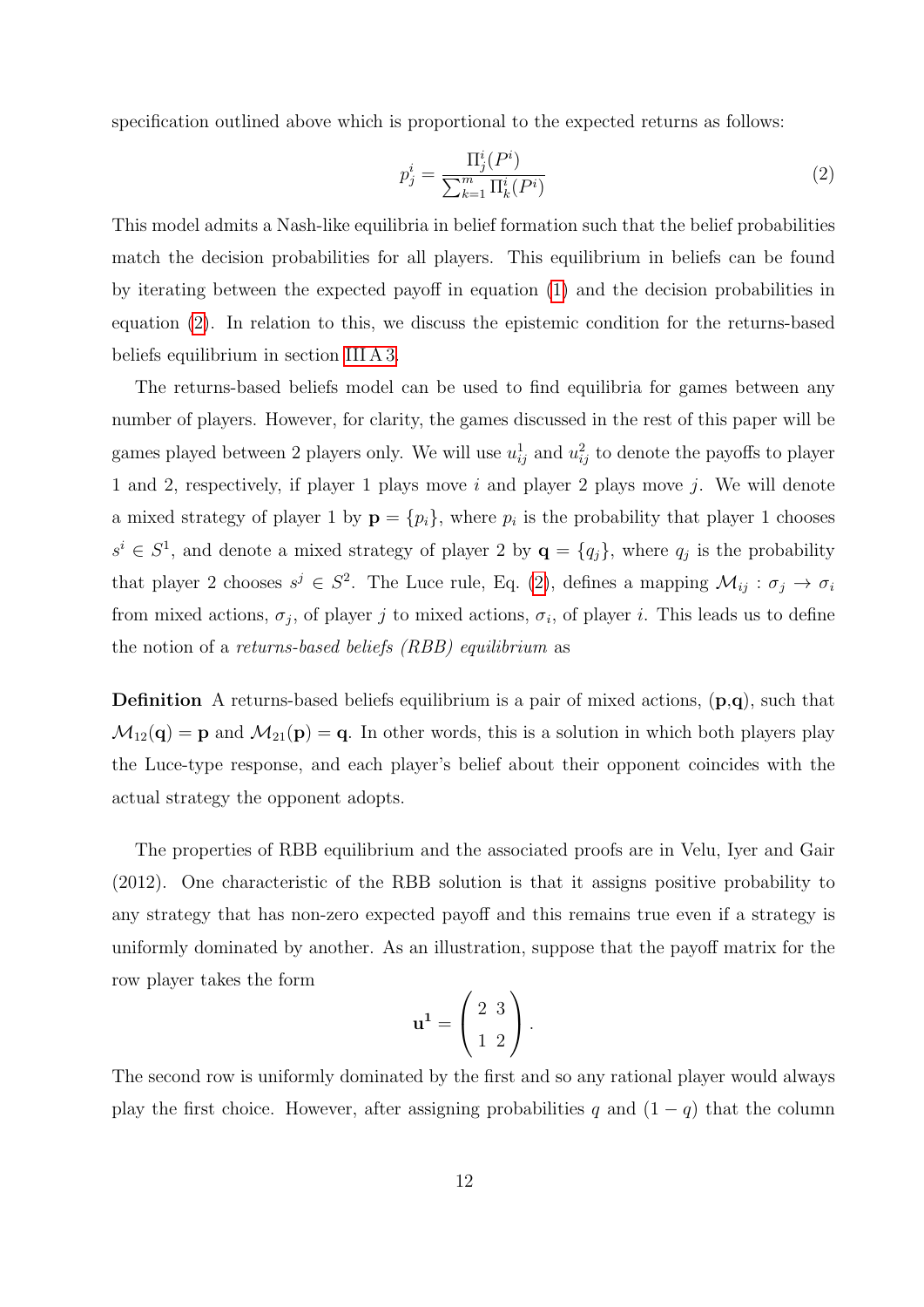player chooses left or right, the RBB solution assigns a non-zero probability to the second action of  $(2 - q)/(5 - 2q)$ , which ranges from 1/3 to 2/5 as q varies from 1 to 0.

One resolution to this problem is to transform the payoff matrices to incorporate loss aversion (see, for example, Selten and Chmura (2008) and Brunner et al. (2010)), by expressing payoffs as differences to the guaranteed payoff. A player can compute their guaranteed payoff by finding the max-min of the elements in their payoff matrix,  $u^1$ , i.e., for each possible move, *i*, they compute their minimal payoff,  $min_j u_{ij}^1$ , over possible strategies of their opponent, and then finds the maximum,  $max_i(min_ju_{ij}^1)$ . If the maximum occurs for  $i = I$ , for which the minimum is at  $j = J$ , then by playing move I the player could guarantee a payoff at least as big as  $u_{IJ}^1$ . The payoff matrix may then be transformed by subtracting  $u_{IJ}^1$  from each element of the matrix, to represent payoffs relative to the guaranteed payoff. The RBB approach naturally places unfavourable weight on negative payoffs, so this transformation already encodes loss aversion. However, the standard approach is to also multiply all negative entries in the transformed matrix by a multiplier,  $\lambda$ . This multiplier is a measure of the degree of loss aversion of the player and a value of  $\lambda = 2$  is typically used. In the preceding example the row player can guarantee a payoff of at least 2 by playing the first row. Subtracting this from all entries and multiplying negative entries by  $\lambda$  gives the transformed matrix

$$
\mathbf{u}^1 = \left(\begin{array}{c} 0 & 1 \\ -\lambda & 0 \end{array}\right).
$$

Evaluating the RBB solution as before, the probability now assigned to the second row is  $-\lambda q/(1-(1+\lambda)q)$  < 0. This is an invalid probability, but a minor modification to the RBB rule fixes that by replacing the probability of taking action i by  $P_i/\sum_j P_j$ , where  $P_i = \max(\sum u_{ij}q_j, 0)$  and  $\{q_j\}$  are the probabilities assigned to the opponent's actions. In other words, we compute the expected payoffs as before, but if we find a negative payoff we replace that payoff by zero, before playing in proportion to those transformed payoffs.

RBB with loss aversion and the probability-zeroing algorithm just described now correctly assigns zero probability to dominated strategies. However, this introduces an arbitrariness in the choice of loss-aversion multiplier and requires the probability-zeroing modification to the Luce rule which means that the equilibrium solution can no longer necessarily be found as the solution of an eigenvalue problem. An alternative approach is to construct a choice rule that satisfies first order stochastic dominance. This was discussed in Blavatskyy (2011)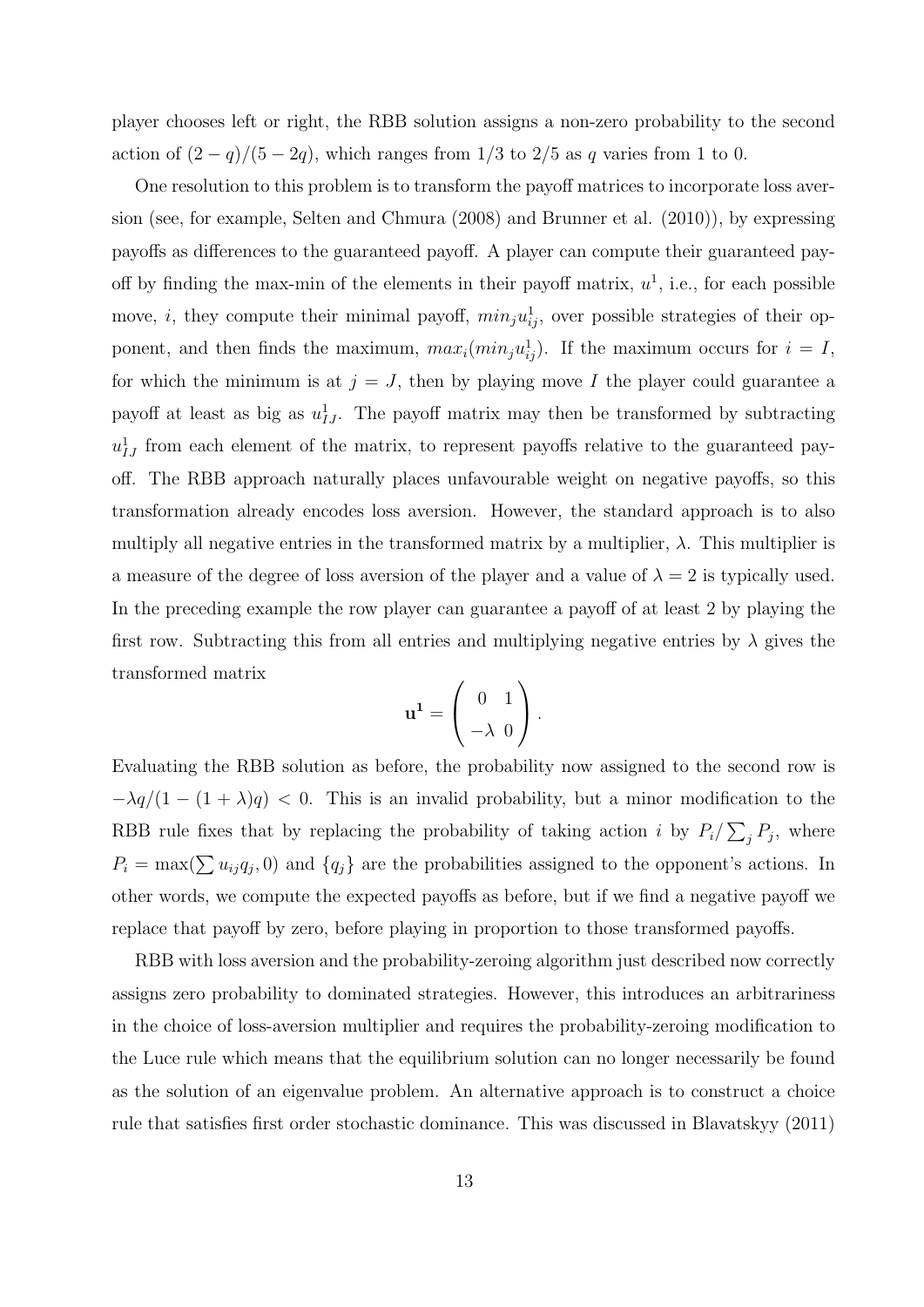and relies on defining a new lottery,  $L_1 \wedge L_2$ , that yields a given possible outcome,  $x_i$ , from the set of possible outcomes,  $X$ , with probability

$$
\max \left\{ \sum_{y \in X | x \ge y} L_1(y), \sum_{y \in X | x \ge y} L_2(y) \right\} - \max \left\{ \sum_{y \in X | x > y} L_1(y), \sum_{y \in X | x > y} L_2(y) \right\}
$$

where  $L(u)$  denotes the probability that lottery L yields outcome u. This is the greatest lower bound on the lotteries in terms of stochastic dominance. The choice rule then follows from six axioms

- 1. **Completeness**: For any two lotteries  $L_1$ ,  $L_2$ ,  $Pr(L_1, L_2) + Pr(L_2, L_1) = 1$ .
- 2. Weak Stochastic Transitivity: For any three distinct lotteries  $L_1, L_2, L_3$ :

(a) if 
$$
Pr(L_1, L_2) \ge 1/2
$$
 and  $Pr(L_2, L_3) \ge 1/2$ , then  $Pr(L_1, L_3) \ge 0.5$ ;

(b) if 
$$
Pr(L_1, L_2) = 1
$$
 and  $Pr(L_2, L_3) = 1$  then  $Pr(L_1, L_3) = 1$ .

- 3. **Continuity**: For any three lotteries  $L_1$ ,  $L_2$ ,  $L_3$ , such that  $L_3 \neq \alpha L_1 + (1 \alpha)L_2$ , the sets  $\{\alpha \in [0,1] | \Pr(\alpha L_1 + (1-\alpha)L_2, L_3) \geq 1/2\}$  and  $\{\alpha \in [0,1] | \Pr(\alpha L_1 + (1-\alpha)L_2, L_3) \leq$  $1/2$  are closed.
- 4. Common Consequence Independence: For any four lotteries  $L_1$ ,  $L_2$ ,  $L_3$ ,  $L_4$  and any probability  $\alpha \in [0, 1]$ ,  $Pr(\alpha L_1 + (1 - \alpha) L_3, \alpha L_2 + (1 - \alpha) L_3) = Pr(\alpha L_1 + (1 - \alpha) L_3)$  $\alpha$ ) $L_4$ ,  $\alpha L_2 + (1 - \alpha) L_4$ ).
- 5. Outcome monotonicity: For lotteries  $L_1$  and  $L_2$  such that  $L_1$  yields outcome  $x_1$ with probability 1 and  $L_2$  yields outcome  $x_1$  with probability  $\alpha$  and  $x_2$  with probability  $(1 - \alpha)$ , then  $Pr(L_1, L_2) = 0$  or 1.
- 6. Odds ratio independence: For any three lotteries  $L_1, L_2, L_3$  such that  $Pr(L_2, L_1) \neq$ 0,  $Pr(L_3, L_1) \neq 0$  and  $Pr(L_3, L_2) \neq 0$

Axioms 1, 3 and 4 coincide with the axioms of Blavatskyy's stochastic utility theorem, but axiom 2 is a weaker form of transitivity than assumed there. Axioms 5 and 6 replace the interchangeability axiom of the stochastic utility theorem. There is a unique choice rule that follows from these axioms, which takes the form

$$
Pr(L_1, L_2) = \frac{\phi(U(L_1) - U(L_1 \wedge L_2))}{\phi(U(L_1) - U(L_1 \wedge L_2)) + \phi(U(L_2) - U(L_1 \wedge L_2))}
$$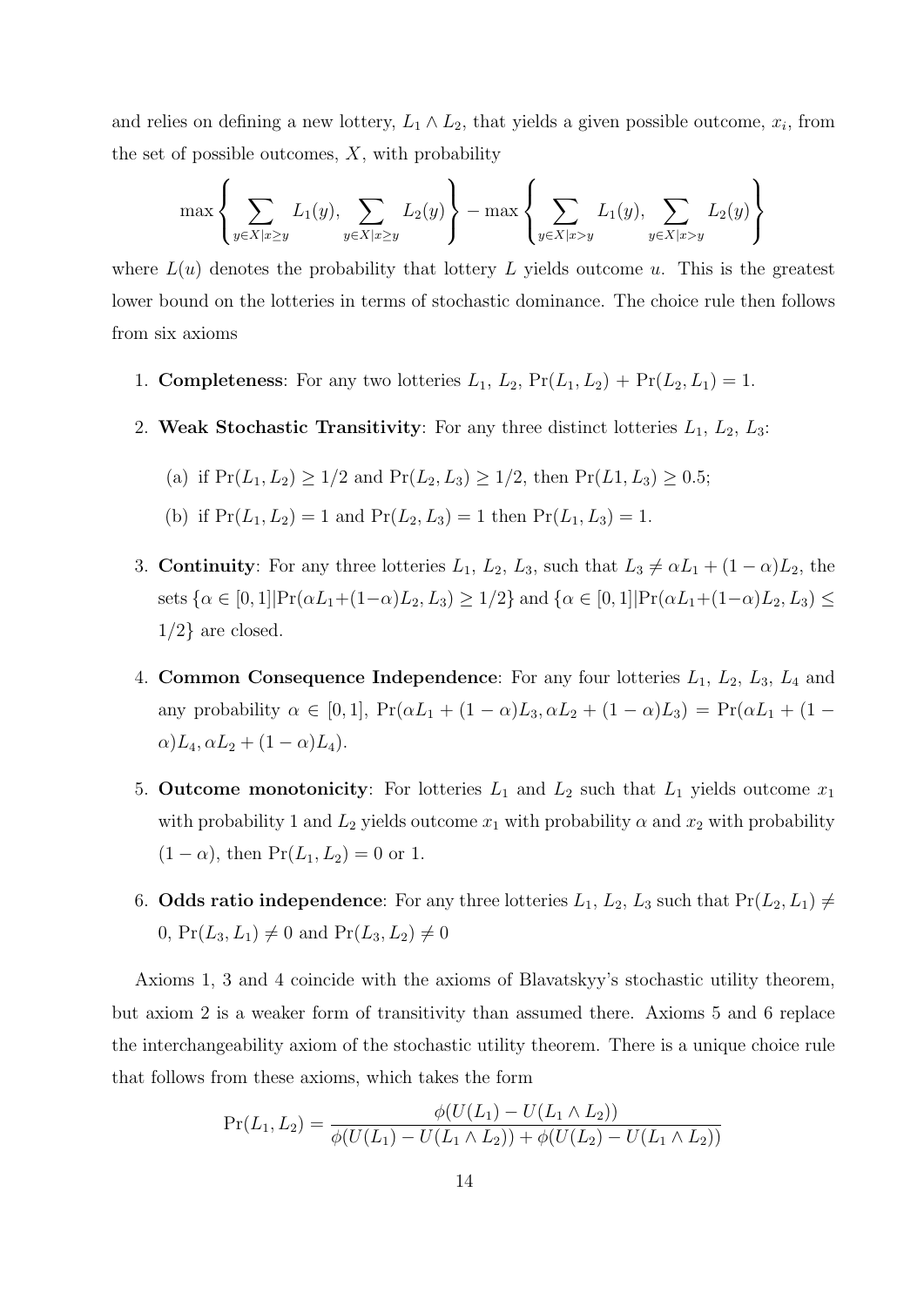where  $U(L_i)$  is the expected utility function and  $\phi : \mathbb{R}_+ \to \mathbb{R}$  is a non-decreasing function with  $\phi(0) = 0$ .

Taking both U and  $\phi$  to be the identity yields a decision rule that is similar in form to the Luce rule, but payoffs are expressed relative to the greatest lower bound lottery. Returning again to the preceding example, if the opponent plays left/right with probabilities  $q/(1-q)$  as before, the player has a choice between the first row lottery, which yields 2 with probability q and 3 with probability  $(1 - q)$ , or the second row lottery, which yields 1 with probability q and 2 with probability  $(1 - q)$ . The greatest lower bound lottery,  $L_1 \wedge L_2$  yields payoff 1 with probability

$$
\max\{0, q\} - \max\{0, 0\} = q;
$$

it yields payoff 2 with probability

$$
\max\{q, 1\} - \max\{0, q\} = 1 - q
$$

and it yields payoff 3 with probability

$$
\max\{1, 1\} - \max\{q, 1\} = 0.
$$

In other words, as we might hope, the greatest lower bound lottery coincides with the second row lottery and hence the choice rule described above assigns zero probability to the second row, and probability of 1 to the first. This decision rule therefore naturally avoids the issue of dominated choices, without the need to transform the payoff matrix and introduce loss aversion in a semi-arbitrary way.

We will explore both this alternative decision model and the RBB model in the remainder of this paper. The arguments presented above illustrate that the Blavatskyy rule incorporates loss aversion in a completely natural way, without the need for additional parameters or modifications to the payoff matrices. This is an advantage of the Blavatskyy rule over the RBB model. However, the RBB model has other advantages. One is that RBB naturally extends to games with arbitrarily large choice sets, while the Blavatskyy rule is specifically for binary choice problems. We will discuss how this problem can be addressed in Section [V.](#page-28-0) Another advantage of the RBB model as a concept is that the equilibrium solution can, in general, be derived iteratively. The RBB equilibrium solution can be found by solving for the eigenvalues of the matrix  $\mathbf{u}_1 \mathbf{u}_2^T$  (see Velu, Iyer and Gair 2012). In the case that all payoffs are positive, this matrix is a positive matrix and so it follows from the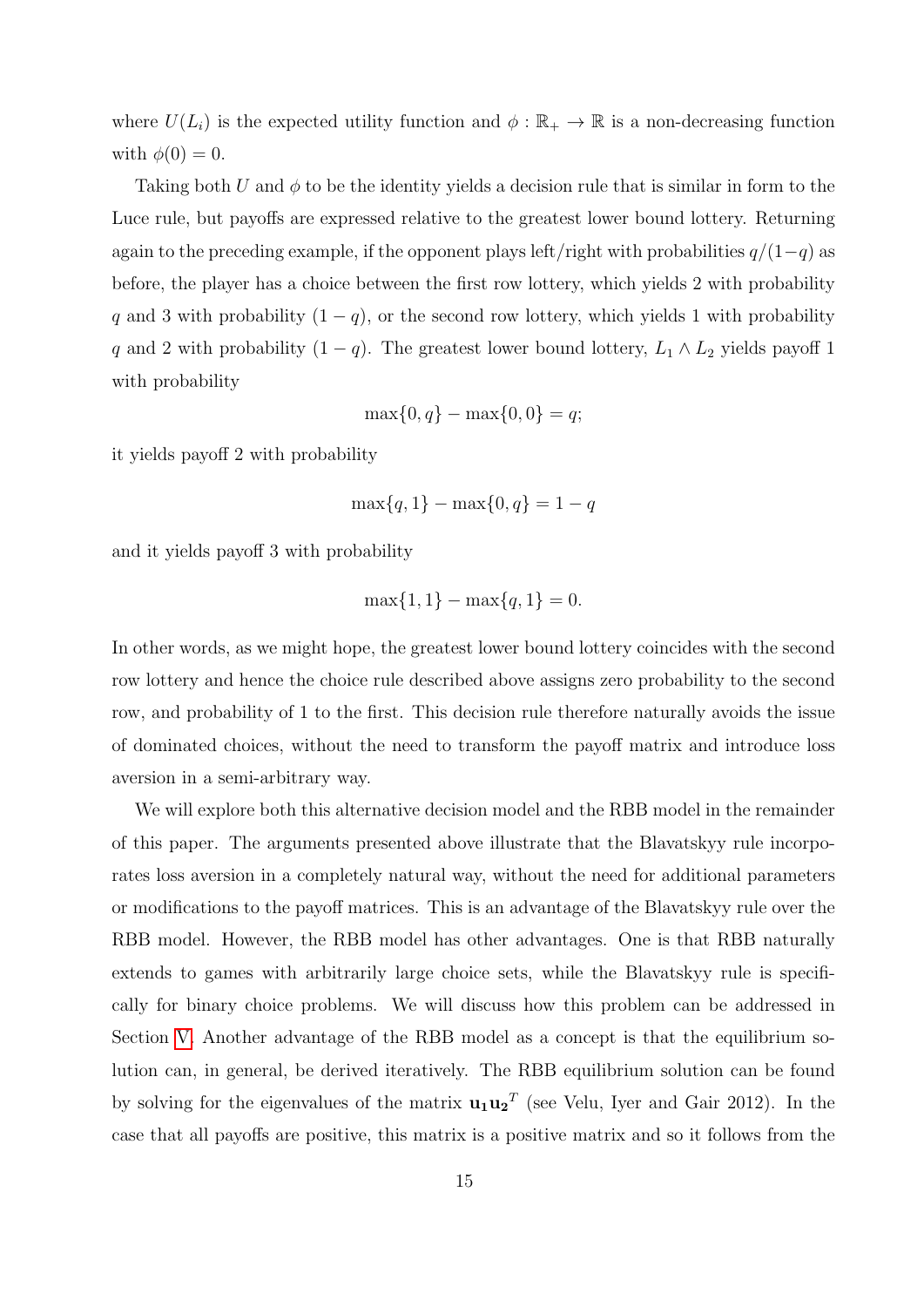Perron-Frobenius theorem that the largest eigenvalue has corresponding eigenvector with all components strictly positive. This eigenvector represents the RBB equilibrium solution. Since it is the largest eigenvalue, an iterative procedure in which an estimate of the solution, v, is repeatedly updated by multiplying by  $\mathbf{u}_1 \mathbf{u}_2^T$ , will converge to the corresponding eigenvector (if the initial vector is decomposed on the eigenbasis as  $\mathbf{v} = \sum a_i \mathbf{e}_i$ , then after N iterations the vector is parallel to  $\sum a_i \lambda_i^N \mathbf{e}_i$ , which is increasingly dominated by the largest  $e_1$  as  $N \to \infty$ ). Although this is only guaranteed to work for the pure RBB solution in the case of strictly positive payoffs, convergence to a solution appears to occur more widely, even when including loss aversion and using the probability-zeroing modification to RBB described earlier. This convergence to equilibrium is important as it is possible to believe that a player would actually carry out such an iteration in their analysis of a game. The Blavatskyy model, on the other hand, does not seem to share this model. Empirically, repeated iteration leads to an oscillation between possible eigenstates. Due to the complexity of evaluating the Blavatskyy solution, it is therefore much harder to imagine that a player computes their optimal strategy under this choice rule, but the player must find themselves in equilibrium by accident.

We next examine the relationship of the RBB and Blavatskyy models to other non-Nash equilibrium models.

#### A. Relation to other non-Nash equilibrium models

In this section, we discuss how the RBB and Blavatskyy models borrow from and build on various other equilibrium concepts. In Section [III A 1,](#page-17-0) we describe the RBB and Blavatskyy models for probabilistic actions and compare it mathematically and philosophically to the QRE and BRNE. In Section [III A 2](#page-19-0) we discuss the probabilistic beliefs component of the model, comparing it to the RBE. In Section [III A 3](#page-21-0) we will discuss epistemic conditions that lead to an RBB equilibrium. For completeness, in Appendix [B,](#page-41-0) we also show how the RBB, QRE and BRNE models can all be derived from information entropy maximization.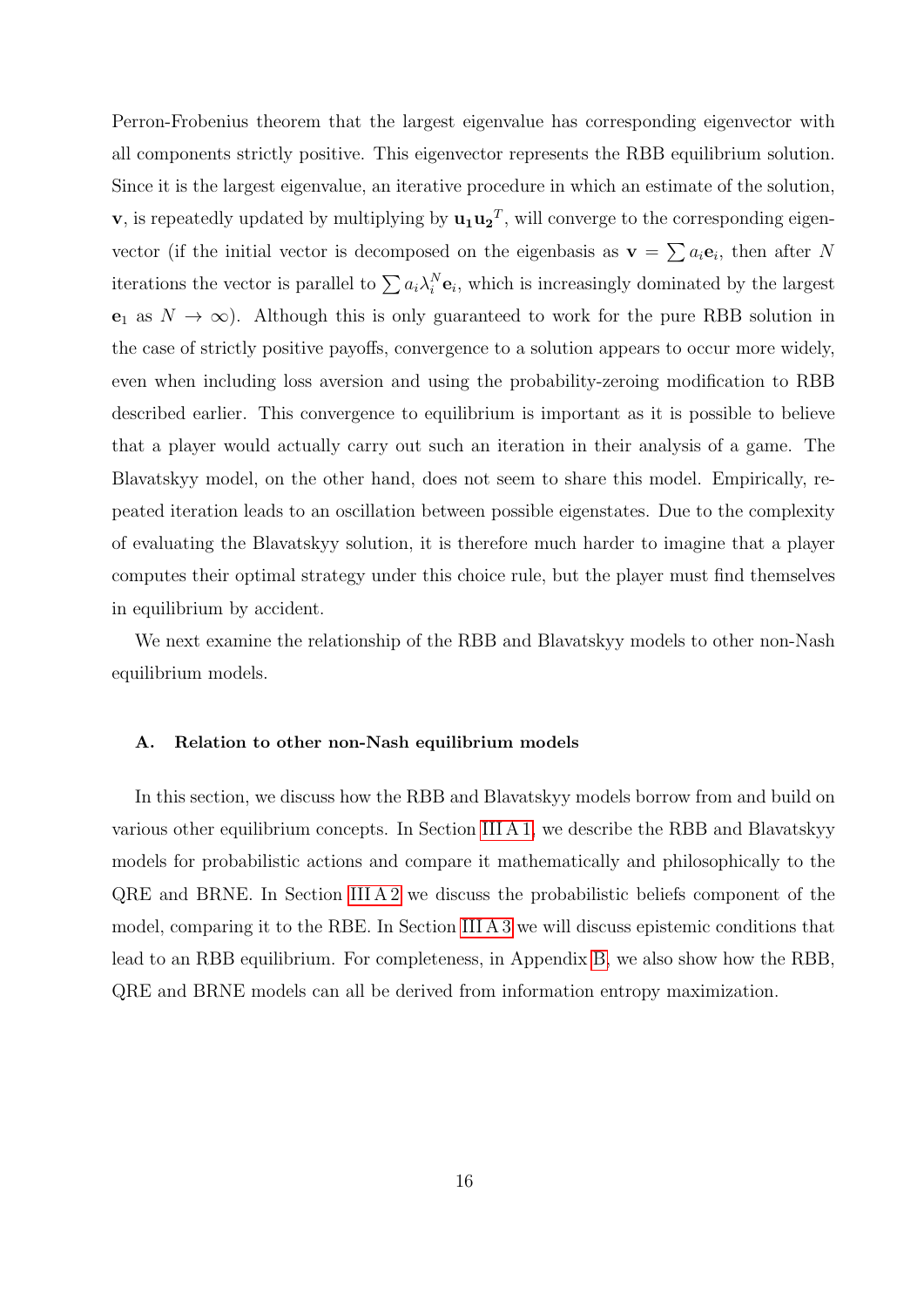#### <span id="page-17-0"></span>1. Probabilistic actions

In the treatment of probabilistic actions, the RBB model is mathematically equivalent to the BRNE model with rationality parameter  $\mu = 1$ . The BRNE model is a type of QRE and so the RBB model can also be seen as a special case of the QRE, albeit different to the most commonly used form of the QRE, the logistic QRE. The interpretation of the RBB model is different, however, since we assume the probabilistic actions arise from uncertainty about the actions of the opponent. The RBB probabilistic action can be obtained in a way that parallels the QRE derivation as follows. We suppose that a player has some belief about the likely action of his opponent, represented by a mixed strategy profile q. The player can then compute his expected return from each strategy i,  $\Pi^i = \sum_j u_{ij} q^j$ . We take this return to be the raw payoff of that strategy, but the expected utility could be used instead. If the player is certain about his opponent's actions, he would choose strategy I satisfying  $\{I : \Pi^I \geq \Pi^j \ \forall j \neq I\}$ . However, the player may be uncertain as to whether his assessment of his opponent is correct and therefore hedges his bets. This can be represented by supposing the player treats his expected payoff as  $P_i(1 + \epsilon_i)$  where  $\boldsymbol{\epsilon} = {\epsilon_1, \epsilon_2, \cdots, \epsilon_N}$ follows a given probability distribution  $p(\epsilon)$  and then adopts the mixed strategy

$$
p_i = \int_{\epsilon: P_i(1+\epsilon_i) \ge P_j(1+\epsilon_j) \,\forall j \ne i} p(\epsilon) \, \mathrm{d}^N \epsilon \tag{3}
$$

i.e., he chooses his strategy in proportion to the probability that this strategy will yield the largest payoff. If  $1/(1 + \epsilon_i)$  follows an exponential distribution for each i

$$
p(\epsilon) = \prod_{i=1}^{N} \left[ (1 + \epsilon_i)^{-2} e^{-\frac{1}{1 + \epsilon_i}} \right]
$$
 (4)

we obtain the RBB solution

$$
p_i = \frac{P^i}{\sum_{j=1}^N P^j}.\tag{5}
$$

If we instead took  $1/(1 + \epsilon_i)^{\mu}$  to follow the exponential distribution, we would obtain the BRNE with rationality parameter  $\mu$  and taking  $\epsilon_i P^i$ , the absolute uncertainty<sup>8</sup>, to follow a Gumbel (double exponential) distribution,  $p(y \le Y) = \exp(-\exp(-\lambda Y))$  we obtain the

<sup>8</sup> We note that the logistic QRE is distinct from the BRNE or RBB in the sense that the payoff-independent distribution that gives rise to the QRE is a distribution on the absolute error,  $\epsilon_i P^i$ , while for the BRNE/RBB it is a distribution on the fractional error  $(1 + \epsilon_i)$ .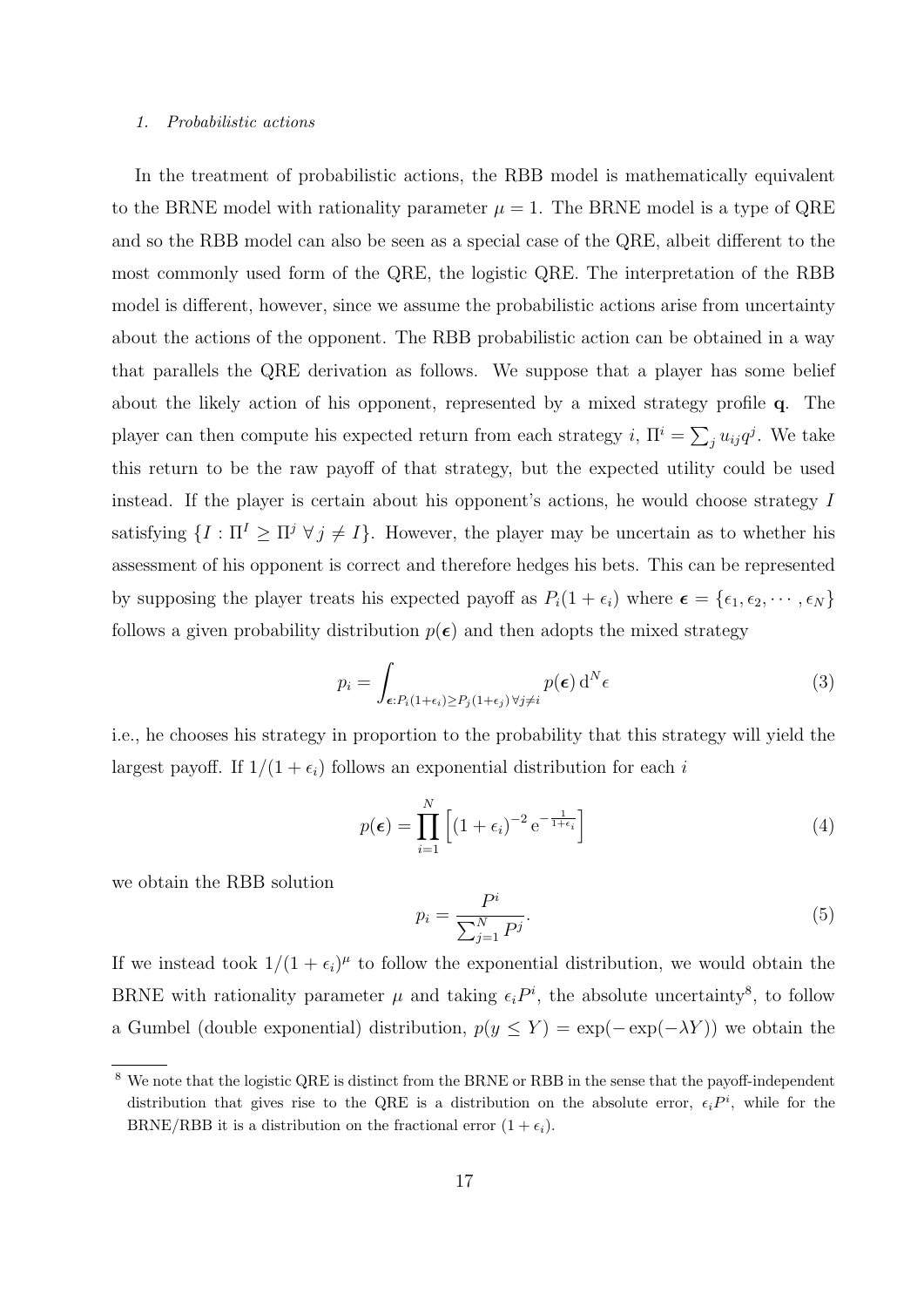logistic  $QRE<sup>9</sup>$  with parameter  $\lambda$  (Yellott 1977). The mathematical equivalence of the RBB and  $QRE$  is thus clear<sup>10</sup>, however, in the  $QRE$  and BRNE the modifications to the payoffs are regarded as errors. The QRE can be viewed as an application of stochastic choice theory to strategic games or as a generalization of the Nash equilibrium that allows noisy optimization (Haile, Hortacsu and Kosenok 2008). The "noise" or error the decision maker makes could be interpreted as either unmodeled costs of information processing (McKelvey and Palfrey 1995) or as unmodeled determinants of utility from any particular strategy (Chen, Friedman and Thisse 1997). In addition, in the QRE, the actions are random rather than uncertain — the assumption is that each time a player plays a game they make an error drawn from the specified distribution and then best responds to the modified payoffs. The equilibrium mixed strategy arises as an average over many realizations of the game. In the RBB model the modifications to the payoff represent the player's conscious uncertainty about the likely action of his opponent. The mixed strategy arises when the player weighs up his options based on his subjective beliefs about the other players and he consciously arrives at the same mixed strategy each time he is presented with the game<sup>11</sup>.

The probabilistic action described above follows after a player has made an assessment of the expected utility of their different actions. These utilities are derived from a belief about the likely actions of their opponents. If a player believes that their opponents think like themselves, they will form these beliefs according to their own probabilistic action model, i.e., that their opponents will make a returns-based response.

The paper by McKelvey and Palfry (1995, p. 31) introducing the QRE discusses the

<sup>&</sup>lt;sup>9</sup> We note that in the QRE the range of the error parameter is therefore  $\epsilon_i P^i \in [-\infty, \infty]$  and therefore it allows for the possibility of negative estimated payoffs. In the BRNE/RBB  $(1 + \epsilon_i) \in [0, \infty]$  and so negative estimated payoffs only arise for  $P^i < 0$ .

<sup>&</sup>lt;sup>10</sup> An alternative way to model a player acting under uncertainty would be to model the opponent's strategy as  $\mathbf{q} \to \mathbf{q} + \boldsymbol{\epsilon}$  and specify a distribution on the uncertainty in the strategy,  $\boldsymbol{\epsilon}$ . This could be done in a similar way to the hyperprior treatment of the expected strategy, q. This would not give rise to a QRE, BRNE or RBB like model since the uncertainty parameters will mix the payoffs of the various strategies. We will not consider this further in the current paper, but have instead presented the preceding derivation of the RBB model to highlight the mathematical connection to other equilibrium concepts.

<sup>&</sup>lt;sup>11</sup> Our model based upon returns-based beliefs is also different to other alternative models that provide an explanation for non-Nash equilibrium outcomes such as the level-k models (Costa-Gomes and Crawford 2006) and cognitive hierarchy (CH) model (Camerer, Ho and Chong 2004). The level-k and CH models assume that decision makers are heterogenous in their level of sophistication with respect to their strategic thinking. The returns-based beliefs model differs from the level-k and the CH models in that the former does not assume heterogeneity in the levels of sophistication in thinking by decision makers.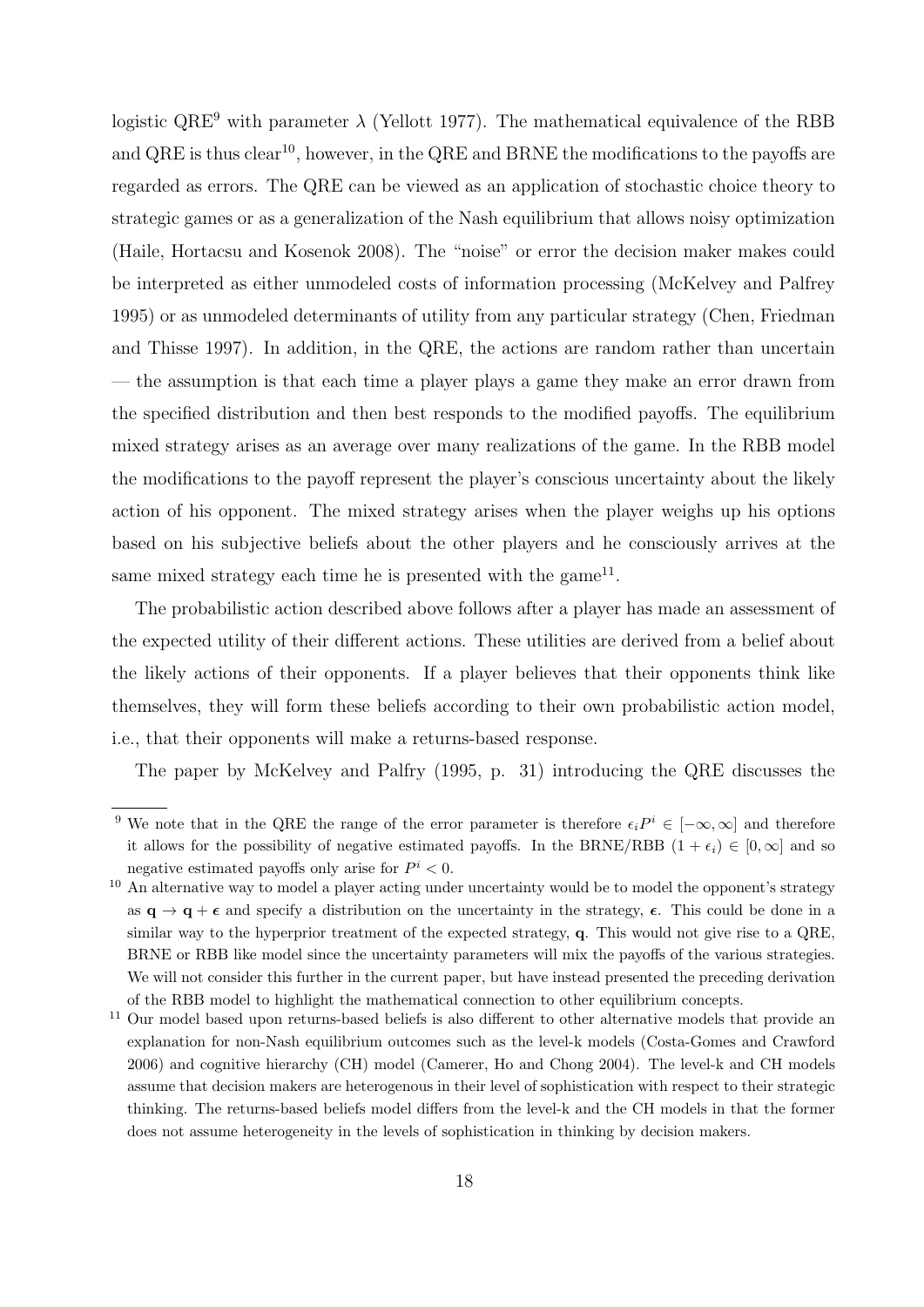concept of heterogeneity across players but does not develop the concept further. We do so here with the RBB model in order to understand the subtle implications. The Blavatskyy model does the same but assumes that the response will follow the Blavatskyy rule. Heterogeneity across players have significant implications for the outcome of the game in the context of error based models such as the QRE and the BRNE compared to strategic uncertainty driven models such as RBB and Blavatskyy. In order to illustrate this, let us assume that in a two player, two strategy based model, we have one player playing with an error distribution that represents a double exponential distribution and the other plays with an error distribution that represents a Gumbel distribution. In this set-up the question of mutual knowledge to arrive at an equilibrium becomes key. On the one hand, in the error based models such as the QRE and BRNE, people are making mistakes, so presumably they do not know that they are making mistakes. This is because if they did know that they were making mistakes then they would not be making them. Therefore, to assume that they are making different forms of errors and each knows about the others' method of making errors i.e., mutual knowledge does not appear to be reasonable. Therefore, the concept of arriving at an equilibrium outcome in a one shot game, although mathematically possible, does appear to contradict common sense. On the other hand, in strategic uncertainty driven models such as RBB and Blavatskyy, the players are consciously hedging their bets and so it is perfectly reasonable for them to assume a different model for themselves and their opponent i.e., heterogeneity in beliefs with mutual knowledge. In this case mutual knowledge of the different axioms upon which players will be responding to the uncertainty makes sense and hence, the corresponding equilibrium can be logically derived mathematically and such an equilibrium conforms to common sense. The philosophy behind the strategic uncertainty based models such as RBB and Blavatskyy thus leads naturally to probabilistic beliefs, i.e., a mixed-strategy belief profile, which we discuss in the next subsection.

#### <span id="page-19-0"></span>2. Probabilistic beliefs

The RBB and Blavatskyy models also builds on the RBE model by including probabilistic beliefs. In the QRE and BRNE, the players only have probabilistic actions and not probabilistic beliefs, while in the RBE the players only have probabilistic beliefs and not probabilistic actions. RBB and Blavatskyy models includes both. In the RBE the beliefs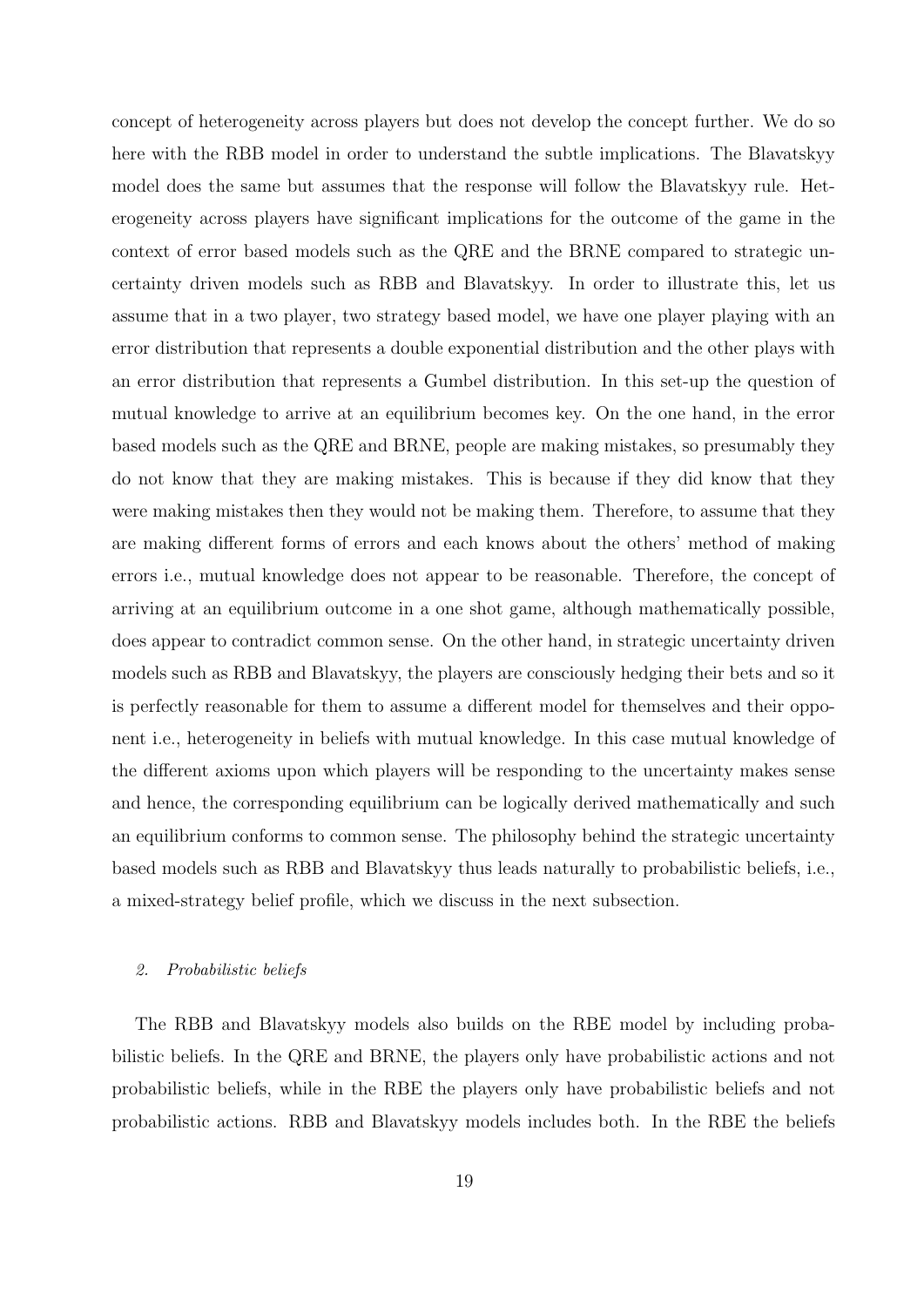are considered random, not uncertain — each time a game is played, the player forms a belief about which pure strategies his opponents will play and responds to that. The equilibrium solution arises as the ensemble average of the response over many realizations of the game and in equilibrium the beliefs are statistically consistent in that the expected choice of each player coincides with the focus of the belief distributions of the other players about the first player's choice. In the RBB and Blavatskyy models we treat beliefs as uncertain not random — the mixed strategy profile that a player believes his opponents will play is a conscious assessment of the relative likelihood of different strategies and the player then responds to that. This assessment will be based on historical experience, for instance the desire to want to cooperate in order to maximize the payoff to the players. In addition, as described at the end of the preceding section, in the RBB model the probabilistic action model gives rise to a natural focus for the belief distribution as the RBB equilibrium solution, itself a mixed strategy profile. In this paper we will not explore how the players might reach beliefs that deviate from the profile, but in the philosophy of RBB this process should be assumed to be intrinsic to the player, based on a conscious assessment of the relative probabilities that their opponents will play particular mixed strategies. The player then responds to this mixed belief profile. The RBB and Blavatskyy models is thus a response to an average over a distribution, while in the RBE the equilibrium is the average over a distribution of a response. In the RBE, a player will always adopt the same mixed strategy playing a given game against a given opponent, while in the RBE players make a different assessment of their opponent each time the game is played. The RBB model of course also differs from the RBE in how the player responds to their beliefs — in the RBE the player chooses the payoff-maximizing strategy assuming his opponent plays as believed, while in the RBB the player responds probabilistically in proportion to the expected return/Greatest Lower Bound Blavatskyy rule to allow for uncertainty in his assessment of his opponent.

The Utility Proportional Beliefs (UPBs) model introduced by Bach and Perea (2014) shares the notion of uncertain rather than random beliefs. In that model, beliefs are assigned in proportion to expected payoffs. The UPBs model does not make an explicit statement about probabilistic actions, but does have an equilibrium solution in which all players have UPBs, which would be equivalent to adding a probabilistic action model in which the action probabilities take the same form as the UPB belief probabilities. The UPB model includes an arbitrary parameter,  $\lambda$ , and can be shown to reduce the the RBB model for a certain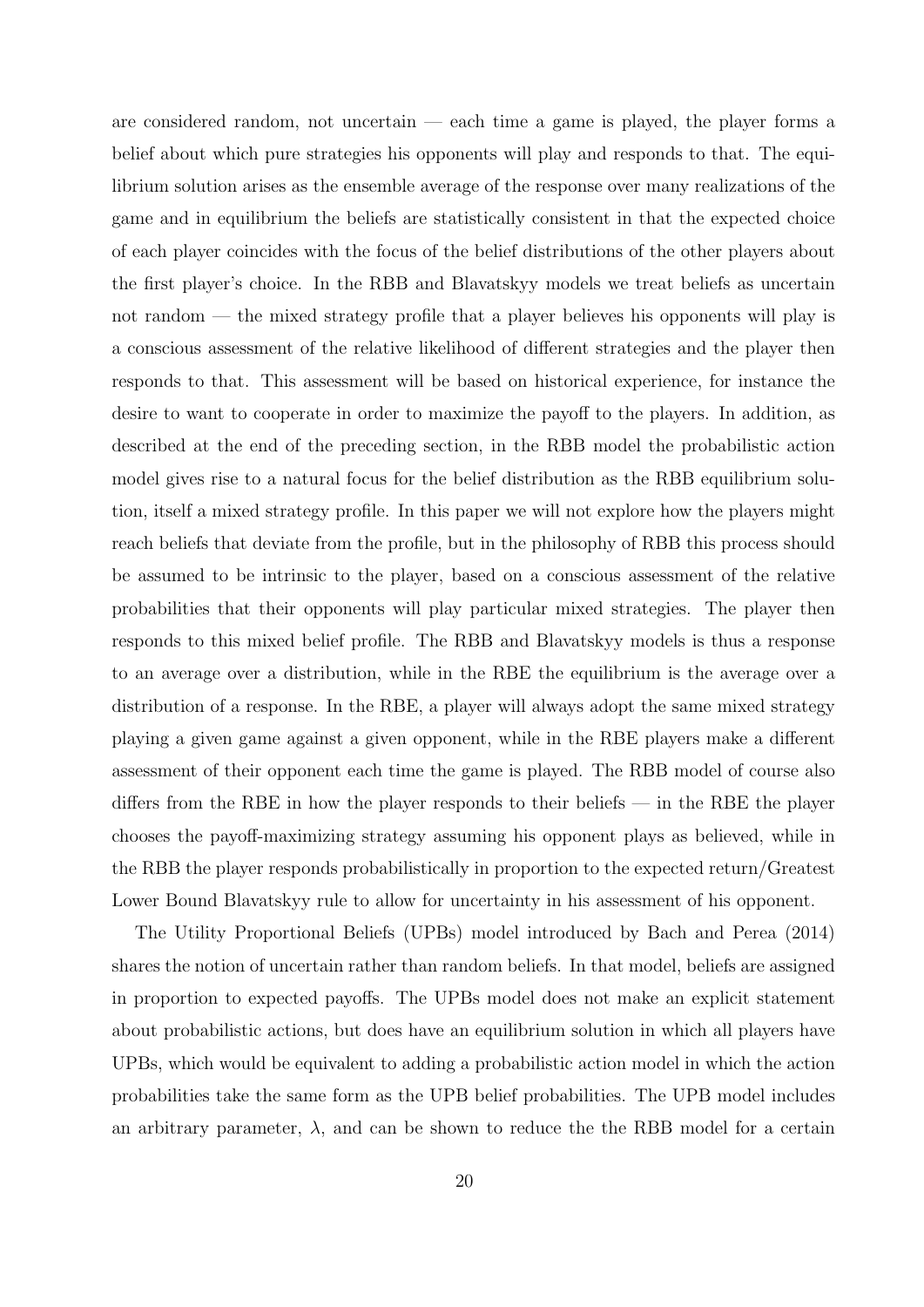choice of this parameter. In Bach and Perea (2014), they advocate using a particular choice of  $\lambda$ , the maximum allowed value, but this does not appear to give very good results when compared to experimental data. Further discussion of the UPB model can be found in Appendix [D 1.](#page-44-0)

#### <span id="page-21-0"></span>3. An epistemic characterization of the returns-based beliefs

The RBB and Blavatskyy equilibriums are an equilibrium in both beliefs and in actions. In the RBB and Blavatskyy models equilibriums, conjectures coincide with actions: what players do is the same as what the other player believes they will do. Hence, in that sense, the conjectures as well as the actions are in equilibrium. In this section we compare the RBB/Blavatskyy models to the Nash equilibrium and other equilibrium concepts in terms of the epistemic conditions for equilibrium.

Traditional solution concepts in game theory such as the Nash equilibrium assume common knowledge of rationality or at least a high degree of mutual knowledge of rationality. Aumann and Brandenburger (1995) show that for a two player game mutual knowledge of rationality is sufficient for Nash equilibrium. Mutual knowledge implies that player 1 only needs to know what player 2 believes about his strategy (which is rational in the sense of maximizing returns) and vice versa for player 2. Therefore, in a two player game there is no need for higher orders of beliefs for the outcome to be a Nash equilibrium.

We can apply the same reasoning of mutual knowledge to the RBB and Blavatskyy equilibriums. In a two player game, for the players to be in an RBB equilibrium we need each player to follow the Luce rule (players identify with rationality based on the Luce rule), to believe that their opponent is Luce type and that the strategy that they believe their opponent thinks they will adopt coincides with the actual strategy they adopt. A similar reasoning would apply for the Blavatskyy model but following the Greatest Lower Bound Blavatskyy response rule. However, the mutual knowledge equilibrium implies that the players do not have to know they are in the RBB/Blavatskyy equilibriums, but they do have to be in it "accidentally". The question which the mutual knowledge formulation does not address is how the players reach their belief about what strategy their opponent assumes about them. Presumably, for player 1 to believe that player 2 thinks that he, player 1, will play the RBB/Blavatskyy equilibrium strategy, then he must have gone through the iterative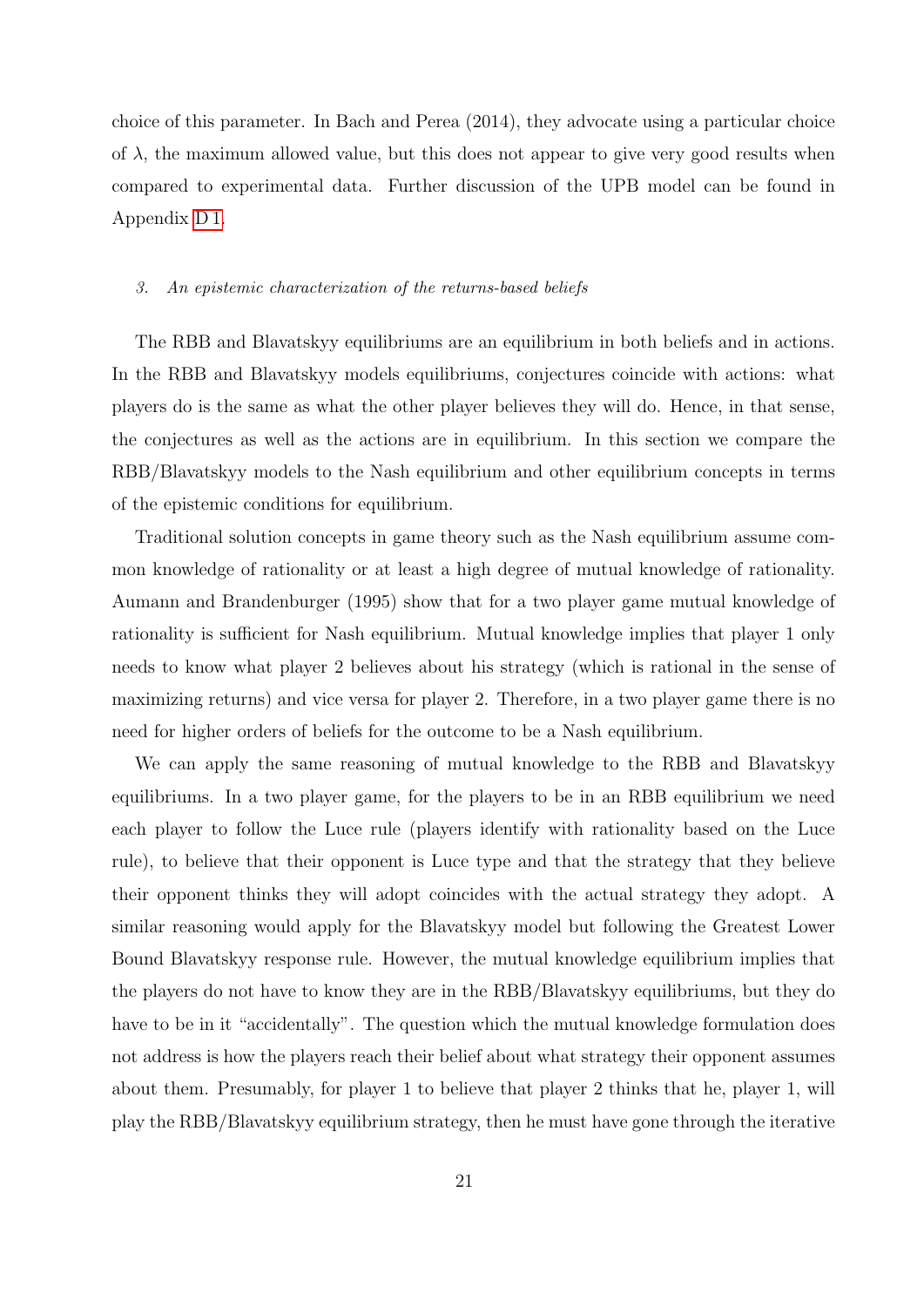process in his head to reach that conclusion. So, whereas mathematically the different orders of beliefs are decoupled and we only need the mutual knowledge condition to hold, in practice the first order state of beliefs would be a product of iteration on higher order beliefs. In short, the mutual knowledge equilibrium requires the players to be in a particular belief state but does not explain how they reached that state or where their priors came from. The non-Nash equilibrium probabilistic choice models discussed earlier such as the QRE, BRNE or RBE do not provide a theory of where the priors come from. This issue is neatly summarized by Chen, Friedman and Thisse (1997, p. 38-39) in their discussion of the BRNE: Where do the choice probabilities come from? Admittedly, this is not clear; the probability of choosing a particular pure strategy depends on the subconscious utility attached to that strategy as compared with the subconscious utility attached to the other pure strategies. Meanwhile, the subconscious utility of a strategy cannot be computed without knowing the mixed strategies of the other players. On the other hand, since the Luce/Blavatskyy rule comes from a set of axioms on how an individual would choose between choices in an uncertain environment (Blavatskyy 2008; Gul, Natenzon and Pesendorfer 2014, Luce 1959), the RBB/Blavatskyy provides a theory of the formulation of  $\text{priors}^{12}$ .

#### <span id="page-22-0"></span>IV. EXPERIMENTAL  $2 \times 2$  GAMES

In order to test the applicability of the RBB/Blavatskyy model in an empirical setting we will look at data from Selten and Chmura (2008). They presented empirical results for 12 games, each played between two players and with two possible moves for each player. The games are asymmetric, games 1-6 are constant sum games, but games 7-12 are nonconstant sum. The payoffs for all twelve games are shown in Figure [1.](#page-24-0) The constant sum and non-constant sum games form pairs (e.g., Game 1 with Game 7, Game 2 with Game 8 and so on). As noted by Selten and Chmura (2008, p. 950), 'the non-constant sum game in a pair is derived from the constant sum game in the pair by adding the same constant to

<sup>12</sup> When there is an inter-linked belief structure whereby player 1 plays the Luce/Blavatskyy rule because he thinks player 2 beliefs that player 1 is a Luce/Blavatskyy type and vice versa (whereby player 2 plays the Luce/Blavatskyy rule because he thinks that player 1 thinks that player 2 is Luce type), there needs to be common knowledge of beliefs for the RBB/Blavatskyy equilibrium. The higher order belief structure requires a basis upon which the players derive their priors.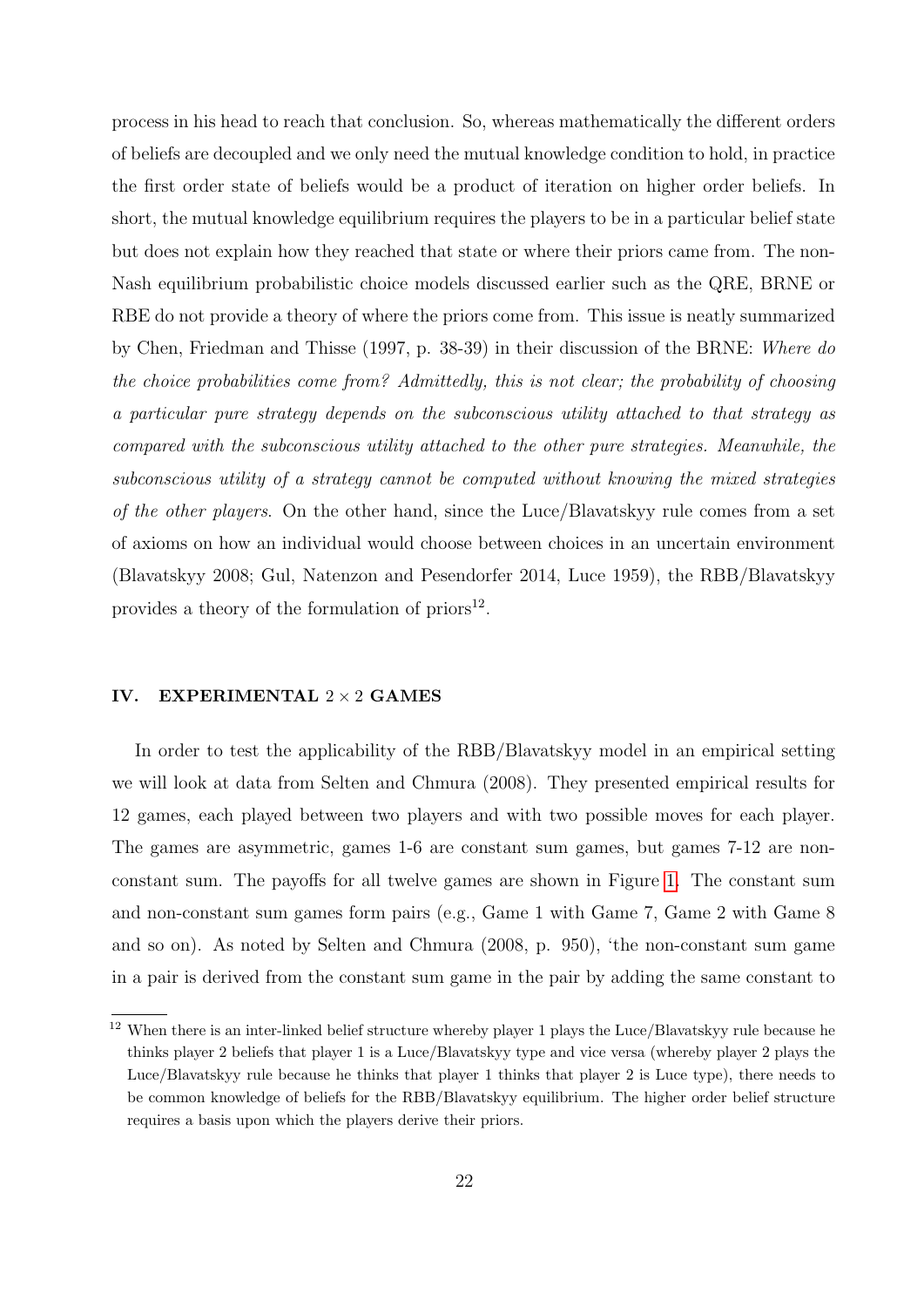player 1's payoff in the column for R and player 2's payoff in the row for U'.

In this Section we will apply the RBB and Blavatskyy models to the Selten and Chmura (2008) data. We will compare their performance to that of several other equilibrium concepts, including Nash and QRE which have been previously applied to explain this data set, and UPB, RBE and BRNE which have not. These comparisons demonstrate that the RBB and Blavatskyy models are as good as existing concepts at explaining this data and are therefore worthy of further study. We are not attempting to explain the data better than previous ideas, which have already been seen to be adequate, but provide an alternative explanation of the mechanism by which players might think about strategic decision making.

In comparing the models to the data, for concepts such as the QRE which attempt to represent uncertainty in actions, it is logical to compare the observed actions to the actions predicted by the models. For the RBB and Blavatskyy models, the players respond in a definite way to uncertain moves of their opponents and the equilibrium solution represents an equilibrium in beliefs. In such models, it is reasonable both to compare predicted to observed actions or predicted to observed beliefs, i.e., given the specified model of how a player responds when they hold certain beliefs, we compute the beliefs that they must have held in order to respond in the way that they were observed to respond and compare those beliefs,  $q^b$ , to the predicted equilibrium solution,  $q^{rbbe}$  <sup>13</sup>. This is justified further in Appendix [A.](#page-40-0) We will compare the RBB and Blavatskyy solutions to the data in this way, while comparing observed and predicted actions for the other equilibrium concepts <sup>14</sup>.

<sup>&</sup>lt;sup>13</sup> Note that it is possible to reformulate some of the other equilibrium concepts, for instance the QRE and Nash solutions, in terms of a hyperprior on the belief probabilities of one player about the other. Such models are worth further investigation but will not be considered further here.

<sup>&</sup>lt;sup>14</sup> By comparing the models in these two distinct ways, we are treating them asymmetrically in our analysis. If the RBB solutions are assessed by comparing actions not beliefs, their performance is not as impressive as the results below indicate, although it is still good. However, we think the asymmetric treatment is justified qualitatively by the different interpretation of the equilibria concepts. Moreover, the purpose of this comparison is not to say that the RBB and Blavatskyy models are superior to all other equilibrium concepts, but that they perform sufficiently well that they should be regarded as viable equilibrium models which have certain desirable properties.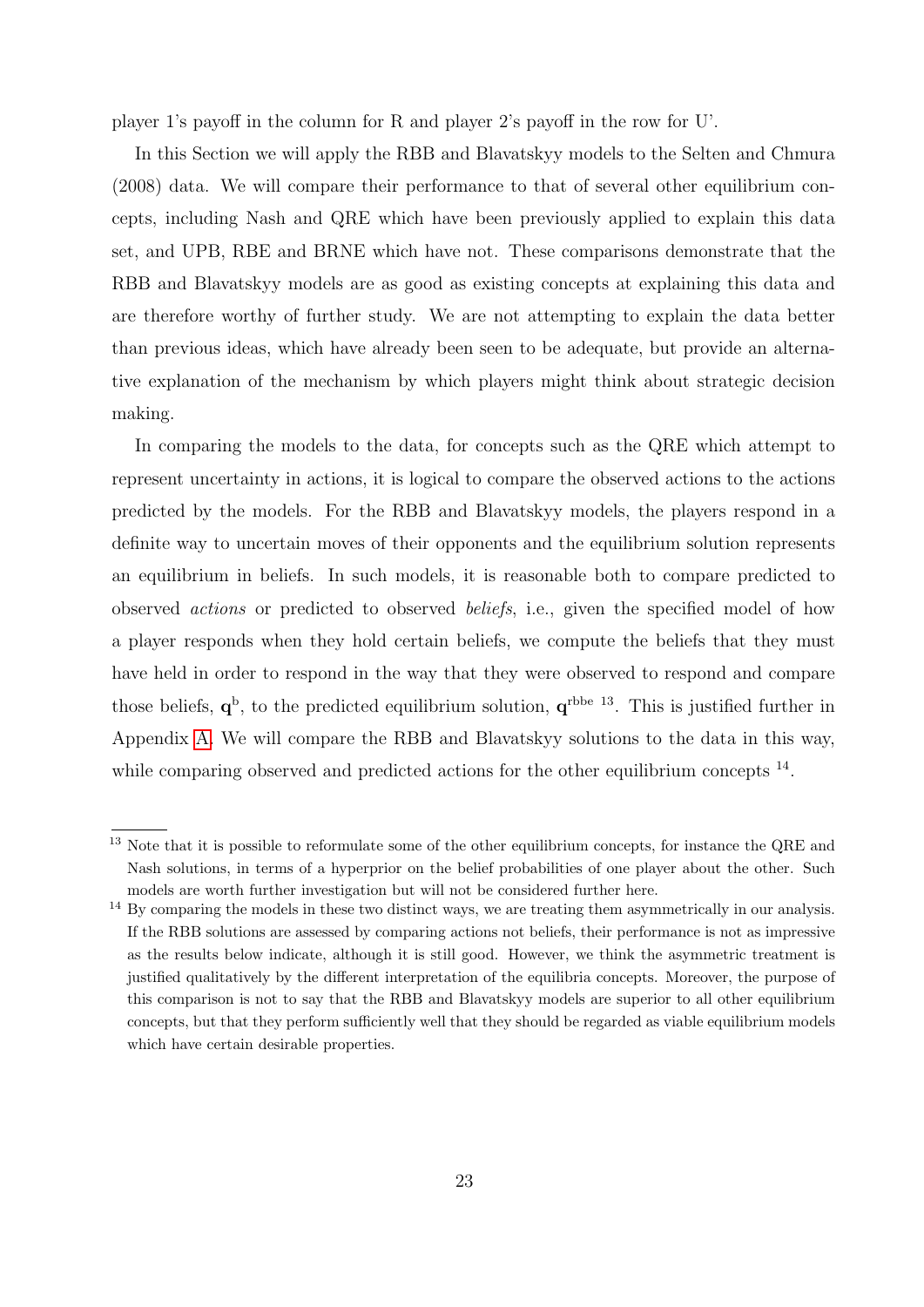

<span id="page-24-0"></span>FIG. 1: Pay-offs for the 12 games in Selten and Chmura (2008). In each cell an entry  $(x, y)$ indicates a payoff of  $x$  for the row player and  $y$  for the column player.

#### A. Loss aversion

Before analyzing the data from the Selten games, we first transform the pay-off matrices to include loss-aversion (consistent with the Impulse Balance Equilibrium in Selten and Chmura 2008, p. 947). It was demonstrated by Brunner et. al (2010) that the explanatory power of the various models compared by Selten and Chmura (2008) improves significantly once loss aversion is included before computing the equilibrium solutions. We include loss aversion by subtracting the guaranteed payoff from each entry in the matrix and then multiplying negative entries by a multiplier, as described earlier. In the following, we will show results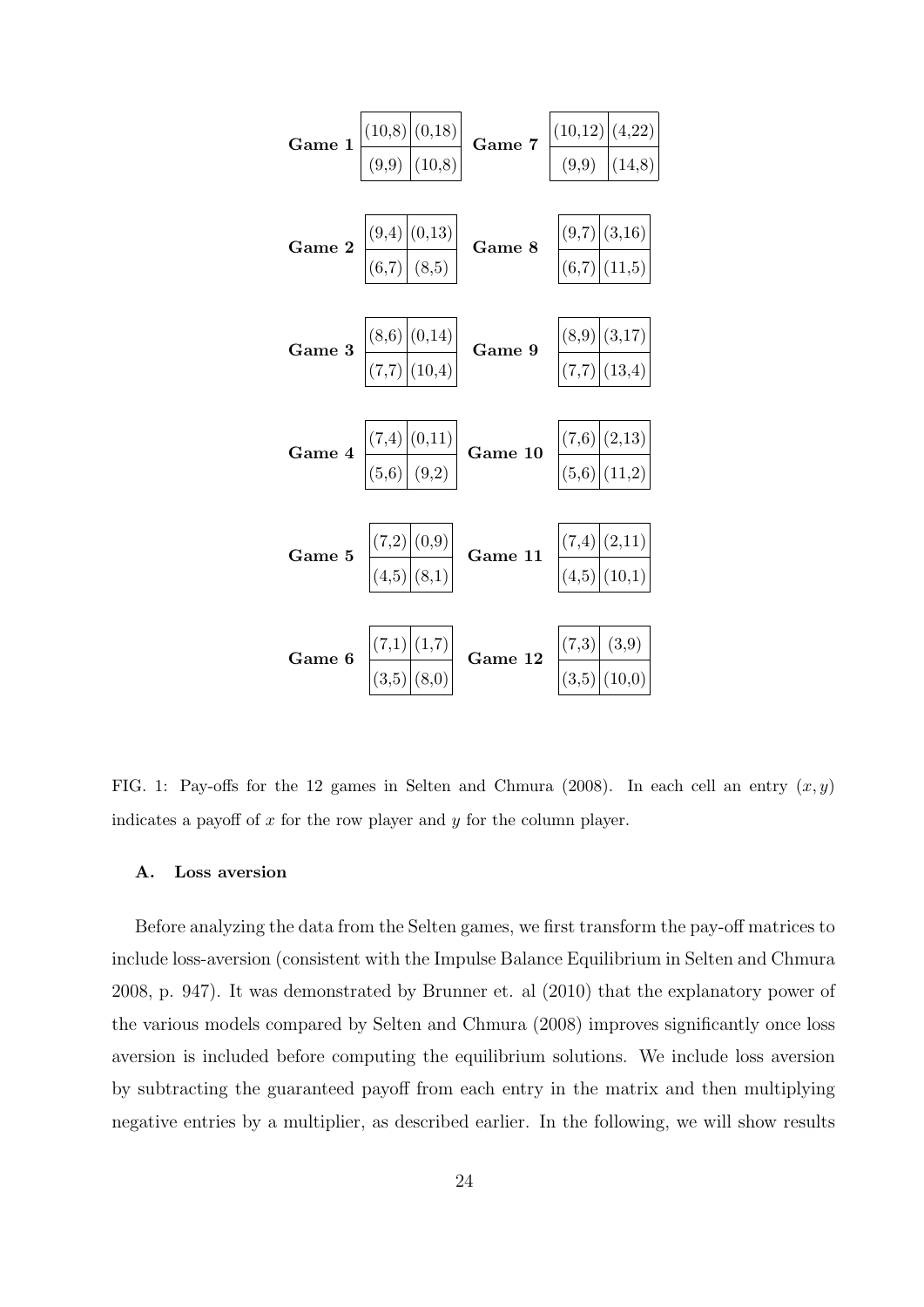using both  $\lambda = 1$  and  $\lambda = 2$  as the loss aversion multiplier.

After carrying out this transformation, some of the initially positive pay-offs become negative. Our previous results no longer guarantee the existence of the RBB equilibrium solution under those circumstances. However, it is possible to prove for  $2 \times 2$ , constantsum games, that an RBB equilibrium exists for any choice of the loss multiplier used when transforming the matrices to include loss-aversion. This proof is provided in Appendix [C.](#page-42-0) In the non-constant sum case it is more difficult to prove generic existence of the RBB equilibrium solutions, although such solutions do exist for all the games considered by Selten and Chmura (2008). Two of the games, numbers 8 and 10, have a singular behavior that arises from the equality of pay-offs for some moves, which leads to a column of zeros in the transformed matrix. However, modifying the payoffs by a small amount,  $O(\epsilon)$  say, requiring an internal RBB equilibrium solution to exist and then taking the limit  $\epsilon \to 0$ , leads to a unique solution. For Game 8 this is  $p = 2\lambda_2/(9 + 2\lambda_2)$ ,  $q = (6\lambda_2 + 27\lambda_1)/(10\lambda_2 + 27\lambda_1 + 27)$ where  $p$  is the probability of player 1 choosing the first row,  $q$  is the probability of player 2 choosing the first column and  $\lambda_i$  is the loss-aversion multipler used to transform the payoff matrix of player *i*. For Game 10 the equilibrium solution is  $p = 4\lambda_2/(7 + 4\lambda_2)$ ,  $q = (24\lambda_2 + 21\lambda_1)/(24\lambda_2 + 21\lambda_1 + 14).$ 

#### B. Comparison to other equilibrium concepts

In Selten and Chmura (2008), the observations described here were compared to the predictions of several equilibrium concepts — the Nash equilibrium, the QRE, the Action Sampling equilibrium, the Payoff Sampling equilibrium and the Impulse Balance equilibrium. In the original analysis, it was found that the Impulse Balance equilibrium was a much better predictor of behavior. However, the impulse balance approach naturally incorporates loss-aversion and it was subsequently demonstrated by Brunner et al. (2010) that if the analysis was repeated on the transformed game including loss aversion with  $\lambda = 2$ , the equilibrium concepts other than Nash are able to explain the data as well as the impulse balance results. Here, we extend this comparison to five additional equilibrium concepts the RBB and Blavatskyy models discussed here, plus the Utility Proportional Beliefs model (Bach and Perea 2014, see Appendix D1 for more details), the Random Belief Equilibrium (Friedman and Mezzetti 2005, see Appendix [D 2\)](#page-46-0) and the Boundedly Rationale Nash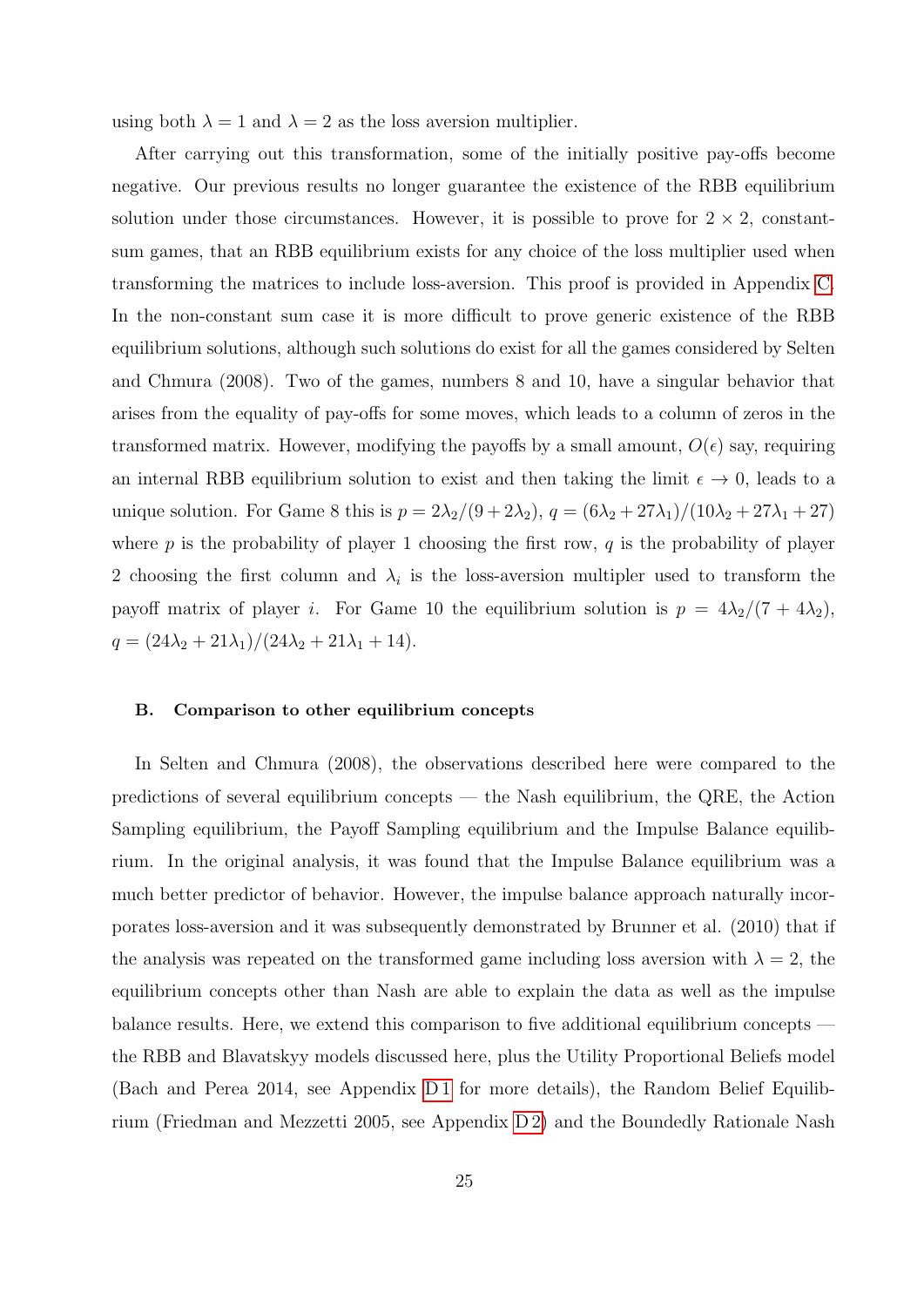Equilibrium (Chen, Friedman and Thisse 1997, see Appendix [D 3\)](#page-48-0). We will also report results for the Nash equilibrium as a benchmark, and for the QRE including loss aversion as representative of the five alternatives to Nash considered in Selten and Chmura (2008).

To compare these various equilibrium concepts we evaluate their goodness of fits, by first computing the squared error in the equilibrium prediction for each data point, i.e.,  $(p_X - p_{obs})^2 + (q_X - q_{obs})^2$ , where  $(p_X, q_X)$  are the equilibrium model predictions for "up" and "left". For the RBB and Blavatskyy models we compare the belief probabilities to the equilibrium predictions, as above, while for the other concepts we compare the move probabilities to the predictions. As argued in Brunner et al. (2010), several of the equilibrium concepts have free parameters and it is appropriate to tune these to give the best match to the data. We evaluate the QRE with  $\lambda = 1.05$ , as in Brunner et al. (2010), the RBE with  $\epsilon = 0.703$  and the BRNE with  $\mu = 7.58$ . The latter values were found by minimizing the total square error over choices of the tuning parameter. The Nash, Blavatskyy and RBB equilibria do not have free parameters to tune. The UPB equilibrium does have a tunable parameter, but in Bach and Perea (2014) they advocate using the maximum possible value for that parameter, as discussed in Appendix [D 1.](#page-44-0)

In Figure [2](#page-27-0) we compare the observed data to the various equilibrium concepts for Game 5 of Selten and Chmura (2008). The data is represented in three different ways — as the raw observed values, as the corresponding RBB belief probabilities (i.e., the beliefs the individual must have held to act as they did, if they are following the Luce choice rule) and as the corresponding Blavatskyy belief probabilities (i.e., the beliefs the individual must have held to act as they did, if they are following the Blavatskyy choice rule). In addition we plot the equilibrium solutions for all seven of the equilibrium concepts that we compare here. This Figure makes clear what we will conclude in the more careful analysis below. The UPB and RBE concepts lie well outside the distribution of the observed data, but the other concepts all lie within it and so have fairly comparable performance. The fact that, for the same game, the observed data has some variability, is another reason for considering multiple different equilibrium concepts. The variability between the better concepts is comparable to the variability in the observed data.

Selten and Chmura (2008) compared the equilibrium concepts using the Wilcoxon signedrank matched-pairs test. However, as pointed out in Brunner et al. (2010), this is a parametric test which makes distributional assumptions about the data which may not apply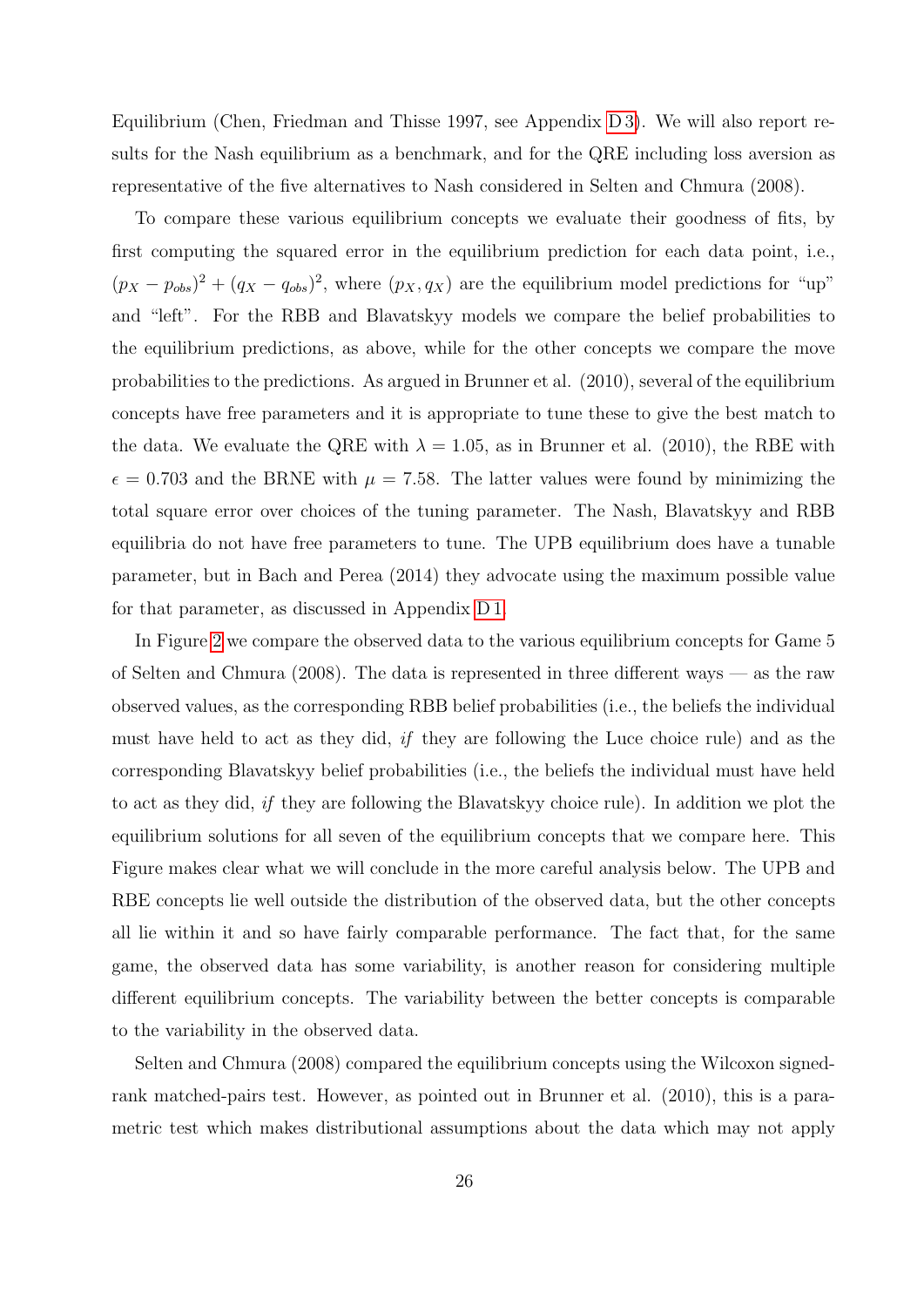

<span id="page-27-0"></span>FIG. 2: Comparison of the observed experimental data (labelled "Observed data") to the equilibrium solutions for the various equilibrium concepts (labelled "Nash" etc. according to the name of the concept) for Game 5 from Selten and Chmura (2008). We also show the RBB and Blavatskyy "beliefs", i.e., the belief that the player must have held in order to play as observed, if they follow the RBB (Luce) or Blavatskyy choice rules.

here. Brunner et al. (2010) instead used the non-parametric Kolmogorov-Smirnov and robust rank-order tests to compare models. Selten, Chmura and Goerg (2011) then noted that the Kolmogorov-Smirnov test is not a matched-pairs test and advocated using the Fisher-Pitman test, which is a non-parametric test for matched pair comparisons. We carry out comparisons using the Fisher-Pitman test, although we have also repeated the analysis with both the Wilcoxon and Kolmogorov-Smirnov tests and found consistent conclusions.

In Table [I](#page-29-0) we show p-values comparing the mean squared errors between the models using the Fisher-Pitman test. Where a significant difference was found, we also did a one-sided test on the same data to see which model predicted significantly smaller errors. The results of these one-sided tests are also shown in the table. For these tests we use only data from Games 1-6, 7, 9, 11 and 12 due to the issue in computing the RBB equilibrium solution for Games 8 and 10. Overall, the UPB and RBE models are quite poor at explaining this data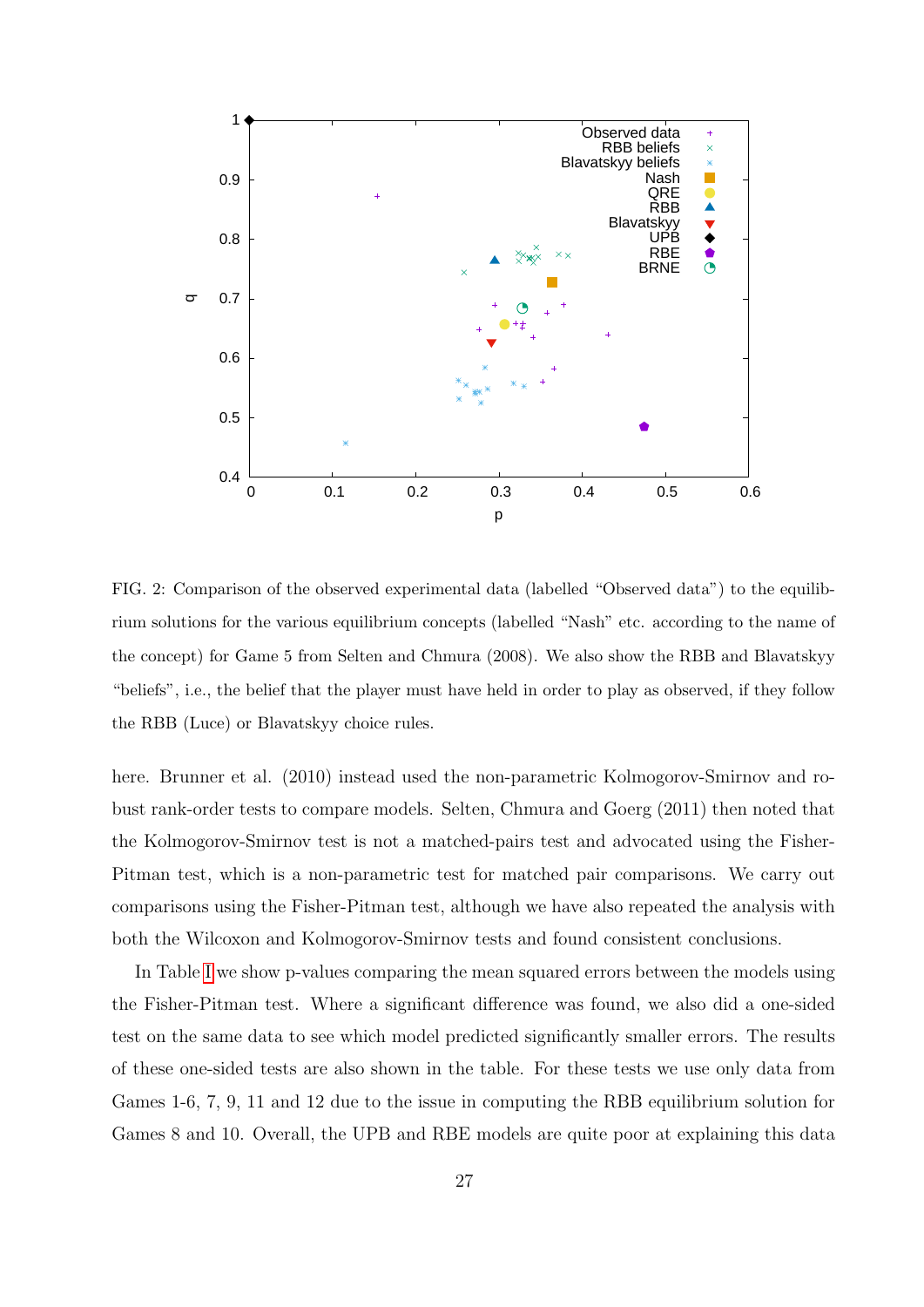set and in fact do not explain the data as well as the Nash equilibrium. One explanation for the poor performance of UPB is the choice to fix the tuning parameter  $\lambda$  to its maximum possible value rather than choosing it to minimize the squared error. Another reason is the fact that in the UPB model actions are chosen as pure strategies that maximise the expected utility computed from the equilibrium beliefs. For RBE, the lack of flexibility in the model predictions is probably responsible (see Appendix [D 2\)](#page-46-0). The performance of BRNE is quite comparable to that of the Nash equilibrium, which is unsurprising since the tuned value of the parameter,  $\mu = 7.58$ , is large and BRNE tends to Nash in the limit  $\mu \to \infty$ . BRNE also tends to RBB in the limit  $\mu = 1$ . However, the RBB model is compared to the data by comparing belief probabilities and so the apparent improvement of RBB over BRNE is due to that choice. The Blavatskyy model outperforms all of the concepts except RBB. These results are based on comparing beliefs not actions, as in the RBB case. However, when the Blavatskyy solution is compared by actions, it still has performance comparable (but slightly inferior to) the QRE, and hence is still somewhat better than UPB, RBE, BRNE and Nash. It achieves this performance without having a tuning parameter or the need to include loss aversion (which is incorporated naturally in the model). Finally, the RBB model appears to have the best performance on this data set, although this is at least partially down to the choice of comparing beliefs rather than actions for this concept. If the RBB model is compared by comparing action probabilities it still outperforms the UPB and RBE concepts, but not the others, showing performance comparable to, but slightly worse than, the BRNE. These results suggest that both the Blavatskyy model and the RBB concept are just as good at explaining this particular data set as some of the other equilibrium concepts in the literature, and are therefore models worthy of further study. The performance of the Blavatskyy model is particularly encouraging as it is achieves this performance without the need for any tuning of parameters.

#### <span id="page-28-0"></span>V. EXTENSION OF BLAVATSKYY TO 3X3 GAMES

We have seen above that the Blavatskyy model performs favourably compared to other equilibrium concepts and it is able to do this without the need to specify a tunable parameter, as in models such as the QRE, or including loss aversion, which is necessary for the RBB and the impulse balance equilibrium. The absence of tunable parameters puts it on a par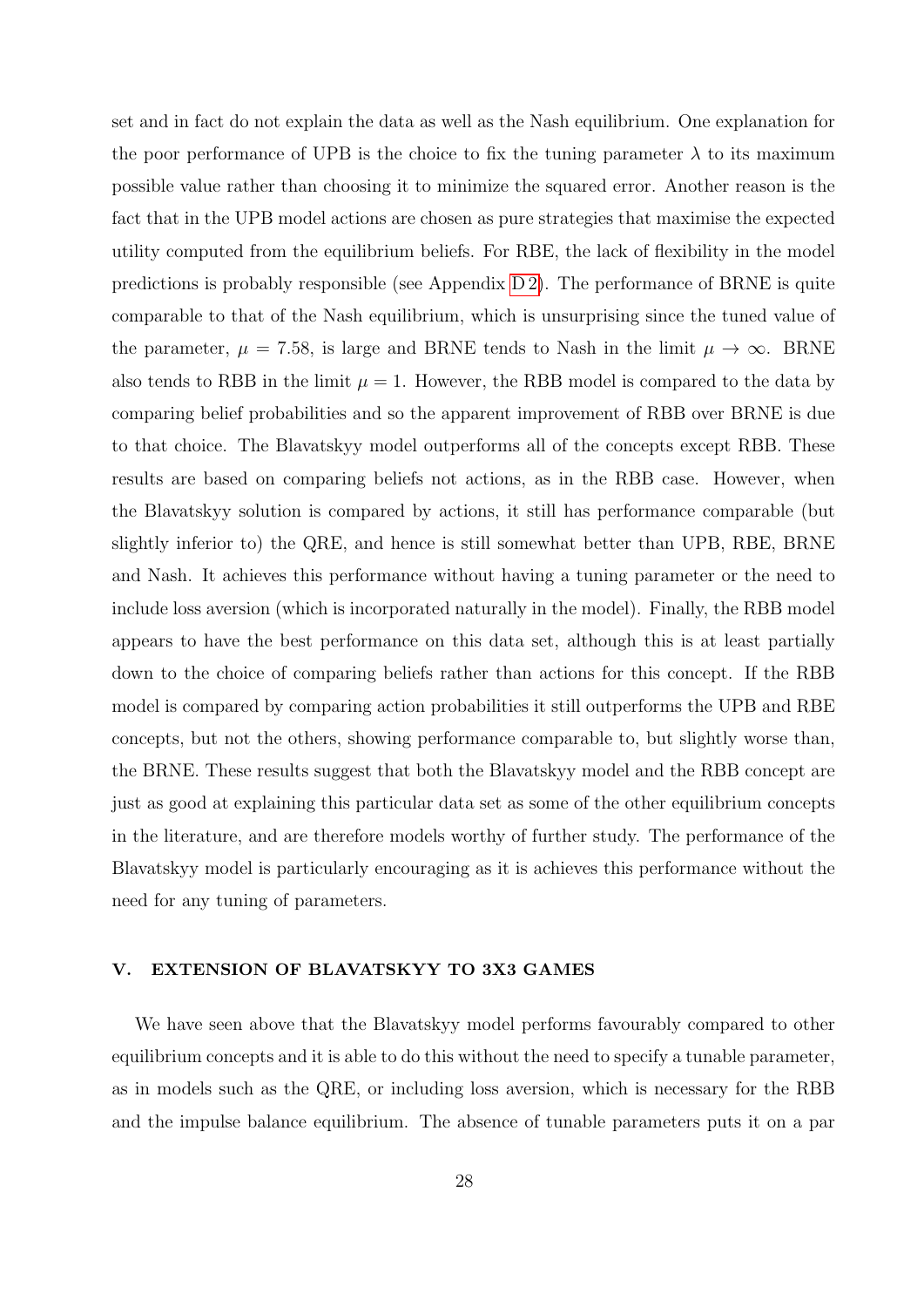|                              | Nash                                                   | QRE                                                                                                                                          | <b>RBB</b>  | Blavatskyy | UPB                                                                                                        | RBE     |
|------------------------------|--------------------------------------------------------|----------------------------------------------------------------------------------------------------------------------------------------------|-------------|------------|------------------------------------------------------------------------------------------------------------|---------|
|                              | $0.1\%$ (g: $0.1\%$ ) $ 0.1\%$ (g: $0.1\%$ )           |                                                                                                                                              |             |            |                                                                                                            |         |
| <b>RBB</b>                   | $0.1\%$ (g: $0.1\%$ ) $ 0.1\%$ (g: $0.1\%$ )           |                                                                                                                                              |             |            |                                                                                                            |         |
|                              | $0.1\%$ (g: $0.1\%$                                    | $2\%$ (g: $1\%$ )                                                                                                                            |             |            |                                                                                                            |         |
|                              |                                                        | $0.1\%$ (g: $0.1\%$ ) $\vert 0.1\%$ (g: $0.1\%$ )                                                                                            | 10% (1: 5%) |            |                                                                                                            |         |
|                              | Blavatskyy $0.1\%$ (g: $0.1\%$ ) $0.1\%$ (g: $0.1\%$ ) |                                                                                                                                              | 1.5.        |            |                                                                                                            |         |
|                              |                                                        | $0.5\%$ (g: 0.2%) $\vert 0.1\%$ (g: 0.1%) 10% (l: 5%)                                                                                        |             |            |                                                                                                            |         |
| UPB                          |                                                        | $0.1\%$ (1: $0.1\%$ ) $0.1\%$ (1: $0.1\%$ ) $0.1\%$ (1: $0.1\%$ ) $0.1\%$ (1: $0.1\%$ )                                                      |             |            |                                                                                                            |         |
| $(\lambda = \lambda_{\max})$ |                                                        | 0.1% (1: 0.1%) $\Big  0.1\% \Big  1$ . 0.1%) $\Big  0.1\% \Big  1$ . 0.1%) $\Big  0.1\% \Big  0.1\% \Big  1$ . 0.1%)                         |             |            |                                                                                                            |         |
|                              |                                                        | $0.1\%$ (1: $0.1\%$ ) $0.1\%$ (1: $0.1\%$ ) $0.1\%$ (1: $0.1\%$ ) $0.1\%$ (1: $0.1\%$ ) (1: $0.1\%$ )                                        |             |            |                                                                                                            |         |
| <b>RBE</b>                   |                                                        | $0.1\%$ (1: $0.1\%$ ) $0.1\%$ (1: $0.1\%$ ) $0.1\%$ (1: $0.1\%$ ) $0.1\%$ (1: $0.1\%$ (g: $0.1\%$ ) $0.1\%$                                  |             |            |                                                                                                            |         |
| $(\epsilon = 0.703)$         |                                                        | $0.1\%\ (l:~0.1\%)~\left  0.1\%\ (l:~0.1\%) \right  0.1\%\ (l:~0.1\%) \left  0.1\%\ (l:~0.1\%) \right  0.1\%\ (g:~0.1\%)$                    |             |            |                                                                                                            |         |
|                              | $0.1\%$ (l: $0.1\%$ )                                  | $\left  0.1\% \right. (l: 0.1\%) \left  0.1\% \right. (l: 0.1\%) \left  0.1\% \right. (l: 0.1\%) \left  0.1\% \right. (g: 0.1\%)$            |             |            |                                                                                                            |         |
| <b>BRNE</b>                  | $0.1\%$ (g: 0.1%)                                      | $n_{\cdot}$ S.                                                                                                                               |             |            | $0.1\%$ (1: $0.1\%$ ) $\Big 0.1\%$ (1: $0.1\%$ ) $\Big 0.1\%$ (g: $0.1\%$ ) $\Big 0.1\%$ (g: $0.1\%$ )<br> |         |
|                              |                                                        | $(\mu = 7.58)$   $0.1\%$ (g: $0.1\%$   $0.5\%$ (l: $0.5\%$ )   $0.1\%$ (l: $0.1\%$ (l: $0.1\%$   $0.1\%$ (g: $0.1\%$   $0.1\%$ (g: $0.1\%$ ) |             |            |                                                                                                            |         |
|                              | $(g: 1=0.5\%)$<br>$2\%$                                | $1\%$ (g: 0.5%)                                                                                                                              | 5% (l: 2%)  |            | 10% (1: 5%) $\vert 0.1\%$ (g: 0.1%) $\vert 0.1\%$ (g:                                                      | $0.1\%$ |

<span id="page-29-0"></span>it is significantly greater. In each entry of the table, the first row uses data from Games 1-6, 7, 9, 11 and 12; the middle row uses data was included in Brunner et al. (2010), but for completeness the significance levels are 0.1%, 0.1% and 2% respectively, with QRE having a was included in Brunner et al. (2010), but for completeness the significance levels are 0.1%, 0.1% and 2% respectively, with QRE having a TABLE I: P-values in favour of column concepts, using the Fisher-Pitman test (rounded to the next higher level among  $0.1\%, 0.2\%, 0.5\%,$  $(%2, 8, 5)$  and  $10\%$ ). Where results are significant for the two-tailed test, we quote the significance of the one-sided test in brackets, with "<sup>"</sup> indicating the mean of the error distribution for the column value is significantly lower than that of the the row value, and " $g$ " indicating from Games 1-6 only; the last row uses data from Games 7, 9, 11 and 12 only. The comparison between QRE and Nash is omitted since it from Games 1-6 only; the last row uses data from Games 7, 9, 11 and 12 only. The comparison between QRE and Nash is omitted since it TABLE I: P-values in favour of column concepts, using the Fisher-Pitman test (rounded to the next higher level among 0.1%, 0.2%, 0.5%, 1%, 2%, 5% and 10%). Where results are significant for the two-tailed test, we quote the significance of the one-sided test in brackets, with "." indicating the mean of the error distribution for the column value is significantly lower than that of the the row value, and "g" indicating it is significantly greater. In each entry of the table, the first row uses data from Games 1-6, 7, 9, 11 and 12; the middle row uses data significantly lower mean in each case (significances  $0.1\%,\,0.1\%$  and  $1\%).$ significantly lower mean in each case (significances 0.1%, 0.1% and 1%).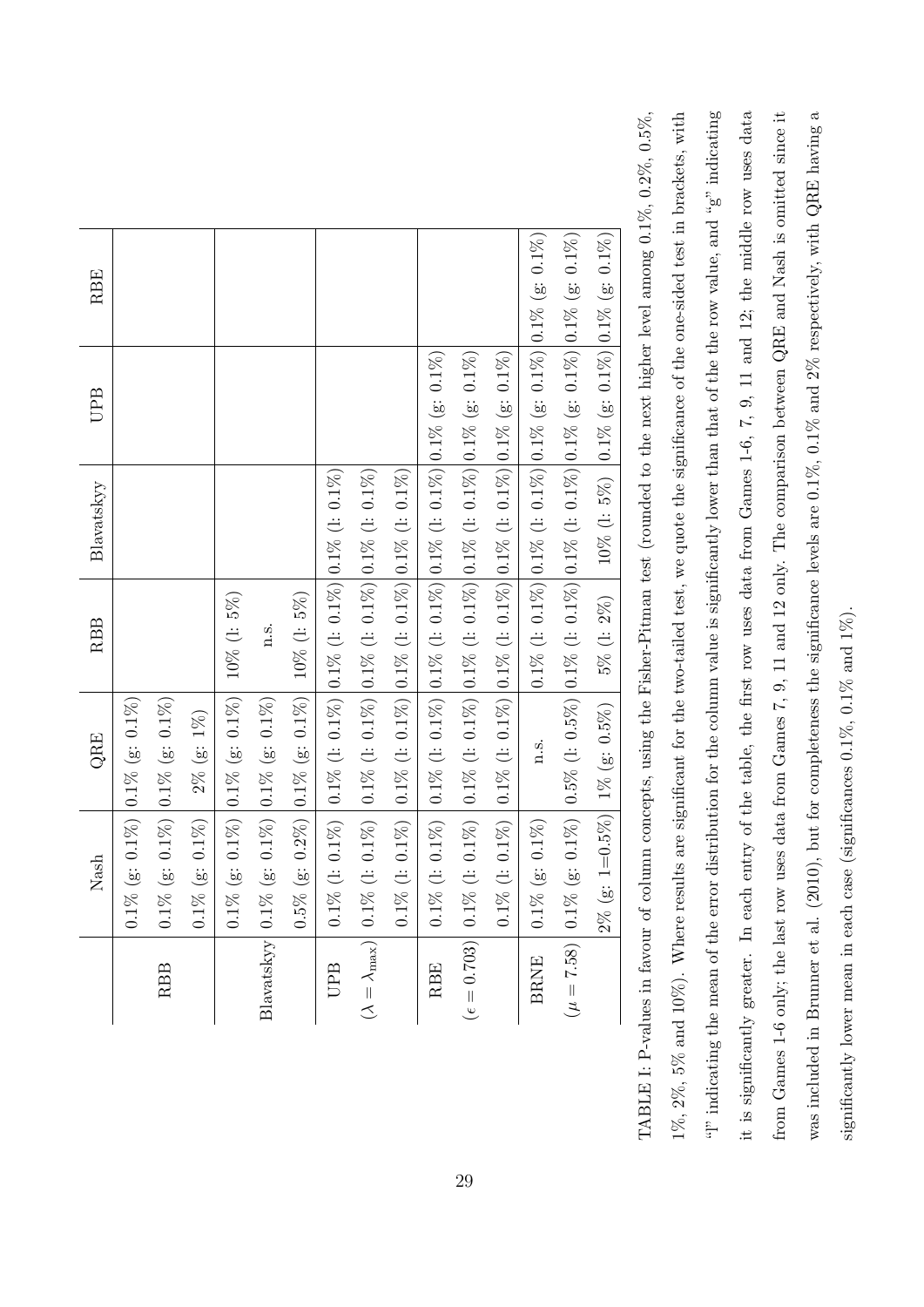with the impulse balance equilibrium and its performance is quite similar, but it is able to achieve that performance without any transformation to the payoffs matrices. It is therefore a model clearly worthy of further study. However, the Blavatskyy model is a binary choice model and it does not naturally extend to situations in which the player has more than two choices. We want to assign probabilities  $\{p_i\}$  that the player will make choice i for each i. If such probabilities exist, then when faced with a binary choice between choice 1 and choice 2, the player will choose 1 with probability  $p_{12} = p_1/(p_1 + p_2)$ . However, the inverse calculation cannot necessarily be done, i.e., given a set of probabilities  $\{p_{ij}\}\$ for every possible binary decision problem, there is not necessarily a set of  $\{p_i\}$ 's that satisfy  $p_{ij} = p_i/(p_i + p_j)$ . This is most easily seen by considering a case where there are three choices,  $A$ ,  $B$  and  $C$ , with binary choice probabilities  $p(A, B) = 0.5$ ,  $p(A, C) = 0.6$  and  $p(B, C) = 0.7$ . The assignment  $p(A, B) = 0.5$  is compatible only with  $p_A = p_B$ , but that is incompatible with the assignment  $p(A, C) \neq p(B, C).$ 

To extend the Blavatskyy model to arbitrary decision problems, we want to make an assignment of probabilities to each action that gets "as close as possible" to the Blavtskyy model for each binary choice problem and reduces exactly to the Blavtskyy model whenever that is possible. There are a few possible approaches to this, which rely on the assumption of weak stochastic transitivity that provides a unique preference ordering among the choices

- 1. Use the pairwise probability assignments to construct the unique ordering of choices,  $c_{i_1} < c_{i_2} < c_{i_3} < \ldots$  Assign the least preferred choice,  $c_{i_1}$ , a weight of 1, then assign the next choice,  $c_{i_2}$ , a weight of  $p(c_{i_2}, c_{i_1})/p(c_{i_1}, c_{i_2})$ , assign the next choice a weight of  $p(c_{i_2}, c_{i_1})/p(c_{i_1}, c_{i_2}) \times p(c_{i_3}, c_{i_2})/p(c_{i_2}, c_{i_3})$  and so on. After all weights have been assigned, renormalise to give probabilities that sum to unity. This preserves the pairwise probabilities for neighbouring choices in the ordering, but not necessarily for other pairs of choices.
- 2. Assign probabilities,  $p_i$ , to the various choices in order to minimize the squared error  $\sum_{i,j:j>i}(p(i,j)-p_i/(p_i+p_j))^2$  subject to the constraints  $\{p_i \geq 0 \forall i\}$  and  $p_{i_j} \leq p_{i_k}$  when  $j < k$ , where  $\{i_j\}$  denotes the ordered list of preferences as in the previous item. This approach does not necessarily preserve any pairwise choice probabilities, but assigns equal weight to all pairwise comparisons.
- 3. Assign initial weights of 1 to all choices. Choose an initial ordering of choices,  $O_1$ ,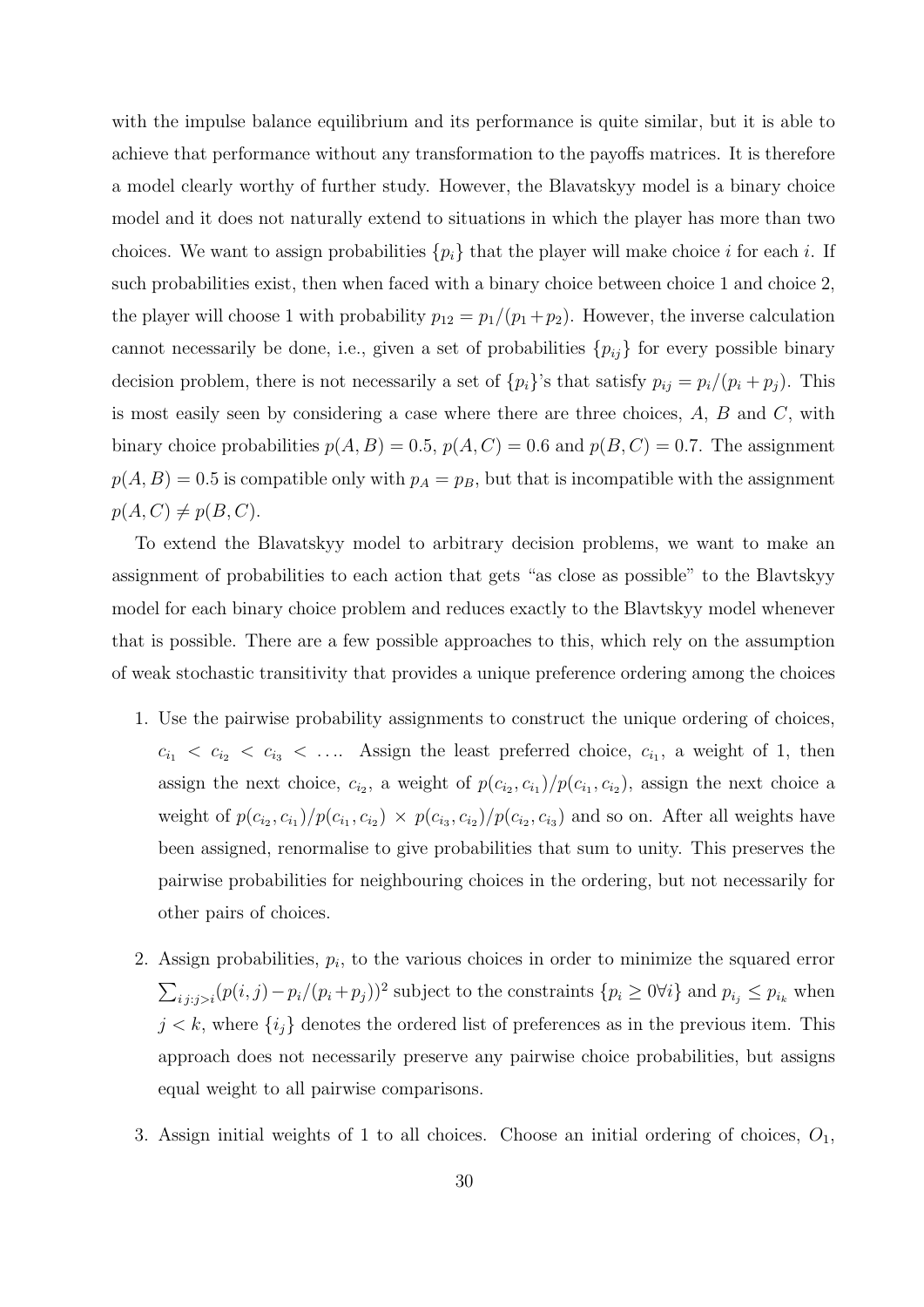to look at choices. Take the first element in  $O_1$  and then choose a second random ordering,  $O_2$ , of the remaining elements. Following the sequence  $O_2$ , multiply the weights of the elements by  $p(c_2, c_1)/p(c_1, c_2)$  where  $c_1$  is the current choice from  $O_1$ and  $c_2$  is the current choice from  $O_2$ . If this rescaling of the weights would change the ordering of two elements then set the weight equal to the element that it would swap order with. Then move on to the second element of  $O_1$  and repeat, but do not adjust the weights of the elements of  $O_1$  previously considered. At the end, renormalise the weights to give probabilities that sum to unity. Repeat this procedure for all possible choices of orderings at the two stages and average the results (or average over a large number of realisations). This procedure is a combination of the previous two, in that it uses pairwise probabilities directly to construct weights, but also tries to give equal weight to all pairs.

In all three cases, if an assignment of probabilities exists that is consistent with the pairwise probabilities then the algorithms will return this. The third algorithm described above is somewhat complex to implement and will probably not give results that are significantly different to the second algorithm, so we do not consider this approach further here, but it may warrant further investigation.

To illustrate the application of this extension of the Blavatskyy model we will consider a number of  $3 \times 3$  two-player games. We consider eleven games, divided into a set of three and a set of eight. The first three games are given in Figure [3,](#page-32-1) while the rest are in Figure [4.](#page-33-0) The 3x3 games were chosen in order to represent variation to the equilibrium outcomes in order to make comparisons between the different game theoretic models. <sup>15</sup> For all of these games we computed the equilibrium solutions using the first two methods described above for extending the Blavatskyy solution, and also using RBB with and without loss aversion. We took the loss aversion multiplier to be  $\lambda = 2$ , but the equilibrium solution is independent of this choice.

For the first three games, A1–A3, the equilibrium solutions are the same for all four equilibrium concepts. For games A1 and A2, the equilibrium solution is  $\mathbf{p} = \mathbf{q} = (1/3, 1/3, 1/3)$ ,

<sup>&</sup>lt;sup>15</sup> Game 1-4 taken from [http://www.eprisner.de/MAT109/Mixedb.html,](http://www.eprisner.de/MAT109/Mixedb.html) Game 5 taken from [http://economics.fundamentalfinance.com/game-theory/nash-equilibrium.php,](http://economics.fundamentalfinance.com/game-theory/nash-equilibrium.php) Game 6 taken from Perea (2012), Game 7-9 taken from [to fill in,](#page-0-0) Game 10-11 taken from Risse (2000, p. 366), adapted from Kreps (1990, p.32)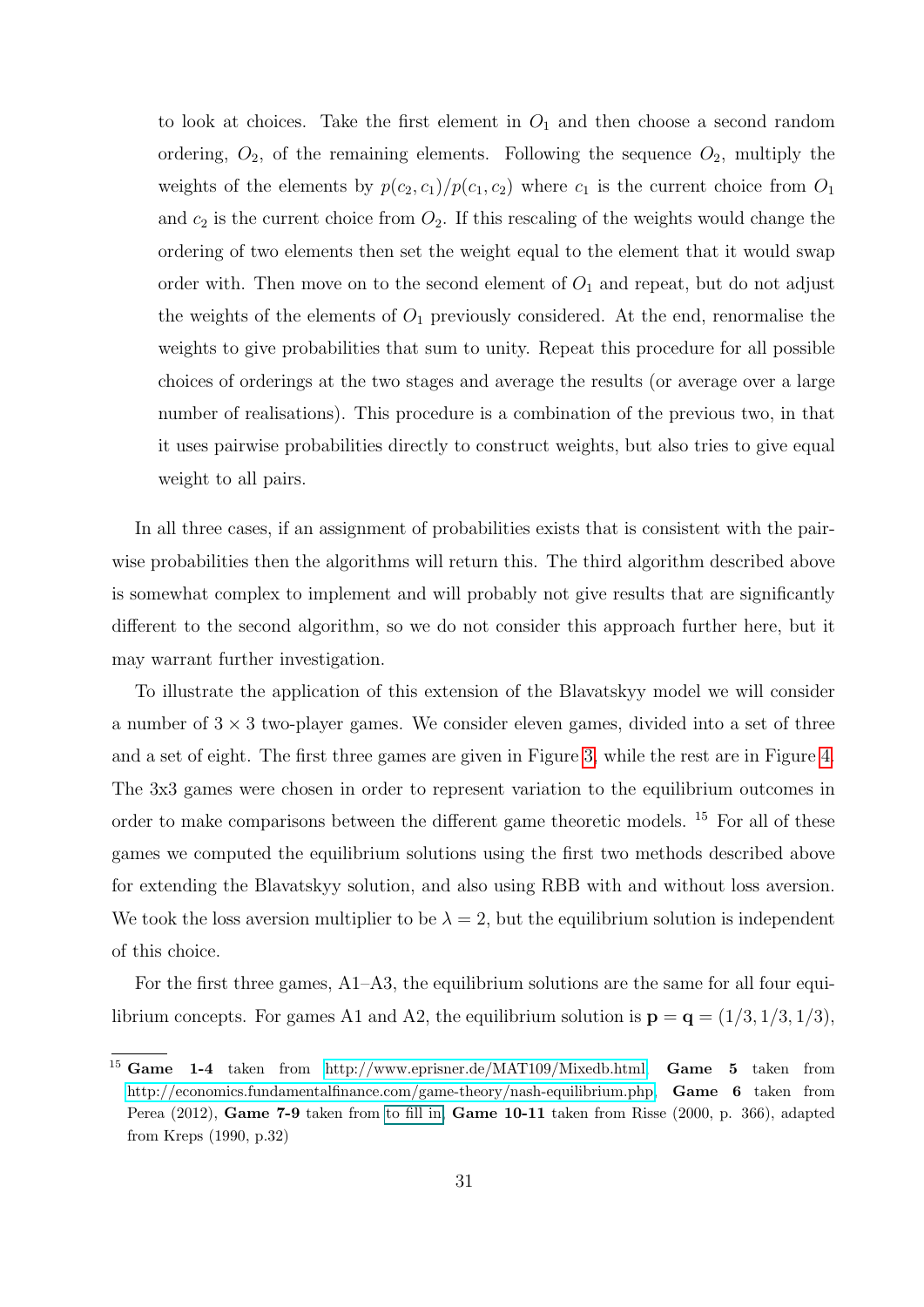

<span id="page-32-1"></span>FIG. 3: Pay-offs for three  $3 \times 3$  two-player games. As in Figure [1,](#page-24-0) in each cell an entry  $(x, y)$ indicates a payoff of  $x$  for the row player and  $y$  for the column player. For these games, both versions of the RBB solution and both methods for extending the Blavatskyy equilibrium concept lead to the same equilibrium solution.

while for game A3 there are two equilibrium solutions, one at  $\mathbf{p} = \mathbf{q} = (1/2, 1/2, 0)$  and one at  $\mathbf{p} = \mathbf{q} = (0, 0, 1)$ . For the other eight games,  $B1 - -B8$ , there is a variation in the equilibrium solution between concepts and the equilibrium solution are given in Table [II.](#page-34-0) We are able to obtain equilibrium solutions in all cases using both methods for extending the Blavatskyy solution. These are different to the RBB equilibrium solution whether or not loss aversion is included in the latter. The two different methods for extending Blavatskyy also tend to give different results, although in all cases the two solutions are quite similar. Whether the extended Blavatskyy method is any better at explaining experimental data than the RBB or other equilibrium concepts requires experimental studies with these or similar games that are beyond the scope of the current paper. However, it is clear that this is an interesting equilibrium concept that warrants further study.

#### <span id="page-32-0"></span>VI. CONCLUSION

Scholars in economics have long been interested in the empirical testing of game-theoretic anomalies. A sizeable experimental literature shows that there is a dissonance between the theory and empirics of games in a strategic setting where defection is predicted by theory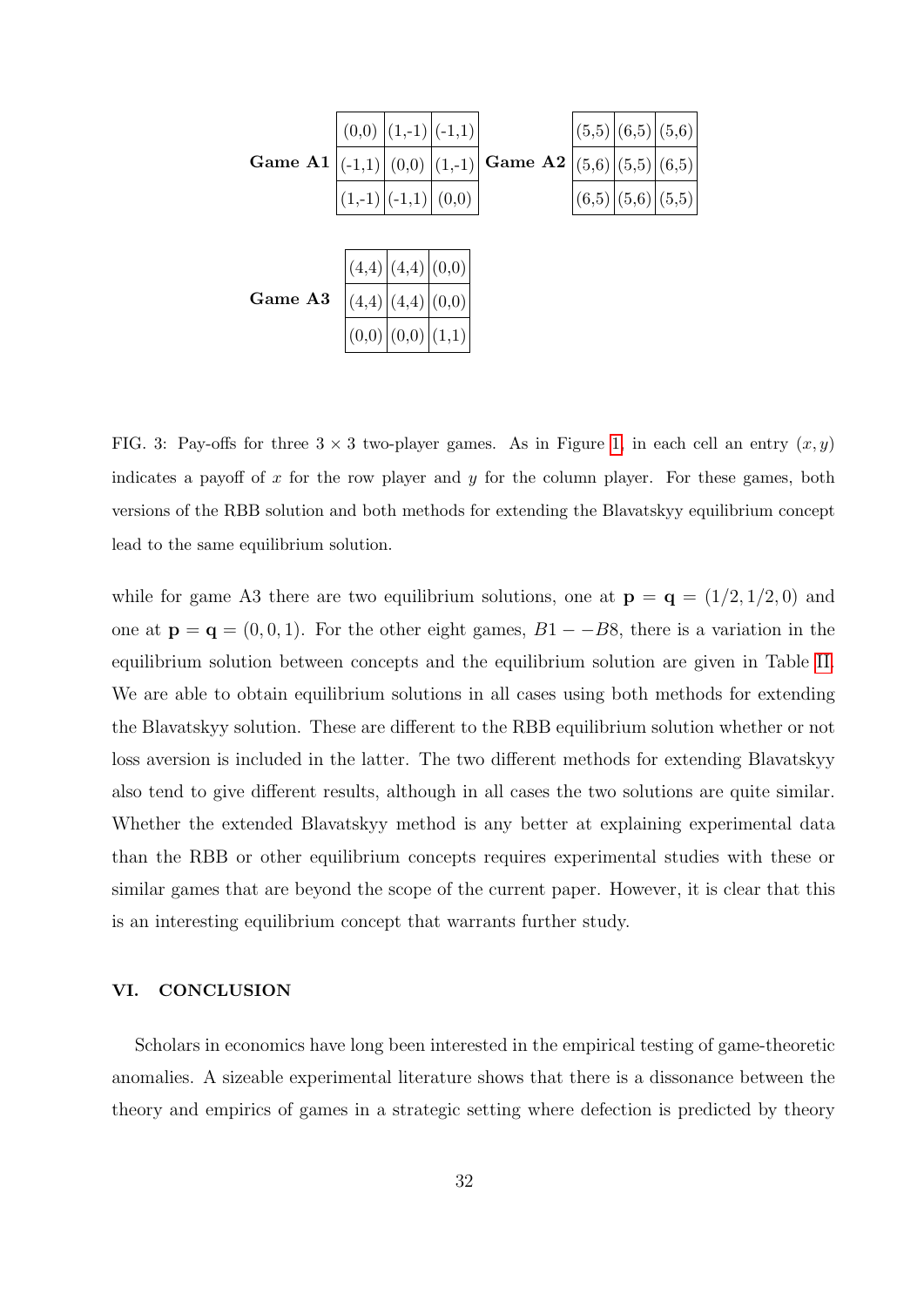|         | (0,0)      | $(2,-1) (-1,1)$         |         |                         |         | (1,11) | (7,5)  | (3,9)             |
|---------|------------|-------------------------|---------|-------------------------|---------|--------|--------|-------------------|
| Game B1 | $(-2,2)$   | (0,0)                   |         | $(1,-1)$                | Game B5 | (4,8)  | (4,8)  | (4,8)             |
|         |            | $(1,-1) (-1,1)$         |         | (0,0)                   |         | (8,4)  | (2,10) | (3,9)             |
|         |            |                         |         |                         |         |        |        |                   |
| Game B2 |            | (5,6)<br>(5,4)<br>(7,4) |         |                         | (7,5)   | (8,4)  | (9,3)  |                   |
|         | (4,7)      | (5,5)                   | (6,5)   |                         | Game B6 |        | (11,1) | (9,13)            |
|         | (6,5)      | (5,6)                   | (5,5)   |                         |         | (3,9)  |        | $(1,11)$ $(10,2)$ |
|         |            |                         |         |                         |         |        |        |                   |
| Game B3 |            | (1,1)<br>(2,0)<br>(3,3) |         |                         | (4,8)   | (7,5)  | (10,2) |                   |
|         | (0,2)      | (3,3)                   | (0,0)   |                         | Game B7 |        | (7,5)  | (7,5)             |
|         | (0,3)      | (0,0)                   | (10,10) |                         |         |        | (7,5)  | (6, 6)            |
|         |            |                         |         |                         |         |        |        |                   |
|         | (300, 300) |                         |         | (250, 350)   (300, 300) |         | (4,6)  | (5,4)  | (0,0)             |
| Game B4 | (350, 250) | (300, 300)              |         | (350, 250)              | Game B8 | (5,7)  | (4,8)  | (0,0)             |
|         | (300, 300) |                         |         | $(250, 350)$ (300,300)  |         | (0,0)  | (0,0)  | (1,1)             |

<span id="page-33-0"></span>FIG. 4: Pay-offs for eight additional  $3 \times 3$  two-player games that we use to illustrate the extension of the Blavatskyy method to more than two choices. As in Figure [1,](#page-24-0) in each cell an entry  $(x, y)$ indicates a payoff of  $x$  for the row player and  $y$  for the column player. Foer these games, the Blavatskyy and RBB concepts yield differing equilibirum solutions.

to be the optimal outcome over cooperation. Players in experimental settings cooperate far more than the theory would predict.

In this paper, we provide a reason for this unreason and explain this anomaly by discussing two probabilistic choice models, namely the Blavatskyy model and the RBB model and compare and contrast them to other probabilitic choice models. The Blavatskyy and the RBB models treat beliefs rather than strategies as the primary concept. In so doing, they assume that the players' beliefs and actions are in equilibrium. The two models combine a decision analytic solution concept where individuals form subjective probabilities over the actions of the individual's opponent and then choose a mixed strategy profile over the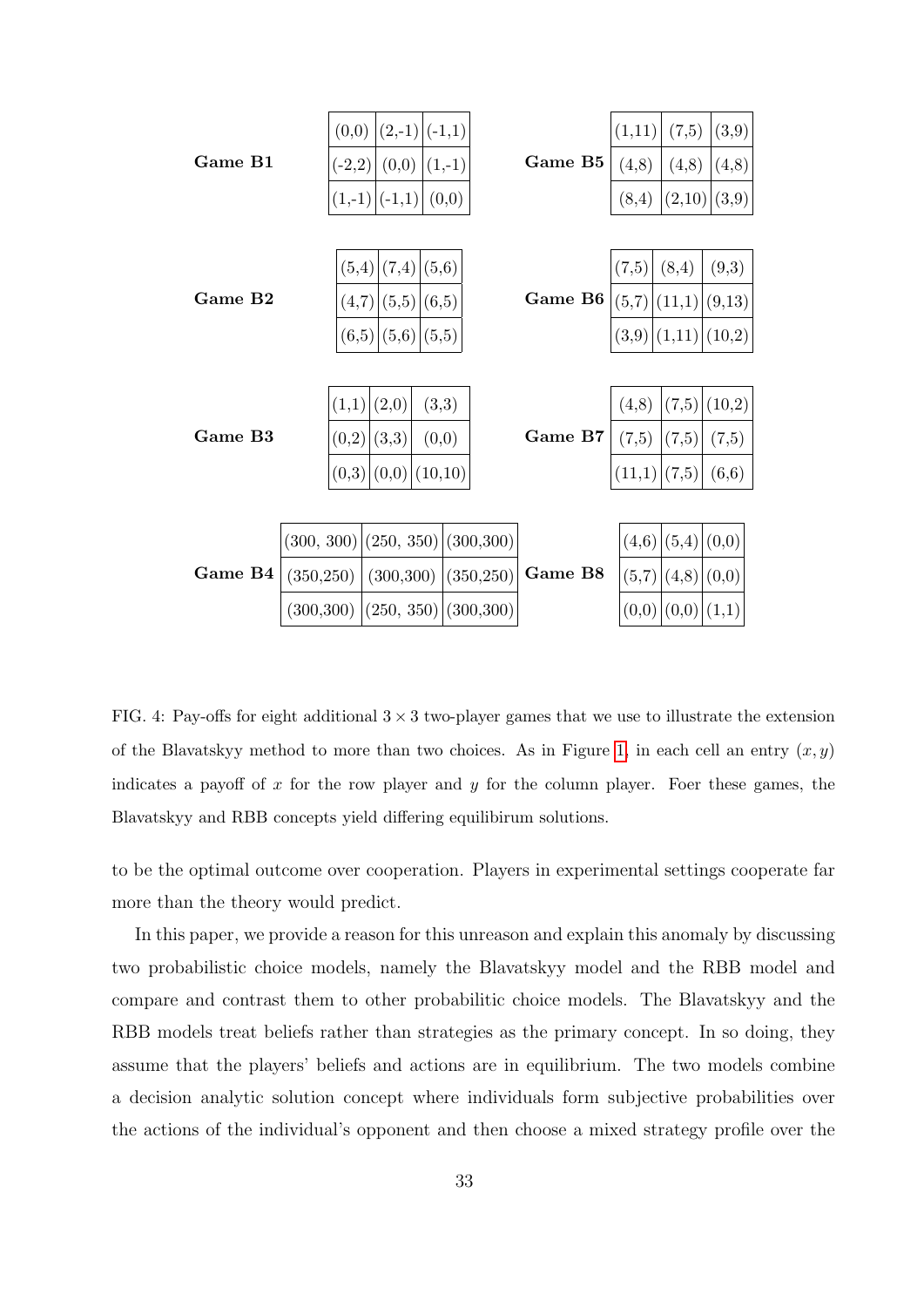|                   |                                       | RBB         | RBB with loss av. |       | Ext. Blavatskyy |             | Ext. Blavatskyy |           |
|-------------------|---------------------------------------|-------------|-------------------|-------|-----------------|-------------|-----------------|-----------|
| Game              | $(\lambda = 2)$<br>(no loss aversion) |             | (method 1)        |       | (method 2)      |             |                 |           |
|                   | p                                     | q           | p<br>q            |       | $\mathbf{p}$    | q           | p               | q         |
|                   |                                       |             | 0.371             | 0.371 | 0.315           | 0.315       | 0.304           | $0.304\,$ |
| B1<br>No solution |                                       | 0.273       | 0.273             | 0.224 | 0.224           | 0.224       | 0.224           |           |
|                   |                                       |             | 0.355             | 0.355 | 0.461           | 0.461       | 0.472           | 0.472     |
|                   | 0.352                                 | 0.352       | 0.299             | 0.299 | 0.383           | 0.383       | 0.362           | 0.362     |
| B <sub>2</sub>    | 0.312                                 | 0.312       | 0.071             | 0.071 | 0.178           | 0.178       | 0.170           | 0.170     |
|                   | 0.335                                 | $\rm 0.335$ | 0.631             | 0.631 | 0.439           | 0.439       | 0.467           | 0.467     |
|                   | 0.248                                 | 0.232       | 0.248             | 0.232 | 0.125           | 0.500       | 0.125           | 0.500     |
| B <sub>3</sub>    | 0.000                                 | 0.000       | 0.000             | 0.000 | 0.000           | 0.000       | 0.000           | 0.000     |
|                   | 0.752                                 | 0.787       | 0.752             | 0.787 | 0.875           | 0.500       | 0.875           | 0.500     |
|                   | 0.315                                 | 0.315       | 0.000             | 0.000 | 0.000           | 0.000       | 0.000           | 0.000     |
| B4                | 0.371                                 | 0.371       | 1.000             | 1.000 | 1.000           | 1.000       | 1.000           | 1.000     |
|                   | 0.315                                 | 0.315       | 0.000             | 0.000 | 0.000           | 0.000       | 0.000           | 0.000     |
|                   | 0.308                                 | 0.313       |                   |       | 0.240           | 0.132       | 0.262           | 0.163     |
| B <sub>5</sub>    | 0.336                                 | 0.325       | No solution       |       | 0.505           | 0.182       | 0.451           | 0.221     |
|                   | 0.356                                 | 0.362       |                   |       | 0.255           | $\,0.686\,$ | 0.287           | 0.616     |
|                   | 0.402                                 | $\,0.485\,$ |                   |       | 1.000           | 1.000       | 1.000           | 1.000     |
| B6                | 0.399                                 | 0.309       | No solution       |       | 0.000           | 0.000       | 0.000           | 0.000     |
|                   | 0.199                                 | 0.206       |                   |       | 0.000           | 0.000       | 0.000           | 0.000     |
|                   | 0.318                                 | 0.324       |                   |       | 0.326           | 0.173       | 0.318           | 0.198     |
| B7                | 0.319                                 | 0.359       | No solution       |       | 0.213           | 0.562       | 0.198           | 0.500     |
|                   | 0.363                                 | 0.317       |                   |       | 0.461           | 0.265       | 0.484           | 0.302     |
|                   | 0.498                                 | 0.520       | 0.498<br>0.520    |       | 0.000           | 0.000       | 0.000           | 0.000     |
| B <sub>8</sub>    | 0.502                                 | 0.480       | 0.502             | 0.480 | 0.000           | 0.000       | 0.000           | 0.000     |
|                   | 0.000                                 | 0.000       | 0.000             | 0.000 | $1.000\,$       | 1.000)      | $1.000\,$       | 1.000     |
|                   | 0.000                                 | 0.000       | 0.000             | 0.000 |                 |             |                 |           |
|                   | 0.000                                 | 0.000       | 0.000             | 0.000 |                 |             |                 |           |
|                   | 1.000                                 | 1.000       | 1.000             | 1.000 |                 |             |                 |           |

<span id="page-34-0"></span>TABLE II: Equilibrium solutions for the eight games shown in Figure [4,](#page-33-0) computed using both the RBB and extended Blavatskyy models. Results are shown for RBB without and two choices of the loss aversion parameter (first three columns) and using the two different approaches to extend Blavatskyy to more than two choices.

actions. The models are different to the Nash equilibrium as we (1) introduce probabilistic beliefs; (2) replace best replying by each player with a probabilistic choice based on a set of axioms; and (3) treat the actions/beliefs as uncertain rather than random. In doing so, we are able to distinguish both the Blavatskyy and the RBB equilibrium with other non-Nash equilibrium concepts such as the QRE, BRNE, RBE and UPB. Hence, we hypothesize that when agents form subjective beliefs about the strategies of the other players then there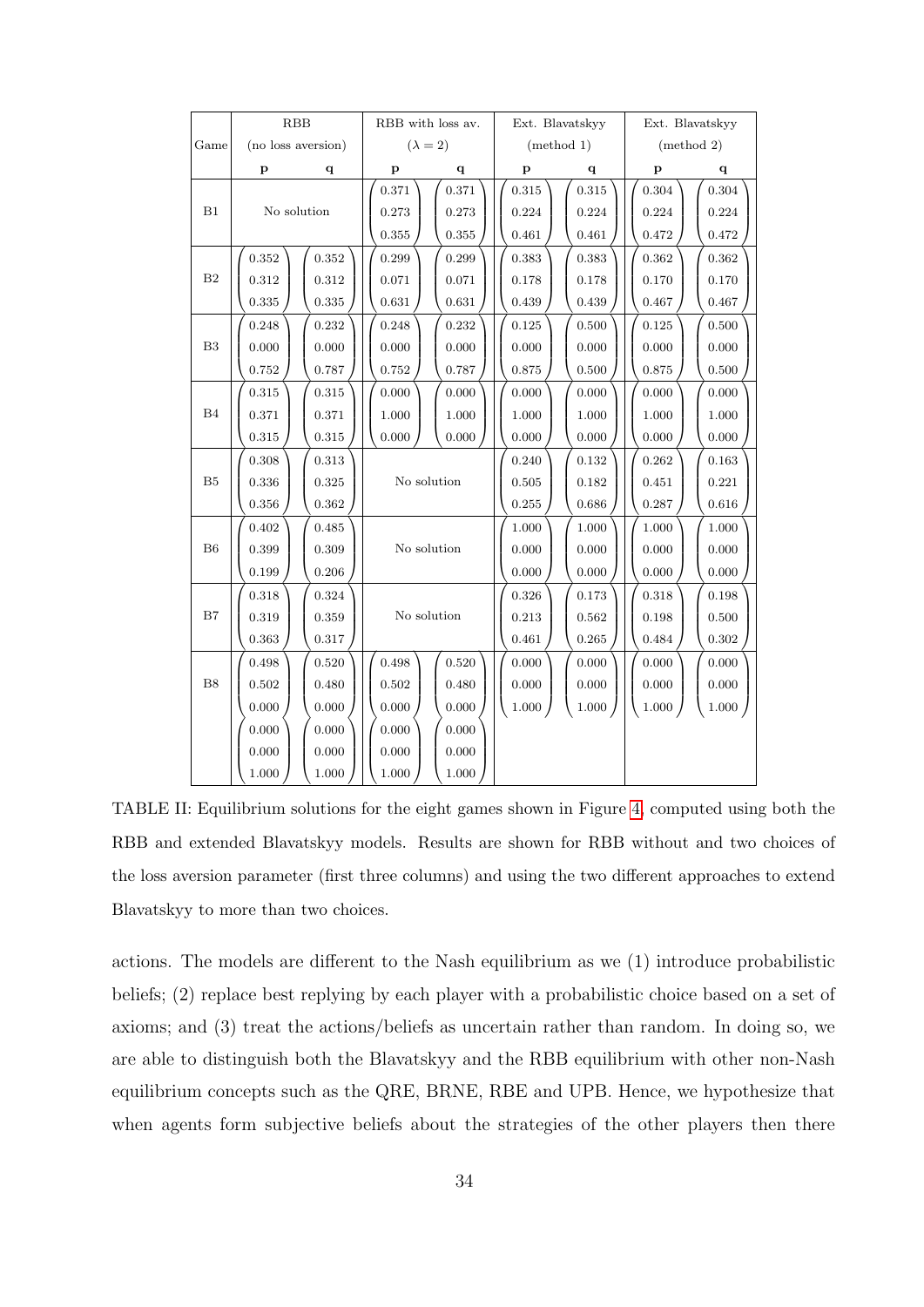might be opportunities for profitable deviation from the Nash equilibrium strategies when the other player is expected to deviate from playing the Nash strategy.

We test the closeness of fit of these models using data from Selten and Chmura (2008) for completely mixed  $2 \times 2$  games. In particular, we show that the RBB model is able to explain the empirical data from completely mixed  $2 \times 2$  games once loss aversion is included, with small deviations about the equilibrium solution. We show that the RBB equilibrium is generally as good as explaining the data compared to other stationary concepts discussed in Selten and Chmura (2008). In particular, we show that UPB and RBE are quite poor at explaining the data compared to Nash equilibrium. BRNE is comparable to Nash equilibrium in explaining the data. BRNE is also comparable to BRBB in the limiting case. The Blavatskyy model outperforms all models except RBB when comparing beliefs and not actions. The Blavatskyy model comparing actions is comparable to QRE but better than UPB, RBE, BRNE and Nash. RBB based on beliefs appears to have the best performance. RBB based on actions outperforms UPB and RBE but not others, showing comparble but slighly worse performance than BRNE. In contrast to the other equilibrium concepts discussed in the paper, the RBB and Blavatskyy equilibrium solutions are not based on optimising a parameter in order to obtain the best fit to the data. Assessing the RBB equilibrium involves comparing the beliefs that need to be held by the player against the predicted belief of the model.

We also show how the Blavatskyy model developed for Binary choice could be extended to more than two actions and discuss the various methods to solve for equilibrium. We also discuss the pros and cons of each method.

We make three contributions to the literature. First we outline the underlying assumptions of the different probabilistic choice models and fully explicate them in terms of probabilistic actions, probabilistic beliefs and hence their respective epistemic characterizations. Second, we test the models using empirical data and show their respective strengths and weaknesses in prediction. Third, we extend the Blavatskyy (2010) model to cases where there are more than two actions.

Our paper has a number of theoretical and managerial implications. From a theoretical perspective, the paper provides the axiomatic principles for the probabilistic choice models. Such an axiomatic basis for the models provide a more sound footing to develop future models and to be able to compare and contrast them with Nash equilibrium based mod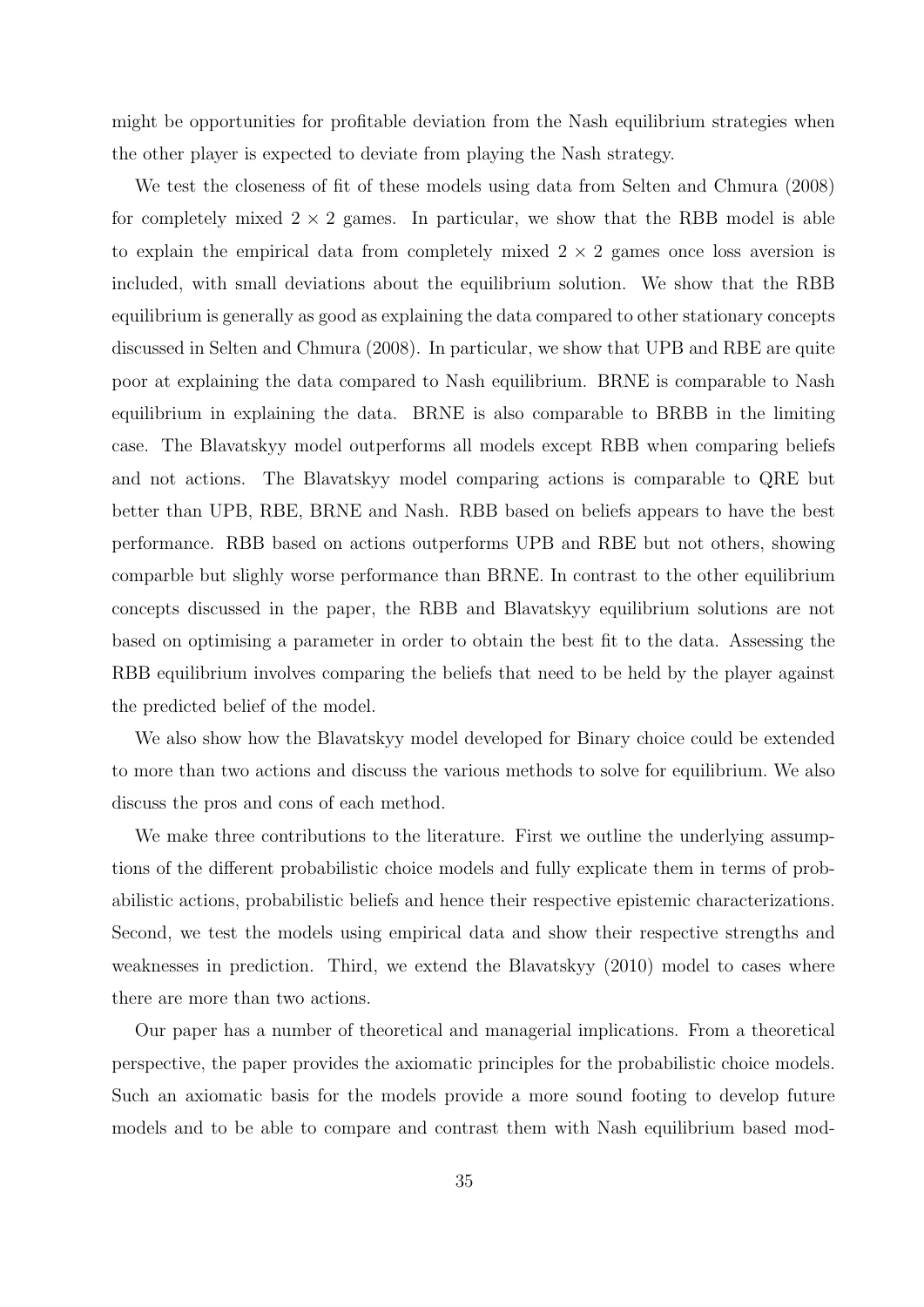els. From a managerial perspective, probabilistic model predictions could be very different and sometimes overturns the conventional logic predicted by Nash equilibrium models. For example, Velu, Iyer and Gair (2012) show that their probabilistic choice model provides support for the thesis that dominant firms invest more in research and development  $(R&D)$ within an asymmetric mixed-strategy game which is in contrast to Nash equilibrium models that predict less dominant firms would invest more. Hence, managers would need to understand when some of the assumptions of the models might most closely resemble the real world context in order to help them make more reliable predictions and hence, take optimal actions compared to merely basing the decision making on Nash equilibrium based models. Our results do have significant implications for policy formualtion, for example, for the formulation of competition or tax policies.

It is important to acknowledge that there are some limitations of our two primary models, namely the RBB and the Blavatskyy. First, the RBB model does not allow for negative returns in its basic set up. However, we provide one possibility to overcome this shortcoming through the zeroing algorithm discussed earlier. Second, the Luce rule suffers from the well known regularity of the duplicates problem outlined by Debreu, whereby the addition of duplicates to the choice set might alter the probability of choosing them in such a way that is inconsistent (Gul, Natenzon and Pesendorfer 2014). However, Gul, Natenzon and Pesendorfer (2014) propose a modification of the Luce rule whereby the attributes weighted by their value overcomes the duplicates problem. Third, the Luce rule might violate first order stochastic dominance (see Blavatskyy 2011). However, the RBB model is easy to compute and can be seen to be used by players in strategic situations. Blavatskyy's (2011) model of probabilistic choice satisfies first order stochastic dominance. However, the computation of the equilibrium especially beyod binary choice is extremely complex. Identifying these caveats provides avenues for further refinement of the RBB equilibrium concept as well as the Blavatskyy model.

Acknowledging these limitations, we argue that the Blavatskyy and RBB models are useful in game theory because they allow us to reconcile game theoretic predictions and empirical experimental results. The sensitivity of the equilibrium to changes in payoff is an important aspect of these models that accords more with reality than the conventional Nash equilibrium. Moreover, even if Blavatskyy and RBB do provide predictions in some situations, there may be other avenues for modeling non-Nash equilibrium behavior, which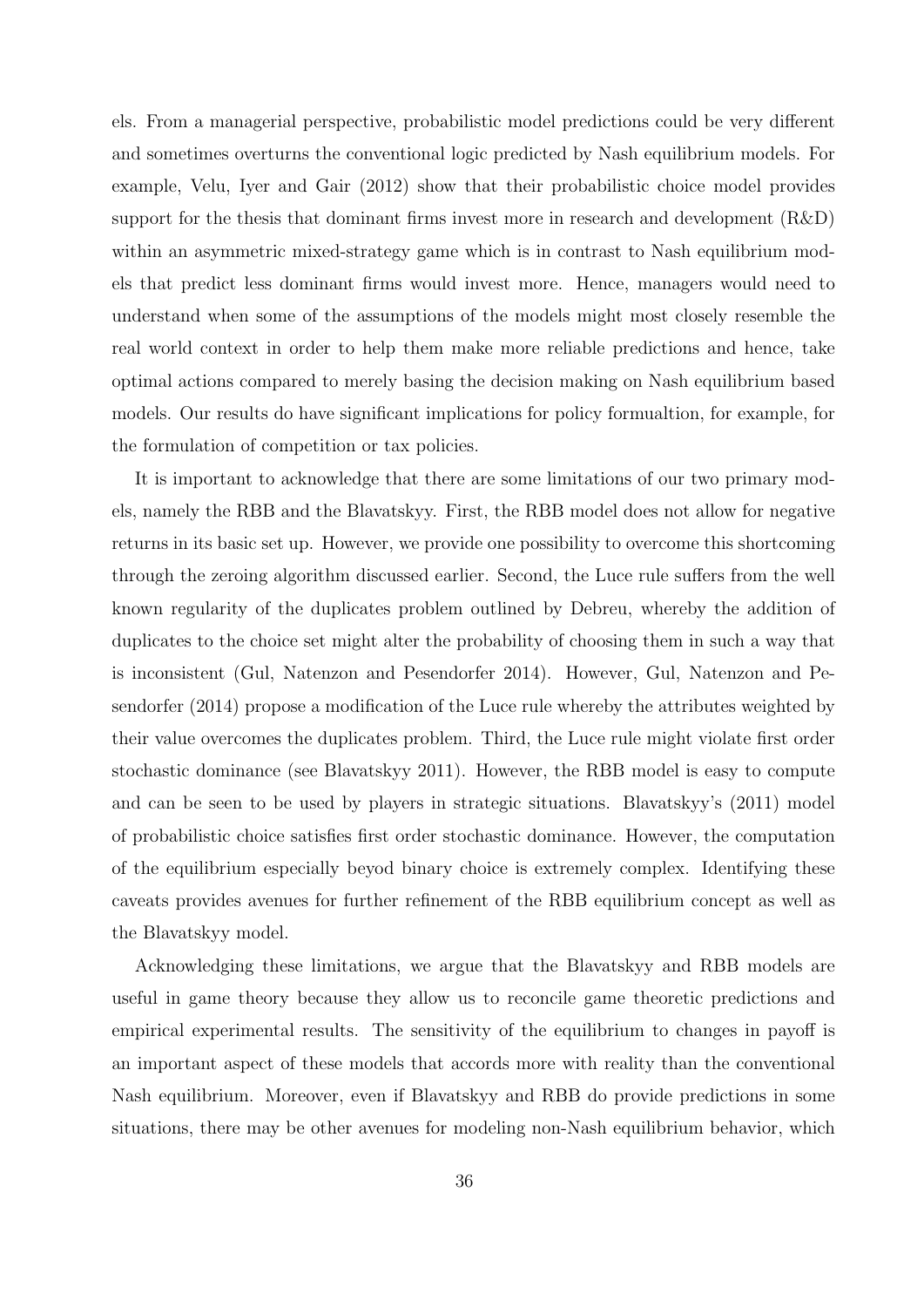when combined with our model may provide additional insights. Therefore, we hope that this study provides a helpful prelude for better understanding the impulses which ultimately govern human behavior.

- [1] Abelson, R. M. and R.A. Bradley (1954): A2 X A2 factorial with paired comparisons, Biometrics, 10(4): 487-502.
- [2] Andreoni, J. A. and J.H. Miller. (1993): Rational cooperation in the finitely repeated prisoner's dilemma: Experimental evidence, Economic Journal, 103(418): 570-585.
- [3] A., Robert, and A. Brandenburger. (1995): Epistemic Conditions for Nash Equilibrium, Econometrica, 63(5). 1161-1180.
- [4] Axelrod, R. (1984): *The Evolution of Cooperation*, Basic Books.
- [5] Basu, K. (1990): On the non-existence of a rationality definition for extensive games, International Journal of Game Theory, 19: 33-44.
- [6] Binmore, K. (2009): Rational Decisions. Princeton, NJ: Princeton University Press.
- [7] Blavatskyy, P. (2008): Stochastic utility theorem. Journal of Mathematical Economics. 44 1049-1056.
- [8] Blavatskyy, P. (2011): A model of probabilistic Choice satisfying first-order stochastic dominance. *Management Science*. 57(3) 542-548.
- [9] Bach, C. W., and A. Perea. (2014): Utility Proportional Beliefs, Int. J. Game Theory, 43: 881-902.
- [10] Bernoulli, D. (1738), translated by Sommer L (1954): Exposition of a New Theory on the Measurement of Risk, Econometrica, 22: 22-36.
- [11] Brandenberger, A. (1996): "Strategic and structural uncertainty in games." In Wise Choices: Decisions, Games and Negotiations, eds RJ Zeckhauser, RL Keeney, JK Sebenius. Boston: Harvard Business School Press.
- [12] Brandenburger, A. and E. Dekel. (1987): Rationalizability and correlated equilibrium, Econometrica, 55: 1391-1402.
- [13] Brunner, C., C. F. Camerer and J. K. Goeree. (2010): A correction and re-examination of 'Stationary concepts for experimental 2 games', American Economic Review, forthcoming.
- [14] Camerer, C. F. (2003): Behavioral Game Theory: Experiments in Strategic Interaction,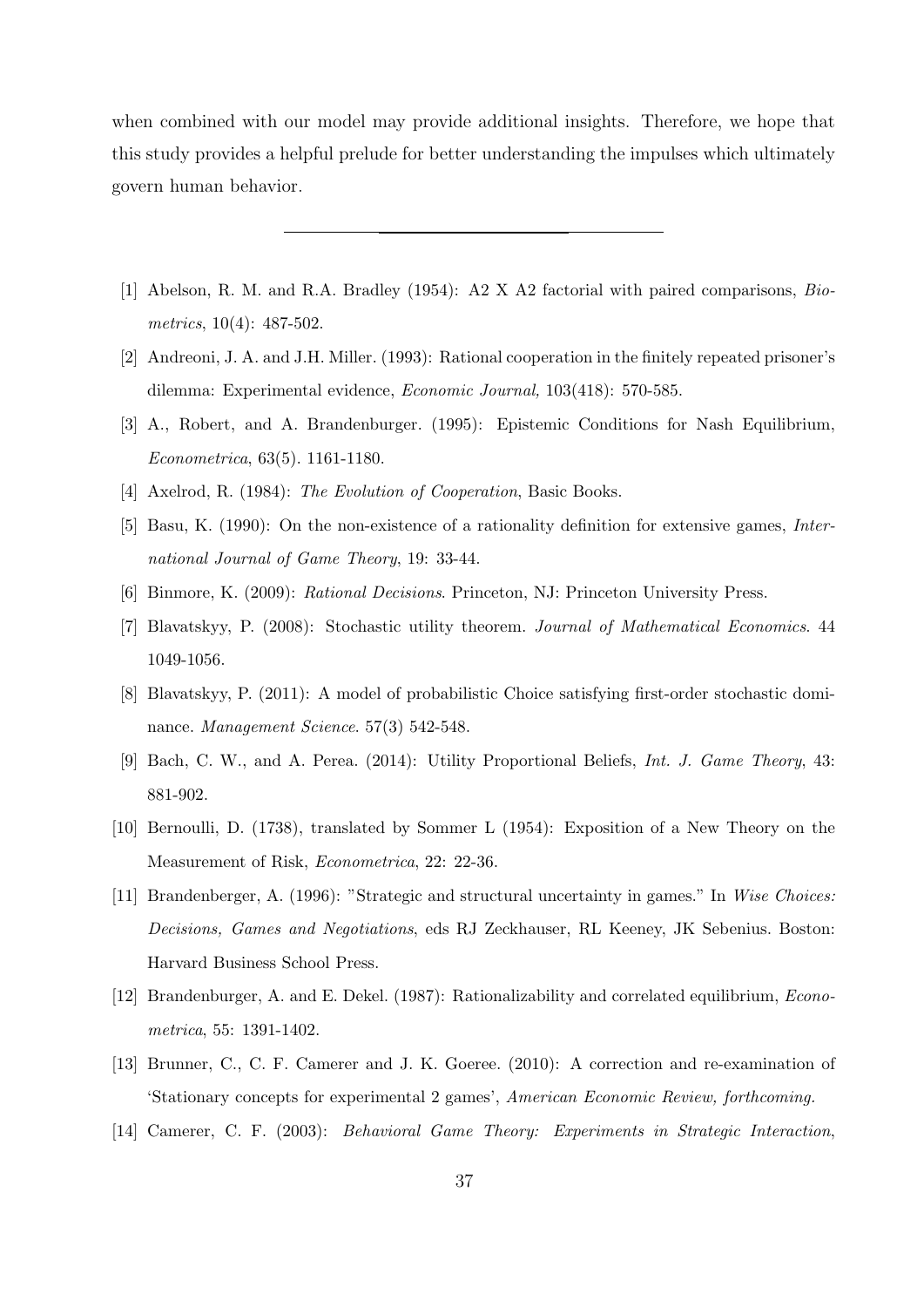Princeton University press, Princeton, NJ.

- [15] Camerer, C. F, T-H. Ho and J.K. Chong. (2004): A cognitive hierarchy model of games, Quarterly Journal of Economics, 119(3): 861-898.
- [16] Chen, H-C., W. J. Friedman, J-F. Thisse. (1997): Bounded rational Nash equilibrium: A probabilistic choice approach, Games and Economic Behavior, 18: 32-54.
- [17] Costa-Gomes, M. A. and V. P. Crawford. (2006): Cognition and behavior in two person guessing games: An experimental study, American Economic Review, 96(5): 1737-1768.
- [18] DeGroot. M.H. (1975): Probability and Statistics. Reading, Mass: Addison-Wesley.
- [19] Ellsberg, D. (1959): Recurrent objections to the minimax strategy: Rejoinder, The Review of Economics and Statistics, 41(1): 42-43.
- [20] Farrell, J. and M. Rabin. (1996): Cheap talk, Journal of Economic Perspectives, 10(3): 103- 118.
- [21] Fehr, E., and S. Gachter. (2002): Altruistic punishment in humans, Nature, 415: 137-140.
- [22] Friedman, J. W. and C. Mezzetti. (2005): Random belief equilibrium in normal form games, Games and Economic Behavior, 51: 296-323.
- [23] Goeree, J. K., and C. A. Holt. (2001): Ten little treasures of game theory and ten intuitive contradictions, American Economic Review, 91(5): 1402-1422.
- [24] Gul, F., P. Natenzon and W. Pesendorfer. (2014): Random Choice as Behavioral Optimization, Econometrica, 82(5), 1873-1912.
- [25] Janssen, M. (2008): Evolution of cooperation in a one-shot Prisoner's Dilemma based on recognition of trustworthy and untrustworthy agents, *Journal of Economic Behavior*  $\mathcal{C}$  Organization, 65: 458-471.
- [26] Haile, P. A., A. Hortacsu and G. Kosenok. (2008): On the empirical content of quantal response equilibrium, American Economic Review, 98(1): 180-200.
- [27] Harsanyi, J. C. (1973): Games with randomly distributed payoffs: a new rationale for mixed strategy equilibrium points, International Journal of Game Theory, 2: 1-23
- [28] Harsanyi, J. C. (1982): Subjective probability and the theory of games: Comments on Kadane and Larkey's paper, Management Science, 28(2):120-124.
- [29] Holt, C. A. and S. K. Laury. (2002): Risk Aversion and Incentive Effects, American Economic Review, 92(5): 1644-1655.
- [30] Holt, C. A. and and A. E. Roth. (2004): The Nash Equilibrium: A Perspective, Proceedings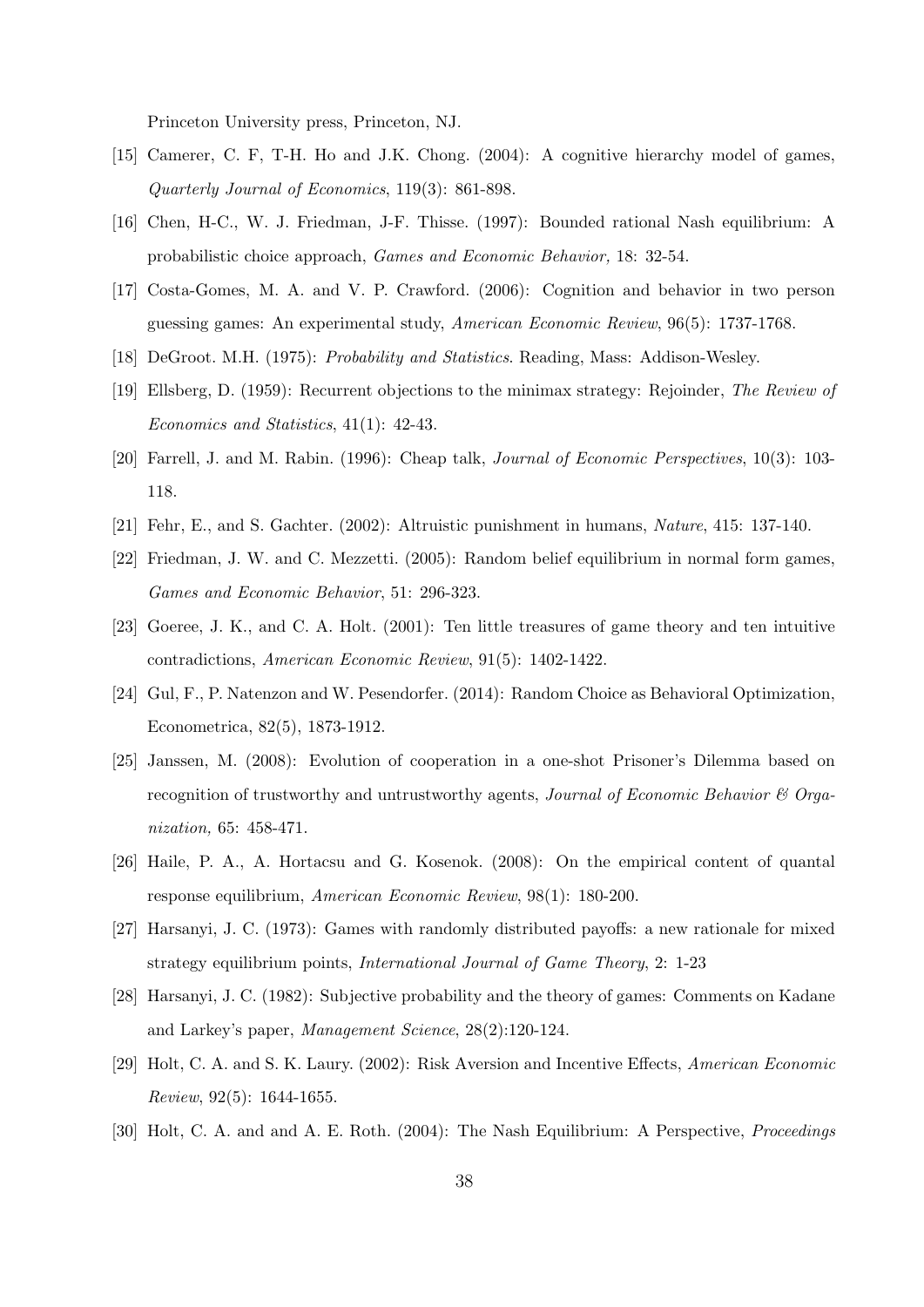of the National Academy of Sciences, 23 March, 101(12): 3999-4002.

- [31] Kadane, J. B., P. D. Larky. (1982): Subjective probability and the theory of games, Management Science, 28(2):113-120.
- [32] Kreps, D. (1990): Game Theory and Economic Modelling. Clarendon Press, Oxford, UK.
- [33] Luce, D. R. (1959): Individual Choice Behavior. New. New York: Wiley.
- [34] Luce, D. R and H. Raiffa. (1957): Games and Decisions. New York: Wiley.
- [35] McKelvey, R. D. and R. P. Palfrey. (1995): Quantal response equilibria for normal form games, Games and Economic Behavior, 10(1): 6-38.
- [36] Miyano, H. (2001): Identification model based on the maximum information entropy principle, Journal of Mathematical Psychology, 45, 27-42.
- [37] Morris, S. (2008): Purification, The New Plagrave Dictionary of Economics. Second Edition. Eds. Steven N. Durlauf and Lawrence E. Blume. Palgrave Macmillan.
- [38] Nash, J. F. (1951): Non-cooperative games, Annals of Mathematics, 54(2): 286-95.
- [39] Perea, A. (2012): Epistemic Game Theory, Cambridge University Press, Cambridge, UK.
- [40] Rabin, M. (1993): Incorporating Fairness into Game Theory and Economics, American Economic Review, 83(5): 1281-1302.
- [41] Risse, M. (2000): What is Rational About Nash Equilibria?, Synthese, 124, 361-384.
- [42] Rios Insua, D., J. Rios and D. Banks. (2009): Adversarial risk analysis, *Journal of the Amer*ican Statistical Association, 104 (486): 841–854.
- [43] Rosenthal, R. W. (1981): Games of perfect information, predatory pricing and the chain-store paradox, Journal of Economic Theory, 25(1): 92-100.
- [44] Savage, L. J. (1954): The Foundations of Statistics. New York: Wiley.
- [45] Sally, D. (1995): Conversation and cooperation in Social Dilemmas, Rationality and Society,  $7(1): 58-92.$
- [46] Selten, R. (1978): The chain-store paradox, *Theory and Decision*, 9(2): 127-59.
- [47] Selten, R. and T. Chmura. (2008): Stationary concepts for experimental 2x2-Games, American Economic Review. 98(3). 938-966.
- [48] Selten, R., T. Chmura and G. Sebastian. (2011): Stationary concepts for experimental 2x2- Games: Reply, American Economic Review. 101(2). 1041-1044.
- [49] Simon, H. A. (1987): Making Management Decisions: the Role of Intuition and Emotion, Academy of Management Executive, February: 57-64.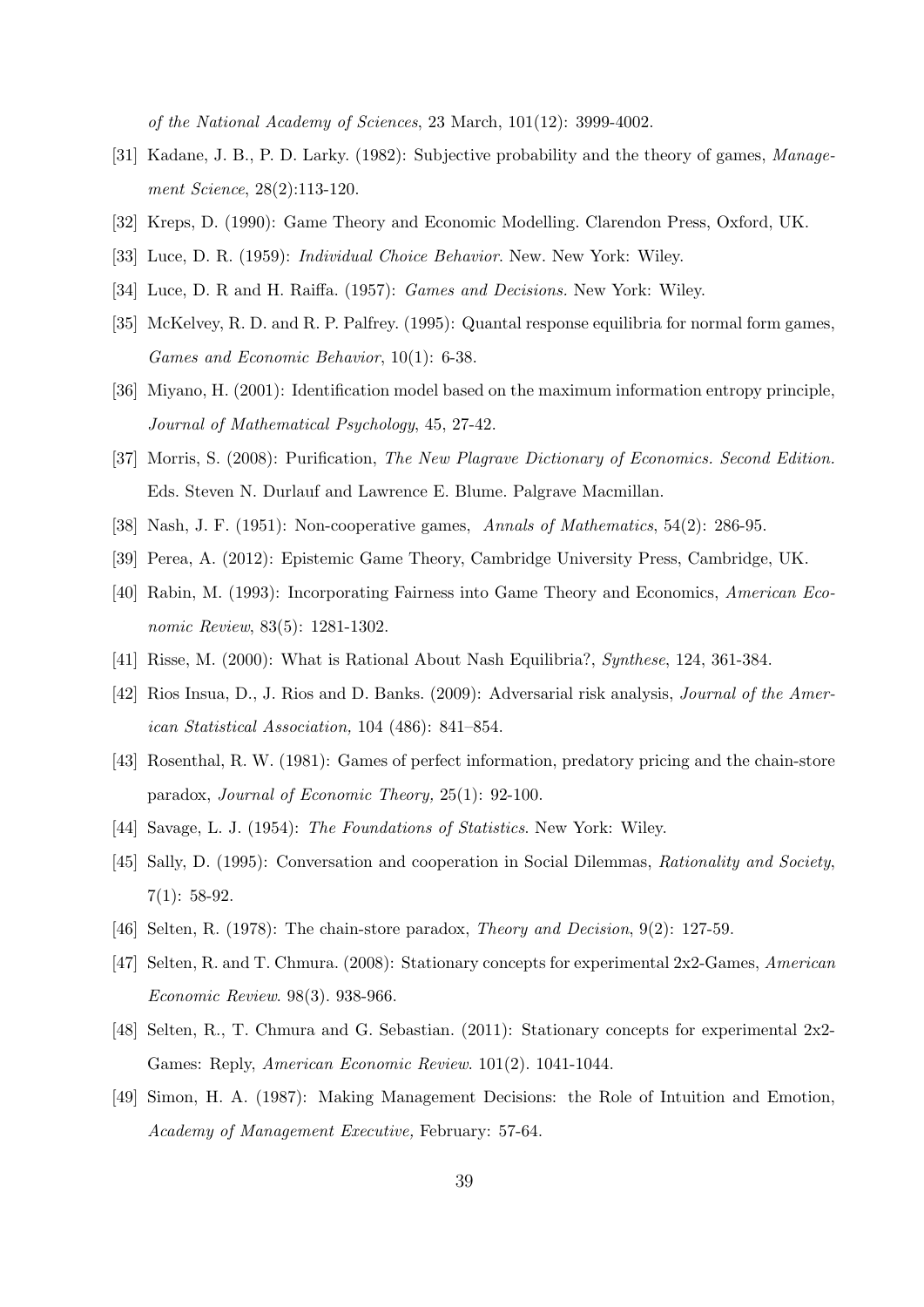- [50] Van Huyck J. B., R. C. Battalio and R. O. Beil. (1990): Tacit coordination games, strategic uncertainty, and coordination failure, American Economic Review, 80(1): 234-248.
- [51] Velu C., S. Iyer and J. Gair (2012): Dominance and Innovation: a Returns-Based Beliefs Approach, Applied Stochastic Models in Business and Industry, 28: 264-281.
- [52] Wilson, J. (1986): Subjective probability and the Prisoner's Dilemma, Management Science.  $32(1): 45-55$
- [53] Yellot, J. (1977): The Relationship Between Luce's Choice Axiom, Thurstone's Theory of Comparative Judgement, and the double exponential distribution. Journal of Mathematical Psychology, 15, 109-144.

ONLINE APPENDIX

#### <span id="page-40-0"></span>Appendix A: Comparing the RBB and Blavatskyy models to observed data

Under the Luce (1959) rule, the probability of move *i* for player 1 is just  $p_i \propto u_{ij}^1 q_j$ , where  $q_j$  is the player's belief about player 2's strategy. In the RBB equilibrium,  $q_j$  is determined from  $p_i$  via a similar equation. However, if player 1 is observed to play the strategy  $p_i^{\text{obs}}$ , then this equation can be inverted to give  $q_j^b \propto (u^1)^{-1}_{jk} p_k^{obs}$ , which is the belief that player 1 must have had about the strategy of player 2 in order to lead them to play as they did. For any results observed in an experiment, it is possible either to compare the observed actions to the predictions of the RBB equilibrium solution, or to compare the the belief probabilities  $q_j^b$  that would lead to the observed behavior,  $p_i^{obs}$ , computed in this way. If the person is playing a pure RBB equilibrium strategy, then  $q_j^{\rm b} = q_j^{\rm rbbe}$ .

For two-move games, there is only one probability, which we denote  $q = q_1$ , as  $q_2 = 1 - q$ . In Figure [5](#page-41-1) we show  $q^{\rm b}$  versus  $q^{\rm rbbe}$  and  $p^{\rm b}$  versus  $p^{\rm rbbe}$  for all of the data in the Selten and Chmura games. The two plots correspond to transformed games with  $\lambda = 1$  and  $\lambda = 2$ respectively. We see that there is a tight correlation between the beliefs that players hold and the beliefs predicted in the RBB equilibrium, which reinforces the idea that the RBB equilibrium is a good model for describing choice behavior in games. However, there are some deviations. These might arise because the player is ambiguous as to the cooperative stance of the other player and therefore the likelihood that their opponent will play the RBB equilibrium solution.

When comparing the RBB and Blavatskyy equilibrium solutions to the data, we will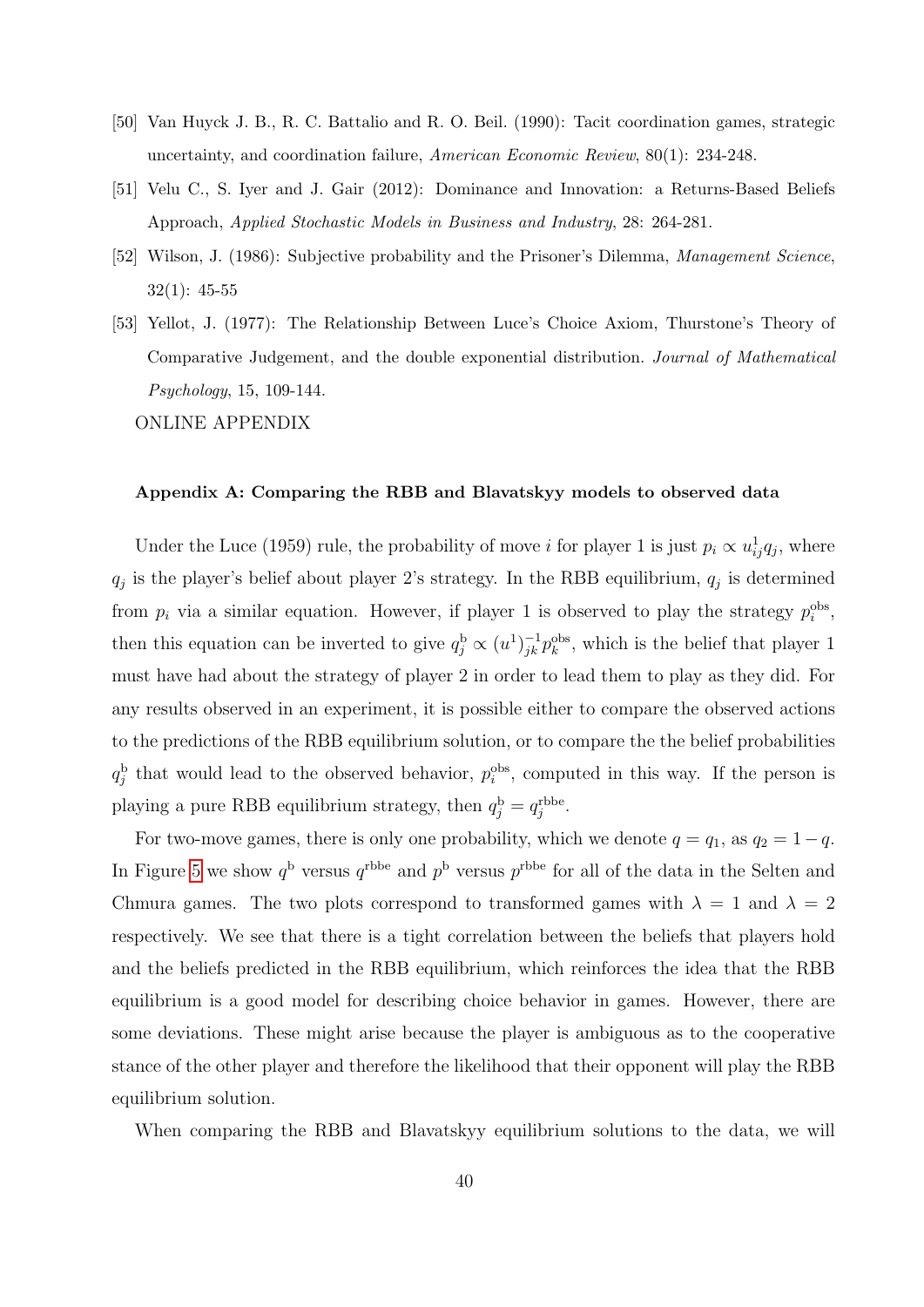

<span id="page-41-1"></span>FIG. 5: Belief probability (y axis) versus RBB equilibrium probability (x axis) for all data in Selten and Chmura. The red plusses are values for  $p$ , the probability for the row player, while the green crosses are for q, the probability of the column player. The line indicates  $q^{\rm b} = q^{\rm rbbe}$  to guide the eye. The left panel uses a multiplier  $\lambda = 1$  to transform the game, while the right panel uses  $\lambda = 2$ .

compare the belief probabilities inferred from the observed data to the equilibrium solutions, rather than comparing the observed actions to the equilibrium solution.

#### <span id="page-41-0"></span>Appendix B: Entropy maximization derivation of Luce rule based response

An alternative way to derive the Luce rule based response is through information entropy maximization (Miyano 2001). The information entropy of a particular mixed strategy  $\{p_i\}$ is given by

$$
S = -\sum p_i \ln(p_i). \tag{B1}
$$

The probabilities are subject to the constraint  $\sum p_i = 1$ . If we assume that the player holds some belief about their opponent's strategy and can therefore calculate their expected utilities,  $u_i$ , from each strategy  $i$ , we can also impose a constraint that there is a fixed total utility  $U = p_i u_i$ . Maximizing the total entropy subject to these constraints, we need to extremize

$$
-\sum p_i \ln(p_i) - \lambda_1 \sum p_i - \lambda_2 \sum p_i u_i \tag{B2}
$$

where  $\lambda_1$  and  $\lambda_2$  are Lagrange multipliers that enforce the constraints. The maximum must satisfy

$$
-\ln(p_i) - (1 + \lambda_1) - \lambda_2 u_i = 0 \qquad \forall i.
$$
 (B3)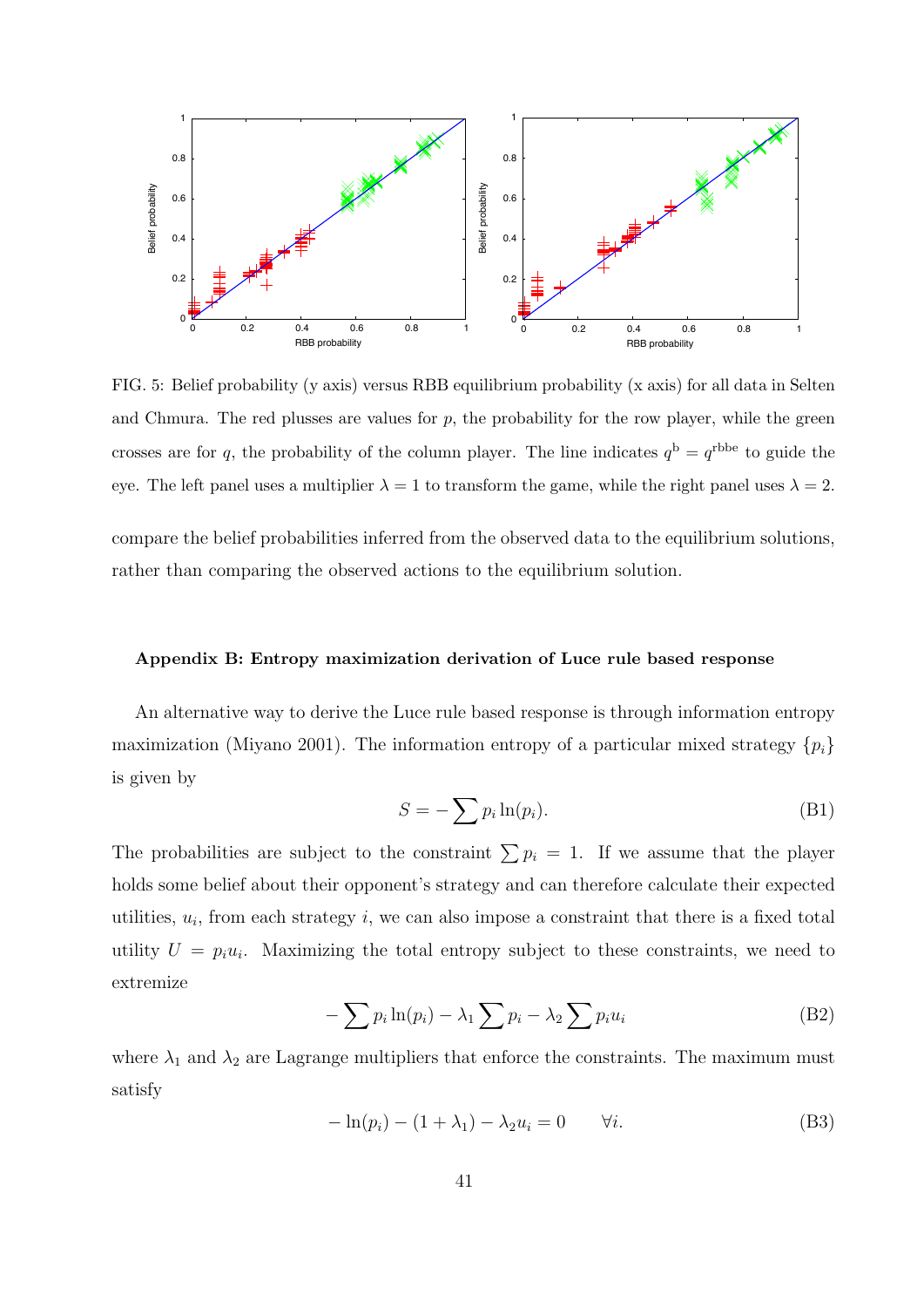Which gives the Luce-type rule

$$
p_i = \frac{\exp(-\lambda_2 u_i)}{\sum_j \exp(-\lambda_2 u_j)}.
$$
\n(B4)

If we take the utility to be the expected payoff, we obtain a logistic QRE-type response with parameter  $-\lambda_2$ . Taking a logarithmic utility function  $u_i = \ln P^i$  we obtain a BRNE-type response<sup>16</sup> with rationality parameter  $-\lambda_2$  and hence the RBB is found in the case  $\lambda_2 = -1$ . Other solutions obeying the Luce-type rule above will follow from other specifications of the utility function. Bernoulli used a logarithmic utility function to represent risk aversion in his solution of the St Petersburg paradox (Bernoulli 1738). Holt and Laury (2002) also demonstrated that Luce-type rules naturally incorporate a degree of risk aversion. Thus, another interpretation of the RBB model is as the action of a risk-averse entropy maximizing player. The demonstration above shows that many different Luce-type rules can be obtained from this prescription. As discussed earlier, we take the simplest, in which players play in proportion to their expected returns, since it is conceivable that a player in a game could be computing their expected returns when assessing their best strategy.

#### <span id="page-42-0"></span>Appendix C: RBB equilibrium solution for two move, constant-sum games

In the first six of the Selten games, the form of the matrix is greatly simplified since there are only two moves for each player, and the games are constant sum. We show here that games of this form always have a unique RBB equilibrium solution. First, we reorder the moves for the players such that the guaranteed payoff is in the top left hand corner of the payoff matrix for player 1. If the constant sum is  $T$  then the payoff matrices take the form

$$
u^{1} = \begin{pmatrix} a & b \\ c & d \end{pmatrix}, \qquad u^{2} = \begin{pmatrix} T - a & T - b \\ T - c & T - d \end{pmatrix}
$$
 (C1)

with  $a < b$  and either  $c < a < d$  or  $d < a < c$  since a is the guaranteed payoff. If  $c < d$  then the two elements in the first column of player 2's payoff matrix are bigger than

<sup>16</sup> Note that we have not completely derived the QRE or BRNE model, since the response is a function of the expected utility, which depends on the player's subjective belief about their opponent. The response is QRE-like or BRNE-like, since the mathematical form is the same, although further conditions must be imposed on the opponent's action to arrive at the full QRE or BRNE solution.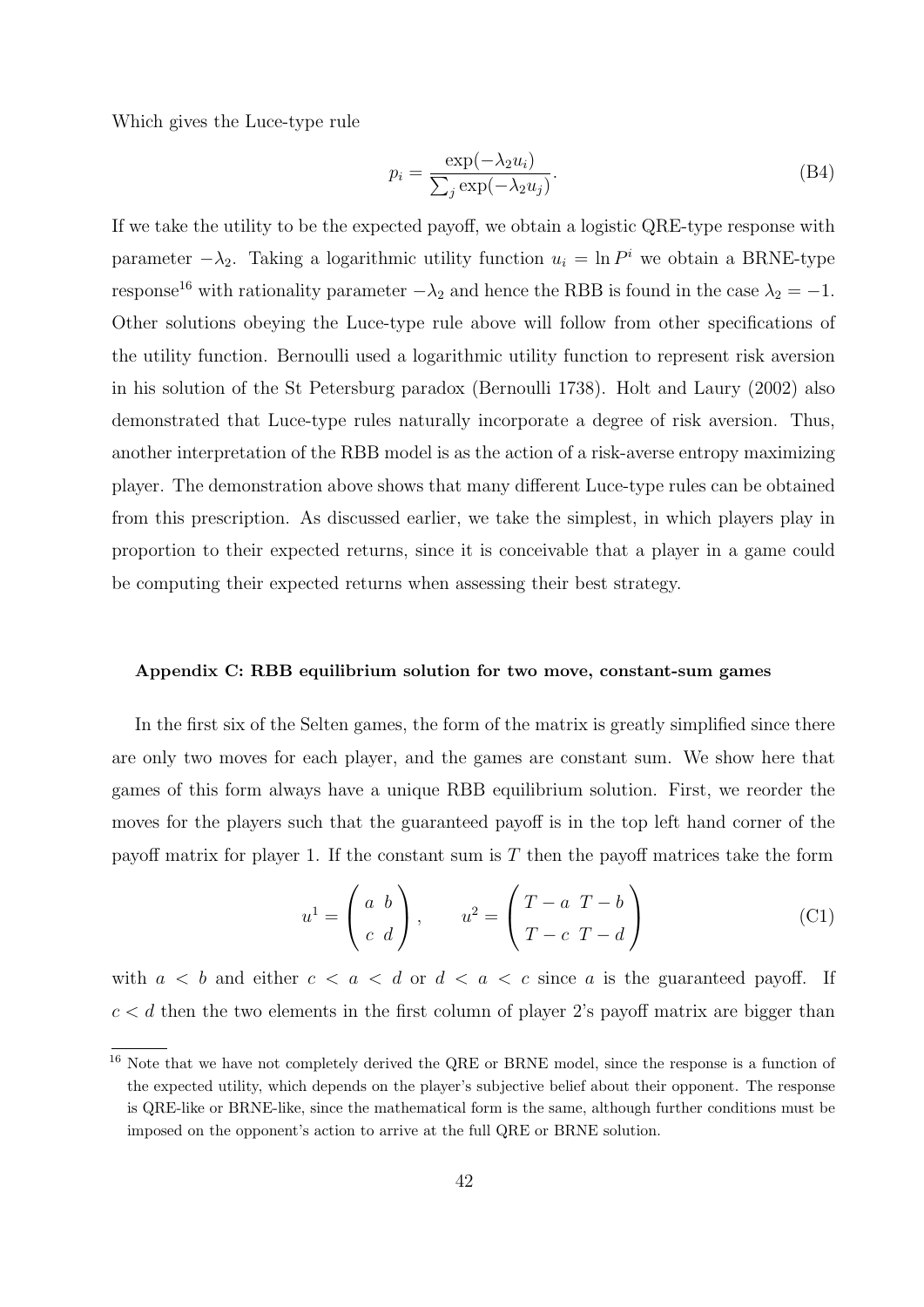the corresponding elements in the second column (due to the fact it is a constant sum game), and so the second column is a dominated strategy. There could be an incentive to play a dominated strategy if the players would mutually benefit from such cooperation. However, when  $c < d$ , the dominance in these games is of a more extreme form such that  $min(T - a, T - c) > max(T - b, T - d)$  so the worst payoff to player 2 from choosing the left hand column is better than the best payoff to player 2 from the right hand column. It is clear that in such circumstances the second column would never be played and so we can restrict to games with no such extremely dominated strategies<sup>17</sup>.

Therefore we need  $d < a < c$ , and there are two cases: (i)  $c < b$ ; (ii)  $c > b$ . The transformed payoffs are then

$$
u^{1} = \begin{pmatrix} 0 & b-a \\ c-a & \lambda_{1}(d-a) \end{pmatrix}, u^{2} = \begin{pmatrix} c-a & \lambda_{2}(c-b) \\ 0 & c-d \end{pmatrix}
$$
 (C2)  
Case(i)

$$
u^{1} = \begin{pmatrix} 0 & b-a \\ c-a & \lambda_{1}(d-a) \end{pmatrix}, u^{2} = \begin{pmatrix} b-a & 0 \\ \lambda_{2}(b-c) & b-d \end{pmatrix}
$$
 (C3)  
Case (ii)

where  $\lambda_1$ ,  $\lambda_2$  are the loss-aversion multipliers, which we allow to be different for the two players.

The RBB equilibrium solution for player 1 is an eigenvector of the matrix  $u^1(u^2)^T$ . In case (i) there is an RBB equilibrium eigenstate

Eigenvalue: 
$$
\mu_{(i)} = \frac{1}{2} \sqrt{(\lambda_1(d-a)(c-d) + \lambda_2(b-a)(c-b)))^2 + 4(b-a)(c-d)(c-a)^2}
$$

$$
-\frac{1}{2} (\lambda_1(a-d)(c-d) + \lambda_2(b-a)(b-c)),
$$
  
Eigenvector: 
$$
\mathbf{p} \propto \begin{pmatrix} (b-a)(c-d) \\ \mu_{(i)} - \lambda_2(b-a)(c-b) \end{pmatrix}
$$

$$
\mathbf{q} \propto \begin{pmatrix} (b-a)(c-a)(c-d) \\ \mu_{(i)}(c-d) \end{pmatrix}
$$

<sup>&</sup>lt;sup>17</sup> Formally if the payoff to player i from strategy  $s^i \in S^i$  when his opponents play  $s^{-i} \in S^{-i}$  is  $u(s^i, s^{-i})$ then  $p^i \in S^i$  dominates  $q^i \in S^i$  if  $u(p^i, s^{-i}) \geq u(q^i, s^{-i}) \quad \forall s^{-i} \in S^{-i}$ , while  $p^i \in S^i$  has this extreme dominance over  $q^i \in S^i$  if  $\min \{ u(p^i, s^{-i})$ ;  $s^{-i} \in S^{-i} \} \ge \max \{ u(q^i, s^{-i})$ ;  $s^{-i} \in S^{-i} \}$ .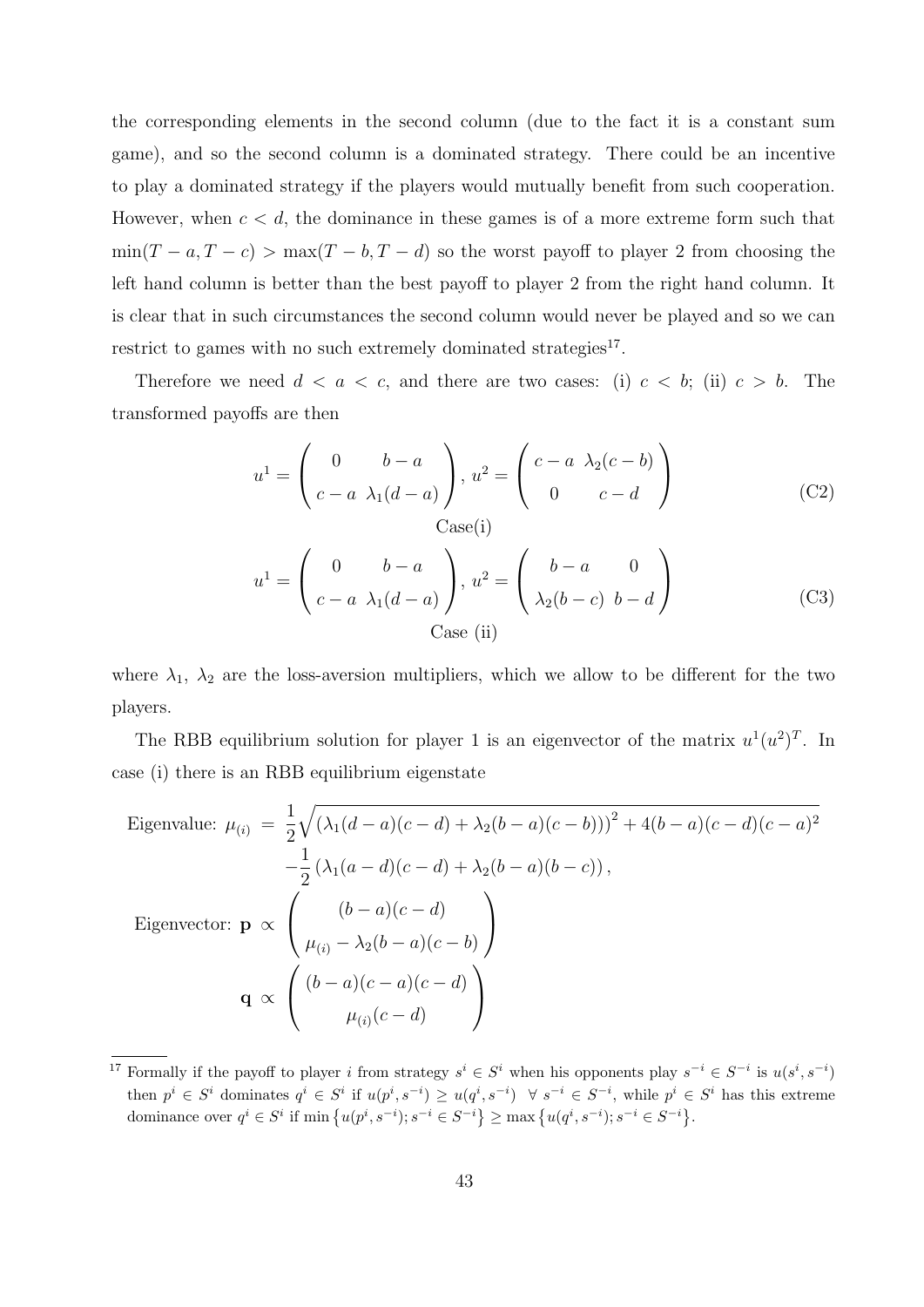and in case (ii) there is an RBB equilibrium eigenstate

Eigenvalue: 
$$
\mu_{(ii)} = \frac{1}{2} \sqrt{(\lambda_1(d-a)(b-d) + \lambda_2(c-a)(b-c)))^2 + 4(b-a)^2(b-d)(c-a)}
$$

$$
-\frac{1}{2} (\lambda_1(a-d)(b-d) + \lambda_2(c-a)(c-b)),
$$
  
Eigenvector: 
$$
\mathbf{p} \propto \begin{pmatrix} (b-a)(b-d) \\ \mu_{(ii)} \end{pmatrix}
$$

$$
\mathbf{q} \propto \begin{pmatrix} (b-a)^2(b-d) - \lambda_2 \mu_{(ii)}(c-b) \\ (b-d)\mu_{(ii)} \end{pmatrix}
$$

In the above **p** represents the eigenvalue of  $u^1(u^2)^T$  which is the RBB equilibrium probability for player 1, while  $\mathbf{q} = (u^2)^T \mathbf{p}$  is the corresponding RBB equilibrium probability for player 2. To be a valid RBB equilibrium solution, the eigenvalues must be positive and both p and q must lie in the positive quadrant. The preceding solutions satisfy these requirements for any choice of  $\lambda_1$  and  $\lambda_2$ .

#### Appendix D: Description of other equilibrium concepts included in study

#### <span id="page-44-0"></span>1. Utility Proportional Beliefs

The UPB model of Bach and Perea (2014) describes the choice process as one of players forming beliefs about the actions of their opponents. The belief structure is of the form

<span id="page-44-1"></span>
$$
b_i(t_i)(c_j|t_j) - b_i(t_i)(c'_j|t_j) = \frac{\lambda_{ij}}{\overline{u}_j - \underline{u}_j} \left[ u_j(c_j, t_j) - u_j(c'_j, t_j) \right].
$$
 (D1)

Here  $t_i$  denotes the type of the player and  $b_i(t_i)(c_j|t_j)$  is the belief that a player of type i has that their opponent will make choice  $c_j$  given their belief that their opponent is of type  $t_j$ . These beliefs sum to 1 and can be interpreted as the probability that the player of type i assigns to their opponent making choice  $c_j$ . The quantity  $u_j(c_j, t_j)$  is the expected utility of a player of type  $t_j$  from choice  $c_j$ , given their beliefs about their opponents' choices

$$
u_i(c_i, t_i) = \sum_{c_{-i}} b_i(t_i)(c_{-i})U_i(c_i, c_{-i})
$$

where  $U_i(c_i, c_{-i})$  is the utility to player i form the choice combination  $(c_i, c_{-i})$ . Finally,  $\overline{u}_i$ and  $\underline{u}_i$  denote the maximum and minimum possible utilities player i can obtain in the game.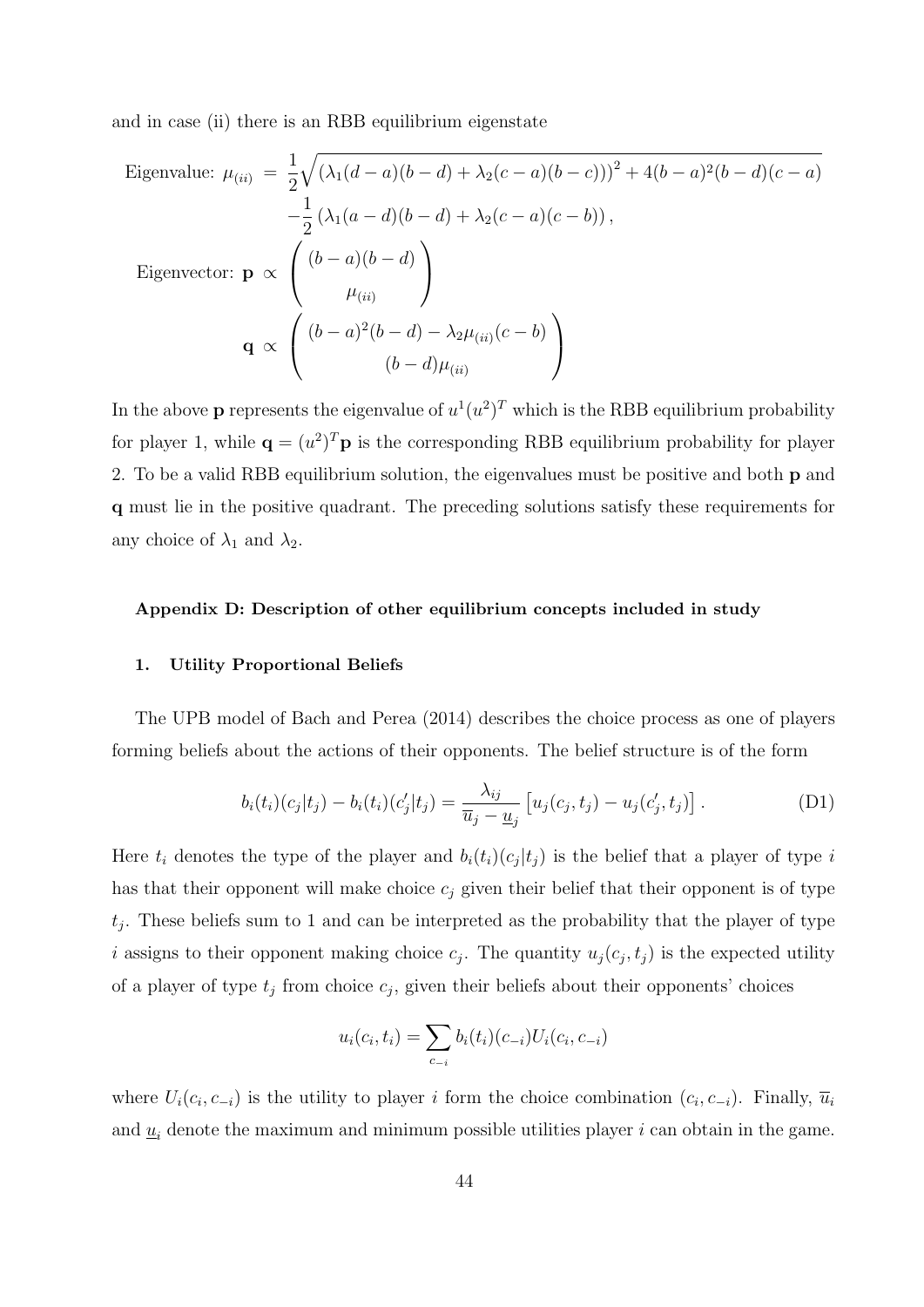The multiplier  $\lambda_{ij}$  is a free parameter. There is a maximum value that  $\lambda_{ij}$  can take to ensure all belief probabilities are positive. For a given set of  $u_j(c_j, t_j)$ 's (which means for a fixed specification of the opponent's beliefs) the minimum belief probability of player  $i$  is

$$
(b_i(t_i)(c_j, t_j))_{\min} = \frac{1}{|C_j|} + \frac{\lambda_{ij}}{\overline{u}_j - \underline{u}_j} \left( \min_{c_j^*} u_j(c_j^*, t_j) - u_j^{\text{av}}(t_j) \right)
$$

where  $|C_j|$  denotes the size of the choice set for player j and  $u_j^{\text{av}}(t_j) = \sum_{C_j} u(c_j, t_j)/|C_j|$ . Hence

$$
\lambda_{ij}^{\max}(b_j) = \frac{|C_j|(\overline{u}_j - \underline{u}_j)}{\left(u_j^{\text{av}}(t_j) - \min_{c_j^*} u_j(c_j^*, t_j)\right)}.
$$

This quantity is a function of  $u_j(c_j, t_j)$ , which in turn depends on the beliefs the opponents hold, but  $\lambda_{ij}$  should be a constant. Therefore we follow a minimax procedure and take a minimum of these maximum values

$$
\lambda_{ij}^{\max} = \min_{\{b_j\}} \lambda_{ij}^{\max}(b_j).
$$

Bach and Perea (2014) suggest setting the  $\lambda_{ij}$ 's to these maximum values when evaluating the UPB. A UPB equilibrium is an equilibrium in beliefs, i.e., when the belief probabilities used to by each player to evaluate their opponent's utilities and hence determine their own belief probabilities coincide with the belief probabilities computed by each player. Players are then assumed to take actions which maximise their expected utilities given their belief probabilities, so in the UPB model beliefs and actions do not coincide. Bach and Perea (2014) show that there is a unique UPB solution in two player games which is obtained by iteratively eliminating utility-disproportional beliefs. They also discuss 'level-k' solutions in which the elimination of utility-disproportional beliefs is done only  $k$  times, for which the final solution is not guaranteed to be a singleton.

The form of the UPB model is similar to that of RBB. Setting the UPB utility multiplier to

$$
\lambda_{ij} = \frac{(\overline{u}_j - \underline{u}_j)}{\sum_{C_j} u_j(c_j, t_j)}
$$

in Eq. [\(D1\)](#page-44-1) we obtain

$$
b_i(t_i)(c_j|t_j) - b_i(t_i)(c'_j|t_j) = \frac{u_j(c_j|t_j) - u_j(c'_j|t_j)}{\sum_{C_j} u_j(c_j, t_j)}
$$

which coincides with the RBB solution given in Eq.  $(2)$ . We note, however, that with this assignment the multiplier  $\lambda_{ij}$  is no longer a constant for a particular game, but depends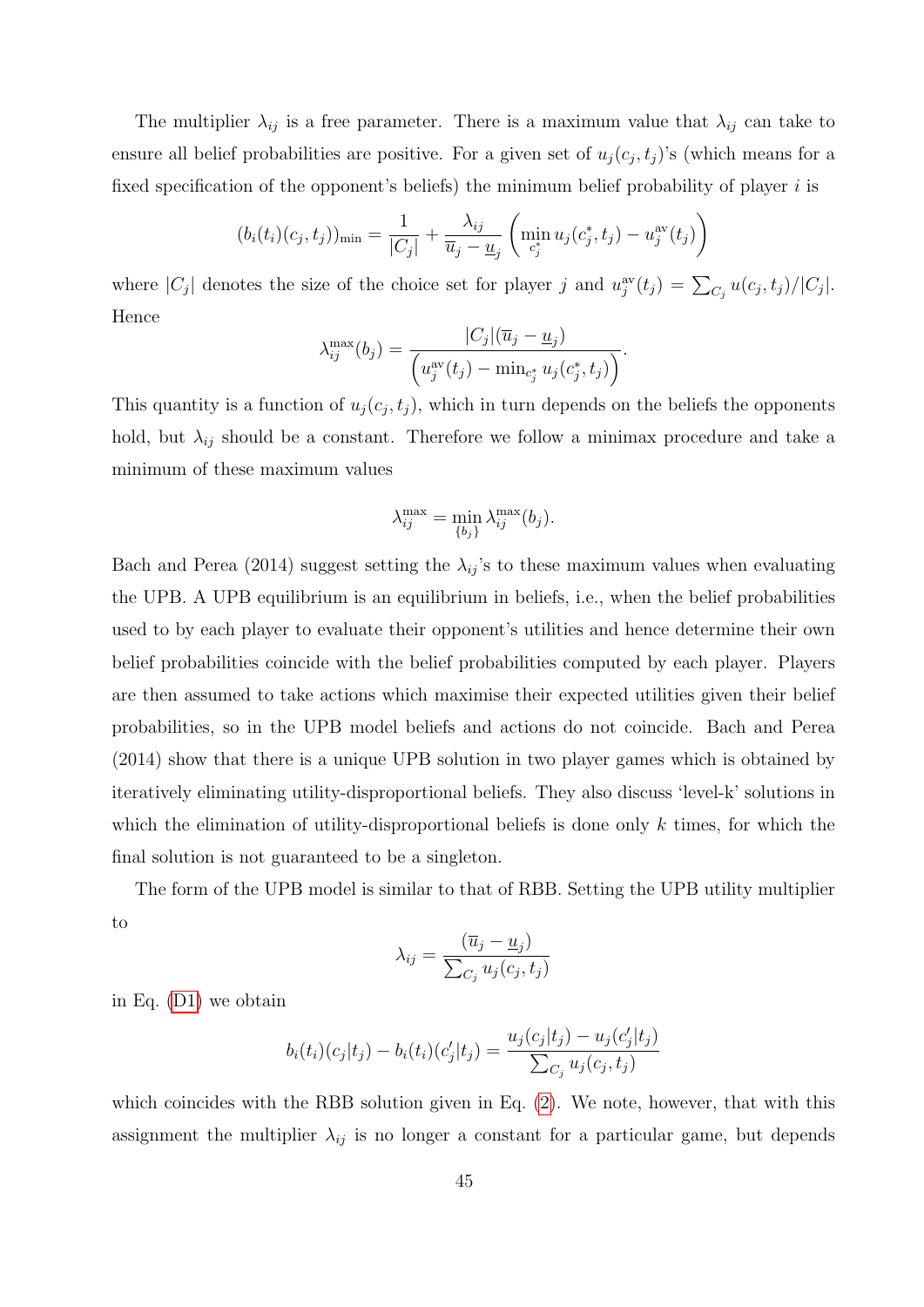on the utilities  $u_j(c_j, t_j)$ , which depend on the particular assignment of belief probabilities to the player's opponents. If the  $\lambda_{ij}$ 's are set to the  $\lambda_{ij}$ 's given by the above formula for utilities evaluated at the final equilibrium solution, then the UPB and RBB equilibrium solutions would coincide. However, this choice of  $\lambda_{ij}$  might exceed the maximum allowed and hence might be inconsistent with an iterative solution that converges to the equilibrium. In addition, this does not explain how the players reach their particular  $\lambda_{ij}$  assignments. There is also a philosophical difference between the two models. In the RBB model, Eq. [\(2\)](#page-12-0) represents a players own action probabilities, while in the UPB model Eq. [\(D1\)](#page-44-1) represents the opponent's assignment of probabilities to their actions. In the RBB equilibrium there is an equilibrium in beliefs, but then the assumed (mixed strategy) actions coincide with those beliefs. In the UPB equilibrium there is only equilibrium in beliefs, and the subsequent utility-maximising pure strategy actions do not coincide with those beliefs.

In assessing the UPB model on the Selten and Chmura games here we assume that there are just two player types, a row player and a column player. We set the  $\lambda_{ij}$ 's to their minimax values as described above and we assume infinite iterative elimination of utilitydisproportional beliefs so the UPB solution is unique. Finally, we assume that the action of each player is utility maximising given the equilibrium belief probabilities, so the actions are pure strategies. The assumed values for the  $\lambda_{ij}$ 's and resulting UPB equilibrium beliefs and actions are given in Table [III.](#page-47-0) As can be seen from the results in Table [I,](#page-29-0) the UPB model applied in this way does not reproduce the experimental results particularly well. Inclusion of loss aversion prior to applying the UPB model did not make a significant difference to the quality of fit. The performance was slightly improved by comparing the belief probabilities predicted by UPB to the observed actions, but even then the performance was still the worst of the various equilibrium concepts. Our interpretation of the UPB solution is consistent with the presentation in Bach and Perea (2014), but there may be alternative interpretations which would provide a better fit to the data.

#### <span id="page-46-0"></span>2. Random Belief Equilibrium

The Random Belief Equilibrium (RBE) model was proposed in Friedman and Mezzetti  $(2005)$ . In this model, each player, denoted i, is assumed to have an associated belief measure  $\mu_{\epsilon}^{i}(\sigma_{-}^{f}% \sigma_{+}^{j})$  $\binom{J}{i-i}$ , which is a probability distribution on the actions of their opponents. This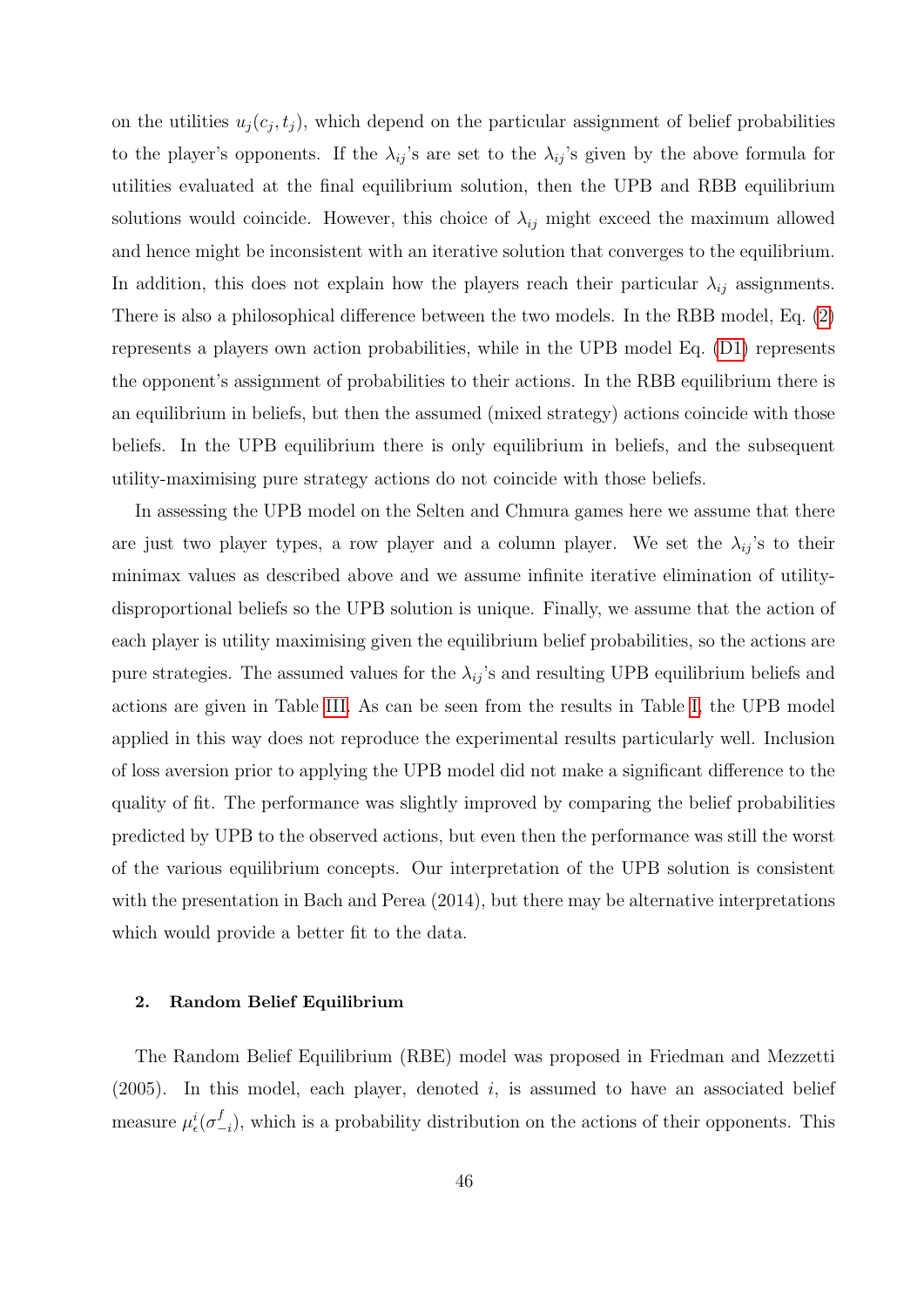| Game           | $\lambda_{\rm col, row}^{\rm max}$ | $\lambda_{\rm row,col}^{\rm max}$ | $b_{\rm col}$ (up) | $b_{\text{row}}(\text{left})$ | Action (col) | Action (row) |
|----------------|------------------------------------|-----------------------------------|--------------------|-------------------------------|--------------|--------------|
| 1              | 0.1                                | 0.1                               | 0.232              | 0.422                         | right        | down         |
| $\overline{2}$ | 0.125                              | 0.111                             | 0.296              | 0.430                         | right        | down         |
| 3              | 0.1                                | 0.125                             | 0.274              | 0.499                         | right        | down         |
| 4              | 0.111                              | 0.143                             | 0.324              | 0.531                         | left         | down         |
| 5              | 0.125                              | 0.143                             | 0.390              | 0.480                         | right        | down         |
| 6              | 0.143                              | 0.167                             | 0.419              | 0.533                         | left         | down         |
| 7              | 0.1                                | 0.1                               | 0.232              | 0.422                         | right        | down         |
| 8              | 0.125                              | 0.111                             | 0.296              | 0.430                         | right        | down         |
| 9              | 0.1                                | 0.125                             | 0.274              | 0.499                         | right        | down         |
| 10             | 0.111                              | 0.143                             | 0.324              | 0.531                         | left         | down         |
| 11             | 0.125                              | 0.143                             | 0.351              | 0.510                         | left         | down         |
| 12             | 0.143                              | 0.167                             | 0.419              | 0.533                         | left         | down         |

<span id="page-47-0"></span>TABLE III: UPB equilibrium solutions for the 12 two player games summarised in Figure [1.](#page-24-0) The columns in this table give the game number, the two assumed  $\lambda_{ij}$ 's (determined as the maximum allowed values), the belief probabilities for the UPB equilibrium solution and finally the corresponding utility-maximising actions.

belief measure is parameterised by a focus,  $\sigma_-^f$  $\frac{f}{-i}$ , characterising the mean of the distribution, and additional parameters,  $\epsilon$ , characterising its variance. In any game, the players draw a random sample from their belief measure and best reply to that strategy and so their actions are characterised by the expectation of the best reply over this belief measure

<span id="page-47-1"></span>
$$
\psi_{\mu_{\epsilon}^{i}}\left(\sigma_{-i}^{f}\right) = \int b_{i}(\sigma_{-i}^{R}) d\mu_{\epsilon}^{i}
$$
\n(D2)

in which  $b_i(\sigma_{-i}^R)$  denotes the best reply of player i to the mixed strategy  $\sigma_{-i}^R$ . This expression is formally only valid when the best reply is single valued except on a set of measure zero, which is the case for the experimental comparison included here. However, Friedman and Mezzetti (2005) also present a generalisation to cases where the best response can be multivalued. The equilibrium solution is when the expected best reply coincides with the focus of the belief measure,  $\psi_{\mu_{\epsilon}}(\sigma^f) = \sigma^f$ .

For the comparison to experimental results presented in the original RBE paper, the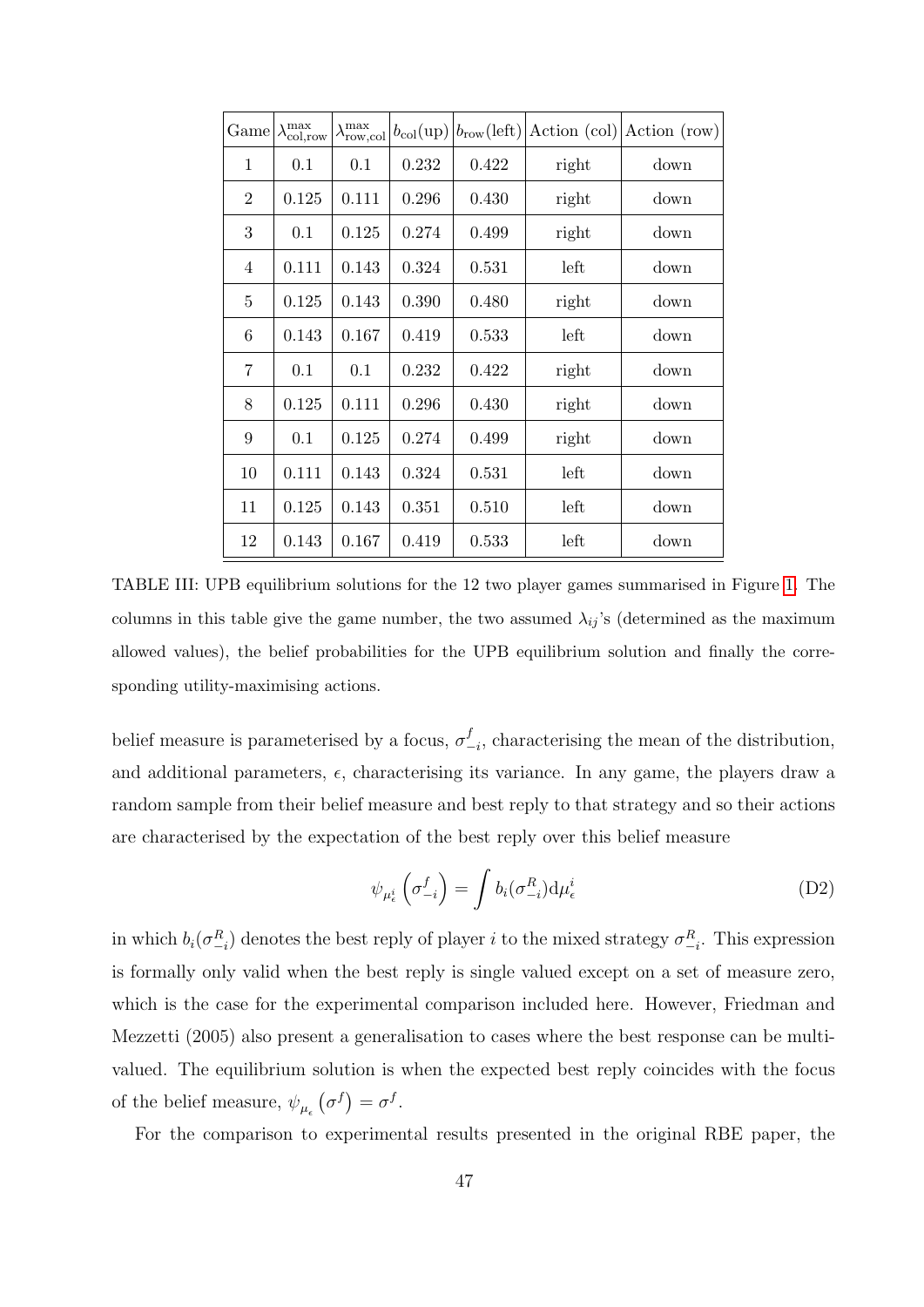authors assumed a Dirichlet distribution with focus equal to the mean, and a common variance,  $\epsilon^2$ , for all players. We adopt the same model here and choose the value of  $\epsilon^2$  to minimize the total squared error. For 2x2 games the Dirichlet distribution reduces to a Beta distribution, and the best reply function takes a simple form. If the payoffs to player 1 are

$$
\left(\begin{array}{cc}a&b\\c&d\end{array}\right)
$$

and we write  $\sigma_2 = (q, 1-q)^T$ , then  $b_i(\sigma_2) = \text{``up''}$  if  $(a+d-b-c)q > (d-b)$  or "down" otherwise (with a measure zero non-unique response when equality holds). Denoting the transition point by  $q_{\text{crit}}$ , with  $p_{\text{crit}}$  for the column player defined similarly, the RBE solution defined by Eq. [\(D2\)](#page-47-1) depends only on these two numbers and  $\epsilon^2$ . For the Selten and Chmura (2008) experimental games, Games 1 and 7 have the same  $p_{\text{crit}}$  and  $q_{\text{crit}}$  and hence the same RBE solution. This is also true for games 2 and 8, 3 and 9 etc. This property of the model is partially responsible for the comparatively poor performance of RBE in explaining the experimental results. More flexibility in the RBE could be achieved by modifying the assumed form of the belief measure, but we do not consider this here.

#### <span id="page-48-0"></span>3. Boundedly Rational Nash Equilibrium

The Boundedly Rational Nash Equilibrium (BRNE) was proposed in Chen, Friedman and Thisse (1997). It results in actions of the form

$$
p_i = \frac{u_i(\mathbf{q})^{\mu}}{\sum_j u_j(\mathbf{q}^{\mu})}
$$

where **q** is the assumed strategy of the opponent,  $u_i(\mathbf{q})$  is the utility to the player from choice i, given the assumed strategy of their opponent, and  $\mu$  is the rationality parameter. The BRNE admits an equilibrium, where actions and beliefs coincide. The parameter  $\mu$  is a free parameter which can be tuned to improve the fit of the model to any given data set. In the limit  $\mu \to \infty$  the player places all weight on the action that maximises their expected utility, and so the BRNE tends to the Nash equilibrium. In the limit  $\mu = 1$ , the BRNE reduces to the same form as the Luce rule in Eq. [\(2\)](#page-12-0) and hence coincides with the RBB equilibrium, assuming utilities and payoffs coincide.

In the analysis of the experimental results presented in Section [IV](#page-22-0) we evaluated the BRNE assuming that the utility  $u_i(\mathbf{q})$  was equal to the expected payoff. For non-integer